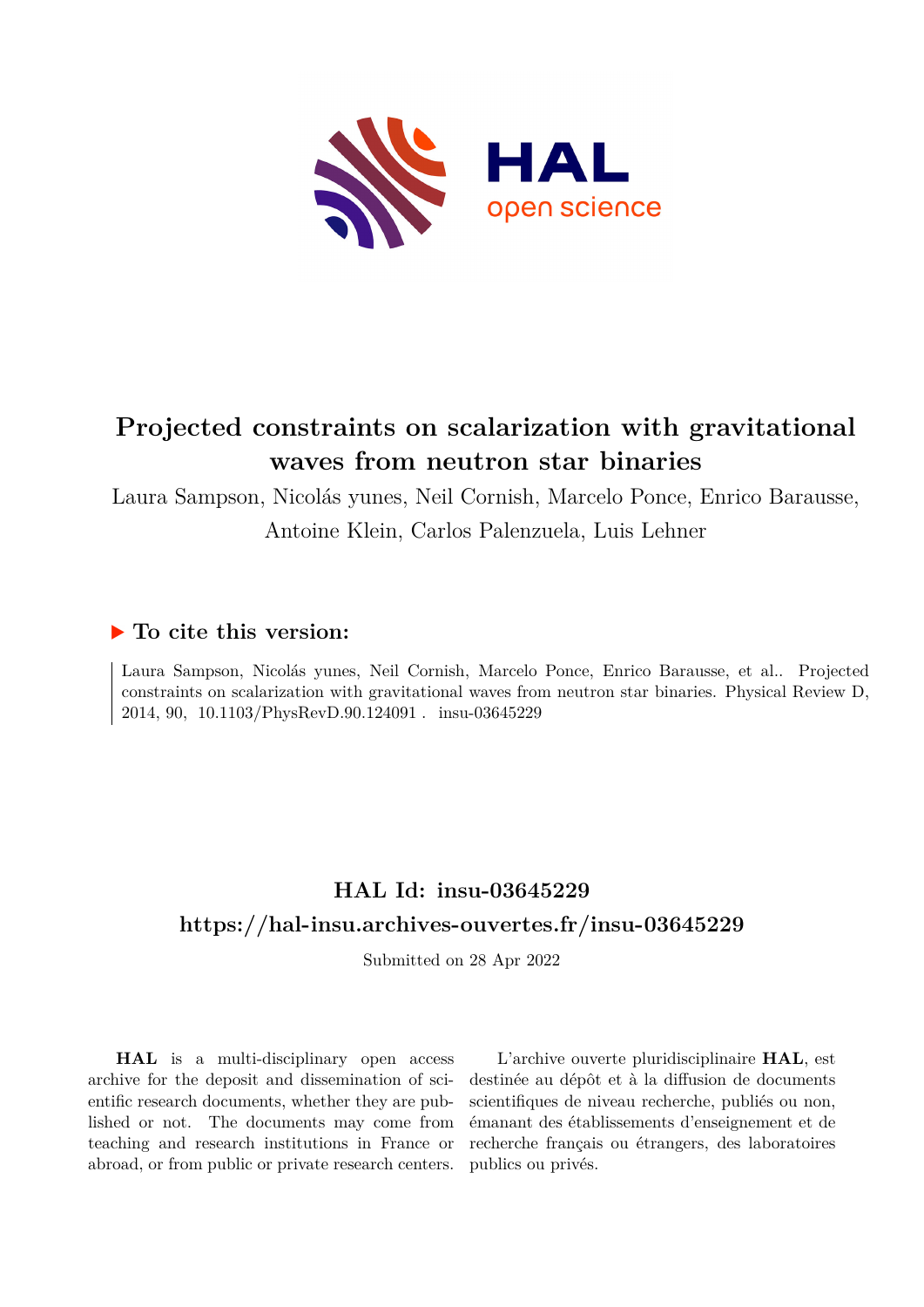## Projected constraints on scalarization with gravitational waves from neutron star binaries

Laura Sampson,<sup>1</sup> Nicolás Yunes,<sup>1</sup> Neil Cornish,<sup>1</sup> Marcelo Ponce,<sup>2</sup> Enrico Barausse,<sup>3,4</sup> Antoine Klein, $5$  Carlos Palenzuela, $6$  and Luis Lehner<sup>7,8</sup>

<sup>1</sup>Department of Physics, Montana State University, Bozeman, Montana 59717, USA

<sup>2</sup>Department of Physics, University of Guelph, Guelph, Ontario N1G 2W1, Canada<sup>3</sup>CNPS, *UMP* 7005, Institut d'Astrophysique de Paris, 08bis Poulouged Arges, 75014 Paris

 ${}^{3}$ CNRS, UMR 7095, Institut d'Astrophysique de Paris, 98bis Boulevard Arago, 75014 Paris, France

 $^4$ Sorbonne Universités, UPMC Université Paris 06, UMR 7095,

98bis Boulevard Arago, 75014 Paris, France<br>Spangytmant of Physics and Astronomy. The University of Mississippi University

Department of Physics and Astronomy, The University of Mississippi, University, Mississippi 38677, USA<br>6 Sanadian Institute for Theoretical Astronomics, Towarte, Ontario M5S, 2H8, Canada

 ${}^6$ Canadian Institute for Theoretical Astrophysics, Toronto, Ontario M5S 3H8, Canada

 $7$ Perimeter Institute for Theoretical Physics, Waterloo, Ontario N2L 2Y5, Canada

<sup>8</sup>CIFAR, Cosmology and Gravity Program, Toronto, Ontario M5G 1Z8, Canada

(Received 29 July 2014; published 30 December 2014)

Certain scalar-tensor theories have the property of endowing stars with scalar hair, sourced either by the star's own compactness (spontaneous scalarization) or, for binary systems, by the companion's scalar hair (induced scalarization) or by the orbital binding energy (dynamical scalarization). Scalarized stars in binaries present different conservative dynamics than in general relativity, and can also excite a scalar mode in the metric perturbation that carries away dipolar radiation. As a result, the binary orbit shrinks faster than predicted in general relativity, modifying the rate of decay of the orbital period. In spite of this, scalar-tensor theories can pass existing binary pulsar tests, because observed pulsars may not be compact enough or sufficiently orbitally bound to activate scalarization. Gravitational waves emitted during the last stages of compact binary inspirals are thus ideal probes of scalarization effects. For the standard projected sensitivity of advanced LIGO, we here show that, if the neutron star equation of state is such that the stars can be sufficiently compact that they enter the detector's sensitivity band already scalarized, then gravitational waves could place constraints at least comparable to binary pulsars. If the stars dynamically scalarize while inspiraling in band, then constraints are still possible provided the equation of state leads to scalarization that occurs sufficiently early in the inspiral, roughly below an orbital frequency of 50 Hz. In performing these studies, we rederive an easy-to-calculate data analysis measure, an integrated phase difference between a general-relativistic and a modified signal, and connect it directly to the Bayes factor, showing that it can be used to determine whether a modified gravity effect is detectable. Finally, we find that custommade templates are equally effective as model-independent, parametrized post-Einsteinian waveforms at detecting such modified gravity effects at realistic signal-to-noise ratios.

DOI: [10.1103/PhysRevD.90.124091](http://dx.doi.org/10.1103/PhysRevD.90.124091) PACS numbers: 04.30.-w, 04.50.Kd, 04.25.-g, 97.60.Jd

### I. INTRODUCTION

When gravitational waves (GWs) are detected by second-generation detectors [such as advanced LIGO (aLIGO)  $[1-3]$ , advanced Virgo (aVirgo)  $[4,5]$ , and KAGRA  $[6]$ some time in the next few years, one of the most exciting prospects is using these signals to test general relativity (GR) in the very strong-field, dynamical, and nonlinear regime [7]. There has been much work done on constraining departures from GR dynamics with Solar System and binary pulsar observations, and quite strong bounds have been placed on deviations from Einstein's theory in certain regimes. In particular, the strength of dipole radiation from some types of scalar-tensor (ST) theories is already tightly constrained by observations of the rate of decay of the orbital period of binary pulsars [8–12].

There remains, however, a class of ST theories that can escape these constraints. For theories in this class, initially

proposed by Refs. [13,14], the scalar charge of a compact object is dependent upon the gravitational binding energy (or compactness) of the object itself (*spontaneous scalarization*) [13,14], and, if the object is in a binary, upon the orbital binding energy of the binary system (dynamical scalarization), a phenomenon discovered in Ref. [15]. Additionally, once a star acquires a scalar charge, it can scalarize its binary companion (induced scalarization) [13–17].

These three types of scalarization can be understood in analogy with magnetization [16]. Induced scalarization [13–17] is similar to what occurs in paramagnetism, where the individual magnetic moments of a large collection of atoms align themselves in the presence of a strong, external magnetic field. This alignment induces an overall magnetization of the collection of atoms. In the case of a neutron star (NS) in the presence of an external scalar field, e.g., one supported by its binary companion, the star can develop a scalar field of its own.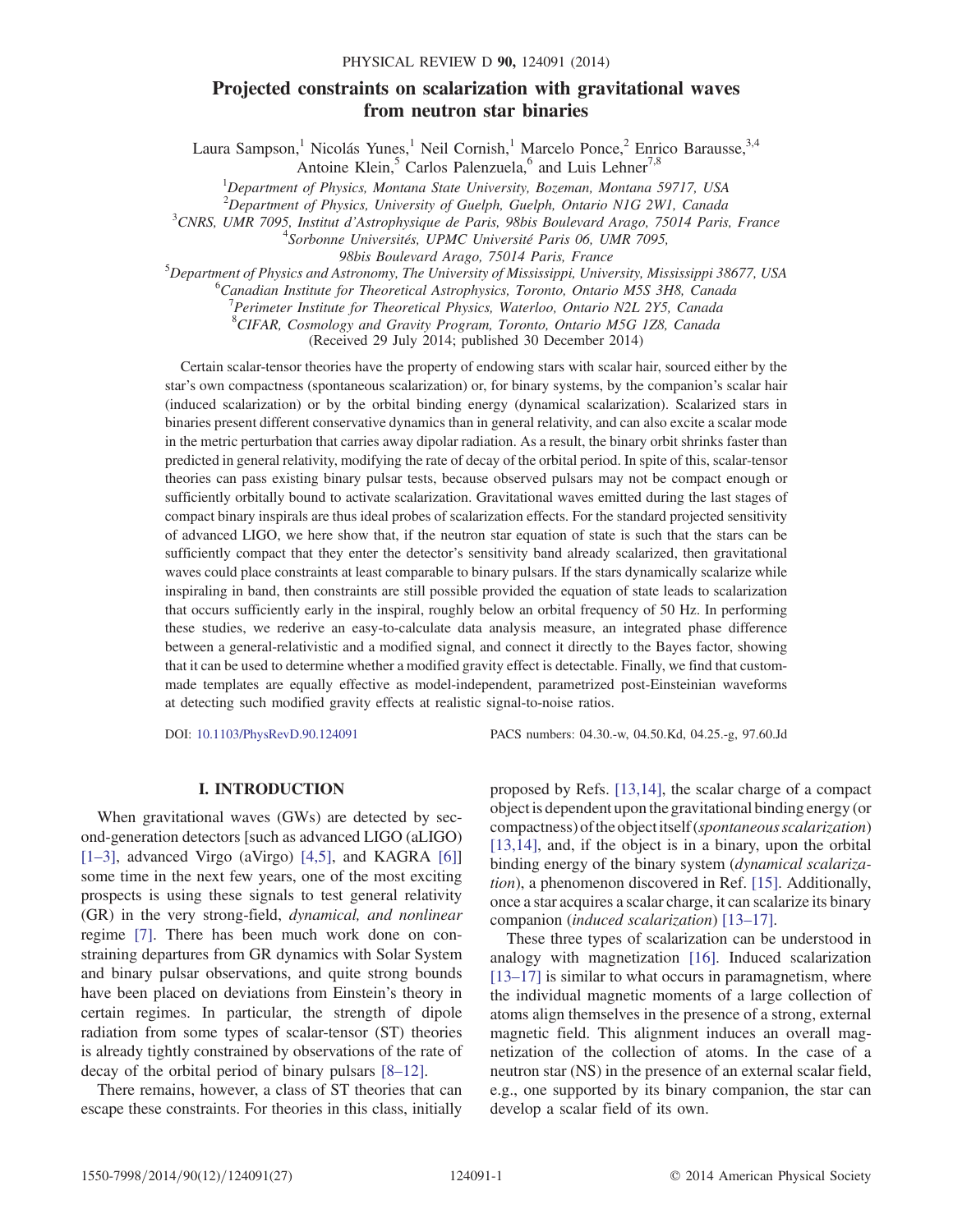Similarly, spontaneous [13,14,16] and dynamical [15,17] scalarization can both be understood in the context of spontaneous magnetization. In this phenomenon, a collection of unaligned magnetic moments will spontaneously align themselves in some direction as the temperature is lowered past a critical point, even in the absence of an external field. This occurs because, when the temperature is low enough, a new energy minimum appears—a broken symmetry state that is associated with a nonzero net magnetization. A similar second-order phase transition occurs as either the compactness of an individual body or the absolute magnitude of the binding energy of a binary system reaches a large enough value. When this happens, the effective potential of the scalar field changes and a new, spontaneously broken minimum appears. This forces the scalar field to "roll down" to a nonzero expectation value.

The compactness or binding energy at which this phase transition occurs is a function of the coupling constants of the ST theory. However, the compactness (or the binding energy) of a system, be it an individual NS or a binary, is also a function of the NS's equation of state (EoS). As a result, whether a systems scalarizes or not also depends on the EoS. We will discuss these theories in more detail in Sec. II, but it suffices here to say that scalarization (spontaneous, induced, or dynamical) only occurs in these theories when a particular coupling constant,  $\beta_{ST}$ , is sufficiently large and negative (for a fixed EoS, NS compactness, and orbital separation). More negative values of this parameter result in scalarization for systems with smaller compactnesses and larger orbital separations [13,15,17].

A little-appreciated problem exists for these theories if one wishes  $\beta_{ST}$  to be negative, such that scalarization can occur. References [16,18,19] showed that in a cosmological evolution,  $\beta_{ST} > 0$  forces the ST theory to approach GR exponentially; i.e., GR is an attractor in the theory phase space, and thus the parametrized post-Newtonian (ppN) parameters are exponentially close to their GR values. However, by this same argument, we show in Appendix A that a cosmological evolution with  $\beta_{ST} < 0$  makes GR a repeller, forcing ppN parameters in this theory to deviate from their GR values. A more rigorous, nonlinear analysis linking cosmological scales to galactic and eventually Solar System ones would be useful to draw definitive conclusions, but based on these results, the requirement  $\beta_{ST} < 0$ , which would enable scalarization, seems incompatible with Solar System experiments. Regardless, these problems might be avoidable if an external potential (see, e.g., Ref. [20]) is included, with a minimum at small values of the scalar field.

Neglecting the above problems, as done regularly in the literature  $[11–15,17,21]$ , we can study the effects of scalarization on astrophysical observations of binary systems, such as binary pulsars, and then use these observations to constrain ST theories. If the binary components support a scalar field, then an unequal-mass binary will decay faster than in GR due to the emission of dipolar radiation by the scalar field [13,14]. Such a decay is stringently constrained by binary pulsar observations [11,12], which can place strong bounds on the existence of dipole radiation, scalarization, and the magnitude of  $\beta_{ST}$ . Using observations of a pulsar-white dwarf binary  $($ J1738  $+$  0333 $)$  and a single-polytrope EoS with polytropic index  $\Gamma = 2.34$ , Ref. [12] has constrained  $\beta_{ST} \gtrsim -4.75$ . Using an APR4 (soft) and an H4 (stiff) EoS, Ref. [21] used the binary pulsar observations of Ref. [12] to constrain  $\beta_{ST} \gtrsim -4.5$  and  $\beta_{ST} \gtrsim -5$  respectively.

Clearly, constraints on  $\beta_{ST}$  depend on the NS EoS. For a given EoS, only certain sufficiently large, negative values of  $\beta_{ST}$  produce spontaneous scalarization. The bounds quoted above are roughly the least negative values of  $\beta_{ST}$  that allow for scalarization, given a particular EoS. For example, Ref. [21] showed that for the pulsar in Ref. [12] with mass  $\approx$ 1.46 $M_{\odot}$ , an APR4 EoS requires  $\beta_{ST} < -4.5$ for scalarization to occur, while an H4 EoS requires  $\beta_{ST} < -5$ , precisely the constraints quoted in Ref. [21]. Thus, binary pulsar observations constrain a region in the  $\beta_{ST}$ -EoS space, which means that bounds on  $\beta_{ST}$  can be weakened if one considers stiffer EoSs that lead to less compact stars (larger radius given a fixed mass). Additionally, binary pulsars that have been observed thus far are very widely separated (typical separation larger than  $10<sup>5</sup>$  km), and so their orbital binding energy is not large enough to activate dynamical scalarization.

The GWs emitted during the late inspiral of NS binaries may also allow for constraints on scalarization, as these waves are produced when the orbital binding energy is very large and, like binary pulsars, GW observations are extremely sensitive to the orbital decay rate. In this paper, we investigate such an idea by

- (i) constructing an analytical model of the GWs emitted during late NS inspirals in ST theories,
- (ii) calculating the response function of interferometric detectors to such waves in the time and frequency domains through the stationary phase approximation (SPA), and
- (iii) carrying out a detailed, Bayesian parameter estimation and model-selection study, assuming a GW detection with second-generation detectors (in the currently planned configuration).

One of our main results is the following.

GWs emitted in the late inspiral of NS binaries can be used to place constraints on ST theories that are comparable to binary pulsar ones, provided at least one binary component is sufficiently compact to be already spontaneously scalarized by the time the emitted GWs enter the detectors' sensitivity band.

Second-generation detectors, like aLIGO, aVirgo, and KAGRA, will be sensitive to GWs emitted by binaries with orbital frequencies above ∼5 Hz. If a NS in a binary is sufficiently compact, for a given EoS and value of  $\beta_{ST}$ , to be already spontaneously scalarized by the time the binary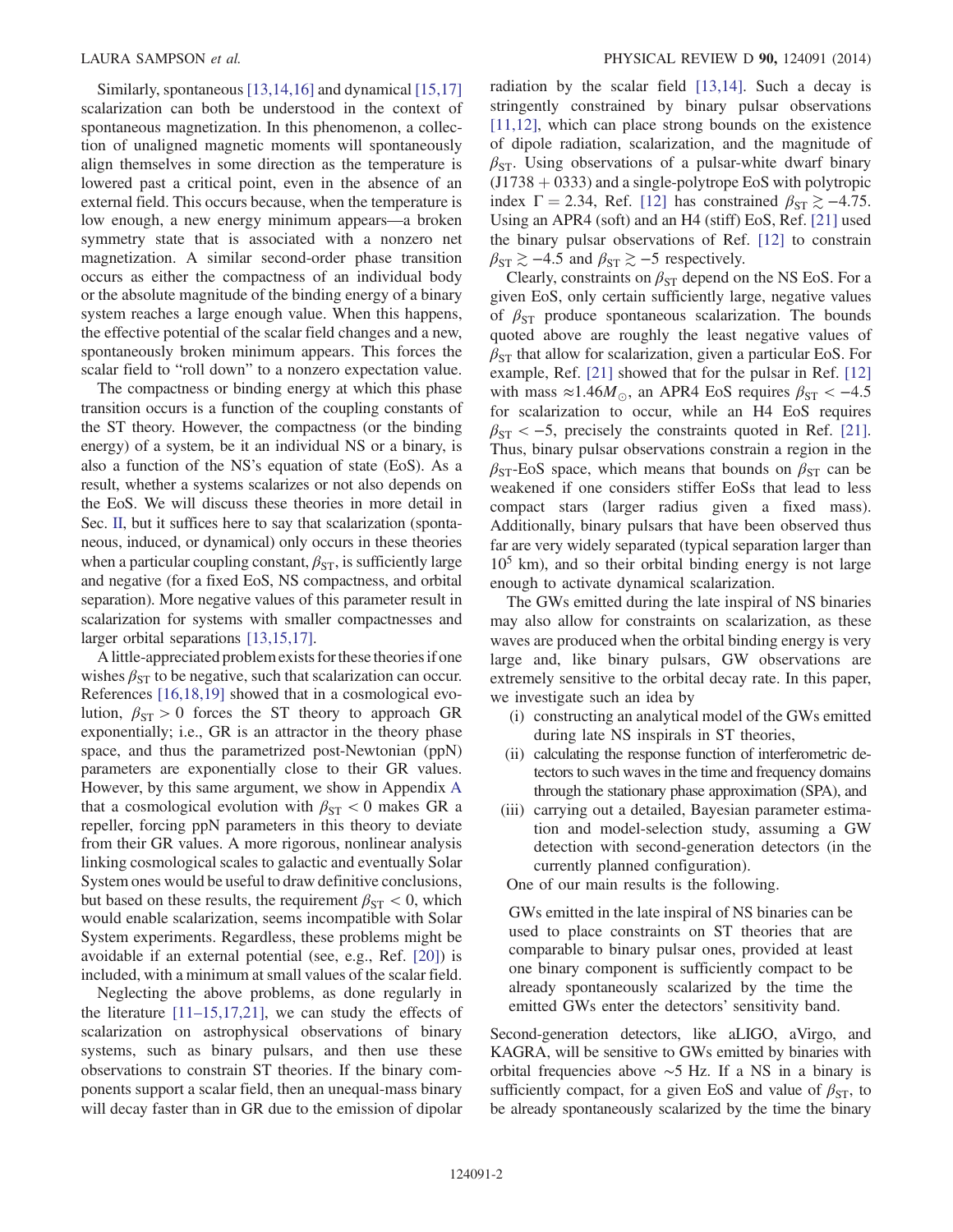crosses this frequency threshold, then a GW observation consistent with GR can be used to rule out the existence of dipole radiation and constrain the magnitude of  $\beta_{ST}$ . For example, given a polytropic EoS and a NS binary with (gravitational) masses  $(1.4074, 1.7415)M_{\odot}$ , a single GW observation consistent with GR at a signal-to-noise ratio (SNR) of 15 would allow us to place the constraint  $\beta_{ST} \gtrsim -4.5$ . This constraint is similar in strength to that obtained with current binary pulsar observations and polytropic EoSs [12], but it is complementary in that it derives from sampling the dynamical and nonlinear regime of the gravitational interaction.

Another main result of this paper is the following.

Dynamical scalarization in the late inspiral of NS binaries will be difficult to constrain with GWs, unless the system scalarizes at a low enough orbital frequency (i.e., large enough orbital separation) that a sufficient amount of SNR is accumulated while the ST modifications are active.

Reference [22] proved that an abrupt activation of dipolar radiation can only be observed with GWs emitted by binaries if it occurs at an orbital frequency well below 50 Hz, assuming an aLIGO-type detector and a SNR of 10. Such a threshold frequency corresponds to an orbital separation larger than roughly  $35m$ , where m is the total mass of the NS binary, or alternatively,  $\approx$ 150 km for a binary with total mass  $3M_{\odot}$ . Dynamical scalarization at such large separations only happens for quite specific, finely tuned binary systems given realistic NS EoSs and values of  $\beta_{ST}$  not already ruled out by binary pulsar observations [12]. In this analysis, only three systems, out of a total of 80 examined, underwent dynamical scalarization at orbital frequencies below 100 Hz. Of these three, only one exhibited ST effects that were strong enough to detect with aLIGO at a SNR of 15.

We additionally analyze whether another signature of dynamical scalarization—an early plunge once the scalar field activates—is detectable with aLIGO-like detectors. We find the following:

Early plunge and merger due to dynamical scalarization is detectable for certain frequency ranges using model-independent templates.

We modeled the early plunge through a toy model, a Heaviside truncation of the GW Fourier amplitude. For this truncation to be detectable, we find that it must occur between orbital frequencies of roughly 45 and 150 Hz, assuming a SNR 15 if no truncation was present. For plunges that occur at lower frequencies, not enough signal would be present in the detector's sensitivity band to lead to a detection in the first place. For plunges that occur at higher frequencies, the detector's noise is already large enough that such a plunge is difficult to detect.

The analysis described above required a Markov-chain Monte Carlo (MCMC) mapping of the likelihood surface to obtain posteriors and Bayes factors (BFs) between a GR and a non-GR model, given a scalarized GW injection, all of which is computationally expensive. Thus, another important result of this paper is the following.

We rederive a computationally inexpensive, data analysis measure to determine whether modified gravity effects are detectable, which we call the effective cycles of phase. For the first time, we connect this quantity directly to the Bayes factor. We find that roughly 4 cycles are needed for a modified gravity effect to be detectable at SNR 15.

First derived in [23], the effective cycles are defined as a certain noise-weighted integral of the GW amplitude and the phase difference between a GR and a non-GR inspiral. This measure is inspired by the *useful cycles of phase*, introduced in Ref. [24], but it differs from this quantity in that the BF can be estimated analytically in terms of effective cycles. Therefore, the effective cycles are directly connected to an important data analysis measure of detectability in model hypothesis testing.

The effective cycles are a noise-weighted dephasing measure that is ideal for studying the distinguishability between models. A non-noise-weighted dephasing is not a good measure, in spite of being often used in theoretical studies, e.g., [25–27]. The effective cycles take into account the fact that, for departures from GR to be detectable, they must occur in a frequency range in which sufficient SNR is accumulated. This is particularly difficult for GR departures that only become significant at kHz frequencies.

Another question that arose while we carried out this analysis was whether custom-made waveforms are necessary to detect the effects of ST gravity, or whether modelindependent templates are sufficient. This question, of course, is SNR dependent, and as explained above, dynamical scalarization is not easily measurable with the SNRs expected in advanced detectors, except in a few cases. Moreover, it is very difficult to develop analytical templates that accurately model the effects of dynamical scalarization. We therefore consider the detectability of spontaneous/induced scalarization effects with custom-made versus model-independent templates, and obtain the following result.

More complicated, model-dependent templates are found to be comparably efficient at detecting GR deviations as the simplest, model-independent waveforms one can construct.

As a proxy for model-independent templates, we use the parametrized post-Einsteinian (ppE) approach of Ref. [28]. The simplest version of such waveformsincludes onlyleading post-Newtonian (PN) order modifications to GR in the waveform; thus, they do not contain the precise PN sequence of terms that a custom-made ST theory template (or signal) would possess. This additional structure should allow custommade templates to be more effective at detecting GR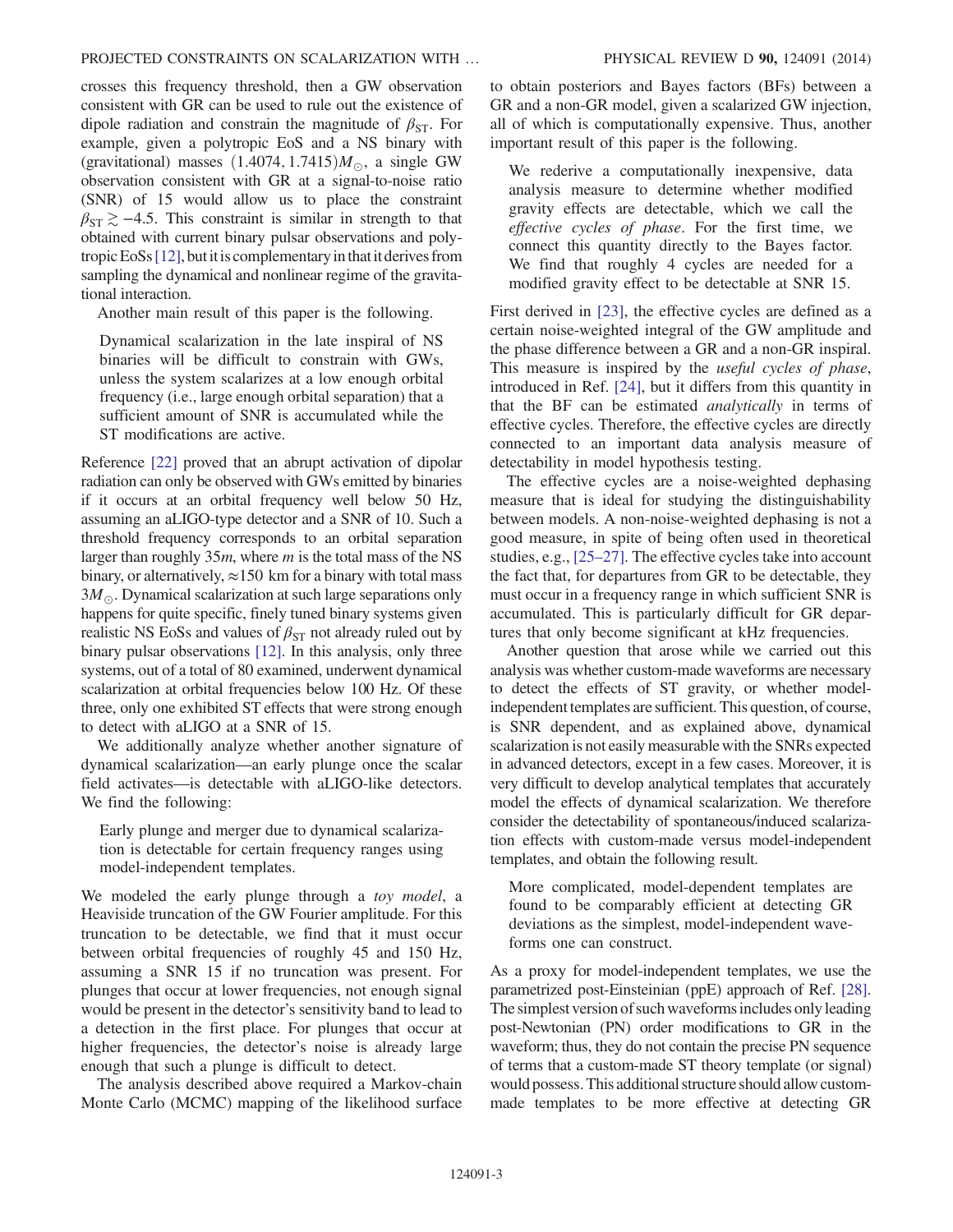deviations present in the signals they are designed to capture. The enhancement leads to an increased detection efficiency at very high SNR, but negligible effects for signals with SNRs we expect to observe. Additionally, we find that more complicated ppE templates, such as those that include a step function in the phase to activate a modified gravity effect above a certain frequency, are as effective as the simplest ppE models at detecting ST-type GR deviations. These results are consistent with those in Ref. [29].

The rest of this paper presents the details of the results described above and is organized as follows. In Sec. II, we give an introduction to the non-GR models of interest in this paper. Next, in Sec. III, we describe in detail the methods we used to develop the waveforms tailored to these models. Then, in Secs. IV and V, we address the question of detectability using effective cycles and a Bayesian analysis respectively. In the final section of this paper, Sec. VI, we conclude and point to future research. Throughout this paper, latin letters refer to spatial indices, greek letters refer to spacetime indices, and we use geometric units in which  $G = c = 1$ . Additionally, all masses quoted refer to gravitational mass and, unless otherwise specified, we employ the term "spontaneously scalarized" binary (or signal) to refer to binaries (or signals arising from binaries) whose components undergo spontaneous or induced scalarization. We do so because a necessary condition for induced scalarization to happen is the presence of at least one spontaneously scalarized star. The term "dynamically scalarized" binary (or signal) will denote binaries (or signals arising from binaries) that undergo dynamical scalarization.

## II. INTRODUCTION TO SCALAR-TENSOR THEORIES

In this section, we briefly describe the theory we will study. Initially presented in Refs. [13,14], this theory has recently been revisited in the context of compact binary inspirals and mergers in Refs. [15,17,21]. Here, we review the basics of this theory, following mainly the presentation of Ref. [17].

#### A. Basics

Generic ST theories are defined by the Jordan-frame action

$$
S = \int d^4x \frac{\sqrt{-g}}{2\kappa} \left[ \phi R - \frac{\omega(\phi)}{\phi} \partial_\mu \phi \partial^\mu \phi \right] + S_M[\chi, g_{\mu\nu}], (1)
$$

where  $\kappa = 8\pi G$ ,  $\phi$  is a scalar field, R is the Ricci scalar associated with the Jordan-frame metric,  $g_{\mu\nu}$ , and  $\chi$  are additional matter degrees of freedom that couple directly to the metric.

The function,  $\omega(\phi)$ , defines the particular ST theory in play [in some cases there is also a potential function,  $V(\phi)$ , but here this potential is set to zero]. For example, Fierz-Jordan-Brans-Dicke (FJBD) theory [30–32] is defined by this action with  $\omega(\phi) = \omega_{BD} = \text{const.}$  In this paper, we will consider the class of theories studied in [13,14], which are defined by the action of Eq. (1) with

$$
\omega(\phi) = -\frac{3}{2} - \frac{\kappa}{4\beta \log \phi},\tag{2}
$$

where  $\beta$  is a dimensional constant, related to the dimensionless coupling constant of the theory,  $\beta_{ST}$ , by  $\beta = (4\pi G)\beta_{ST}$ . The asymptotic value of  $\phi$  at spatial infinity, together with the value of  $\beta_{ST}$ , controls the magnitude of the modifications to GR.

The Jordan-frame action of Eq. (1) can be rewritten in the "Einstein frame" via

$$
S = \int d^4x \sqrt{-g^E} \left( \frac{R^E}{2\kappa} - \frac{1}{2} g_E^{\mu\nu} \partial_\mu \psi \partial_\nu \psi \right) + S_M[\chi, g_{\mu\nu}^E / \phi(\psi)], \qquad (3)
$$

where the Einstein-frame metric is related to the Jordanframe one via  $g_{\mu\nu}^E = \phi g_{\mu\nu}$ . The Einstein-frame scalar field  $\psi$ is related to its Jordan-frame counterpart via

$$
\left(\frac{d\log\phi}{d\psi}\right)^2 = \frac{2\kappa}{3 + 2\omega(\phi)}.
$$
\n(4)

In the theories of interest in this paper, this differential equation can be solved to obtain

$$
\phi = \exp(-\beta \psi^2),\tag{5}
$$

choosing  $\psi = 0$  when  $\phi = 1$ . Using this equation in Eq. (4), one finds

$$
\psi[\omega(\phi)] = \frac{1}{2|\beta|} \left[ \frac{2\kappa}{3 + 2\omega(\phi)} \right]^{1/2}.
$$
 (6)

In the Einstein frame, the field equations for the metric and the equations of motion for the scalar field are

$$
G_{\mu\nu}^{E} = \kappa (T_{\mu\nu}^{\psi} + T_{\mu\nu}^{M,E}), \tag{7}
$$

$$
\Box^E \psi = -\beta \psi T^{M,E},\tag{8}
$$

where we have defined

$$
T^{\psi}_{\mu\nu} = \partial_{\mu}\psi \partial_{\nu}\psi - \frac{1}{2}g^E_{\mu\nu}g^{\alpha\beta}_E \partial_{\alpha}\psi \partial_{\beta}\psi, \tag{9}
$$

and  $T^{M,E}$  is the Einstein-frame trace of  $T^{M,E}_{\mu\nu} = T^M_{\mu\nu}/\phi$ , the matter stress-energy tensor in the Einstein frame.

Because of the field redefinition to Einstein-frame variables, the stress-energy tensor conservation  $\nabla_{\mu} T_M^{\mu\nu} = 0$ becomes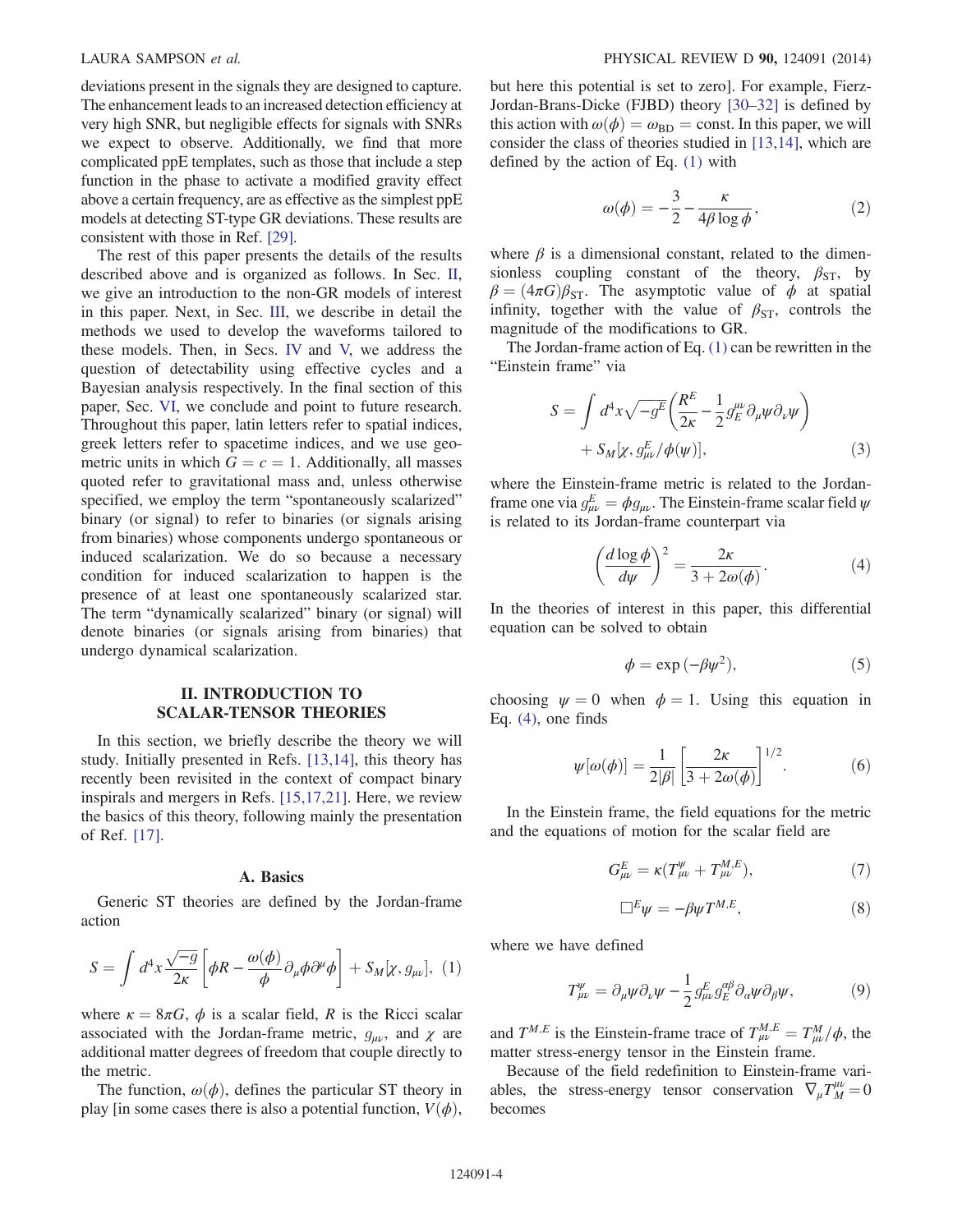PROJECTED CONSTRAINTS ON SCALARIZATION WITH … PHYSICAL REVIEW D 90, 124091 (2014)

$$
\nabla_{\mu}^{E} T_{E}^{\mu\nu} = \beta \psi T_{E} g_{E}^{\mu\nu} \partial_{\mu} \psi, \qquad (10)
$$

which also follows from the field equations (7) and (8). This equation implies, in particular, that test particles (i.e., point particles with negligible mass) do not follow geodesics of the Einstein-frame metric  $g_{\mu\nu}^E$ , although they do follow geodesics of the original Jordan-frame metric  $g_{\mu\nu}$ . This means that the weak equivalence principle (i.e., the universality of free fall for weakly gravitating bodies) is satisfied in these theories. Nevertheless, as will become clearer in the next section, the strong version of the equivalence principle (i.e., the universality of free fall for strongly gravitating bodies) is not satisfied in scalar-tensor theories. This is because of the presence of "scalar charges" for strongly gravitating bodies, whose appearance can be ultimately traced to the right-hand side of Eq. (10) having a nonzero value.

Solar System tracking of the Cassini spacecraft implies the constraint  $w_{BD} > w_{\text{Cassini}} \equiv 4 \times 10^4 \text{ [33,34]}$  on FJBD theory. Because the class of ST theories that we consider reduces to FJBD in the Solar System [with  $\omega_{BD} = \omega_0$ related to the asymptotic value of  $\psi$ , which we denote by  $\psi_0$ , via Eqs. (2) and (5)], this translates into the bound

$$
\psi_0 \equiv \frac{1}{2|\beta|} \left( \frac{2\kappa}{3 + 2\omega_0} \right)^{1/2} \lesssim 1.26 \times 10^{-2} \frac{G^{1/2}}{|\beta|}. \tag{11}
$$

Binary pulsar observations of the orbital decay rate also constrain the theory, since dipolar radiation would greatly accelerate the inspiral [12,35]. These observations require that  $\beta_{ST} \gtrsim -4.75$  [12], but as discussed in the Introduction, this constraint depends on which EoS is used [21].

#### B. Time-domain scalar charges

Given a binary system that consists of two bodies of masses  $m_1$  and  $m_2$ , the evolution of the GWs emitted by this binary will depend on the scalar charges of the two bodies,  $\alpha_1$  and  $\alpha_2$ . In turn, these charges depend on  $\beta_{ST} \equiv \beta/(4\pi G)$ , but also on the NS compactness C and, in a binary in quasicircular motion, on the (magnitude of their) orbital velocity  $v$  (equivalently, their separation or their orbital frequency). It is therefore necessary to have a good analytic representation of these charges as a function of  $\beta_{ST}$ , C, and v, in order to construct accurate SPA templates.

The scalar charges are defined by [13]

$$
\alpha_A = -\frac{1}{\sqrt{4\pi G}} \frac{\partial \ln m_A^E(\psi)}{\partial \psi},\tag{12}
$$

where  $m_A(\psi)$  is the mass parameter that enters the pointparticle action in the Einstein frame. A related quantity, the sensitivity,  $s_A$ , can be similarly defined by [36]

$$
s_A = \frac{\partial \ln m_A(\phi)}{\partial \ln \phi},\tag{13}
$$

where  $m_A(\phi)$  is the mass parameter that enters the pointparticle action in the Jordan frame. These derivatives are to be taken by keeping the baryonic mass fixed, and the two masses are related via  $m_A^E = m_A \phi(\psi)^{-1/2}$ . The sensitivities and the scalar charges are then related by [17,37,38]

$$
\alpha_A = -\frac{2s_A - 1}{\sqrt{3 + 2\omega_0}},\tag{14}
$$

where  $\omega_0$  must be greater than  $4 \times 10^4$  due to the Cassini bound [33,34].

In a FJBD theory with a given  $\omega_{BD}$ , the scalar charges (and thus the sensitivities) are parameters determined exclusively by the compact object's EoSs. Will and Zaglauer [39] found that in this theory the sensitivities are in the interval (0.1,0.3) for NSs, becoming 0.5 in the black hole limit. Of course, the scalar charges in this theory are much smaller than the sensitivities, as the former are suppressed by  $\approx \omega_0^{-1/2}$  relative to the latter. Fixing the EoS, the sensitivities depend only on the mass of the object. Thus, since NS masses are expected to be in the range  $(1, 2.5)M_{\odot}$ , NS binaries have  $s_1 \approx s_2$ , and dipole radiation is suppressed [39]. Such suppression explains why it would be difficult to observe or constrain dipole radiation from GWs emitted during binary NS inspirals within FJBD theory.

In the ST theories of Refs. [13,14], however, the scalar charges can be spontaneously/dynamically generated. In this process of scalarization, the charges can be excited once the gravitational energy of the system exceeds a certain threshold. In isolation, this energy is simply proportional to the NS compactness,  $C = M/R$ , the ratio of the NS mass to its radius. When in a binary, this energy is not only due to the individual compactnesses, but also to the binding energy of the system, which scales as  $m_1m_2/r_{12}$ , with  $(m_1, m_2)$  the NS masses, and  $r_{12}$  the orbital separation.

The behavior of the scalar charges during the inspiral and plunge of a NS binary has so far only been calculated semianalytically in Ref. [17] for a polytropic EoS with exponent  $\Gamma = 2$  and maximum NS gravitational mass of  $1.8M_{\odot}$ , and these results have been validated by comparing the binary's orbital evolution to the fully nonlinear simulations of Ref. [15]. Using the results of Ref. [17], Fig. 1 shows the scalar charge for the more massive star in a NS binary system with  $(m_1, m_2) = (1.4074,$  $1.7415)M_{\odot}$  as a function of the dominant GW frequency  $f$  (twice the orbital frequency for a quasicircular binary) up to contact for ST theories with  $\beta_{ST} = -3.0, -3.25,$ −3.5, and −4.5.

As noted, the construction of a SPA waveform in ST theories will require a parametrization of these scalar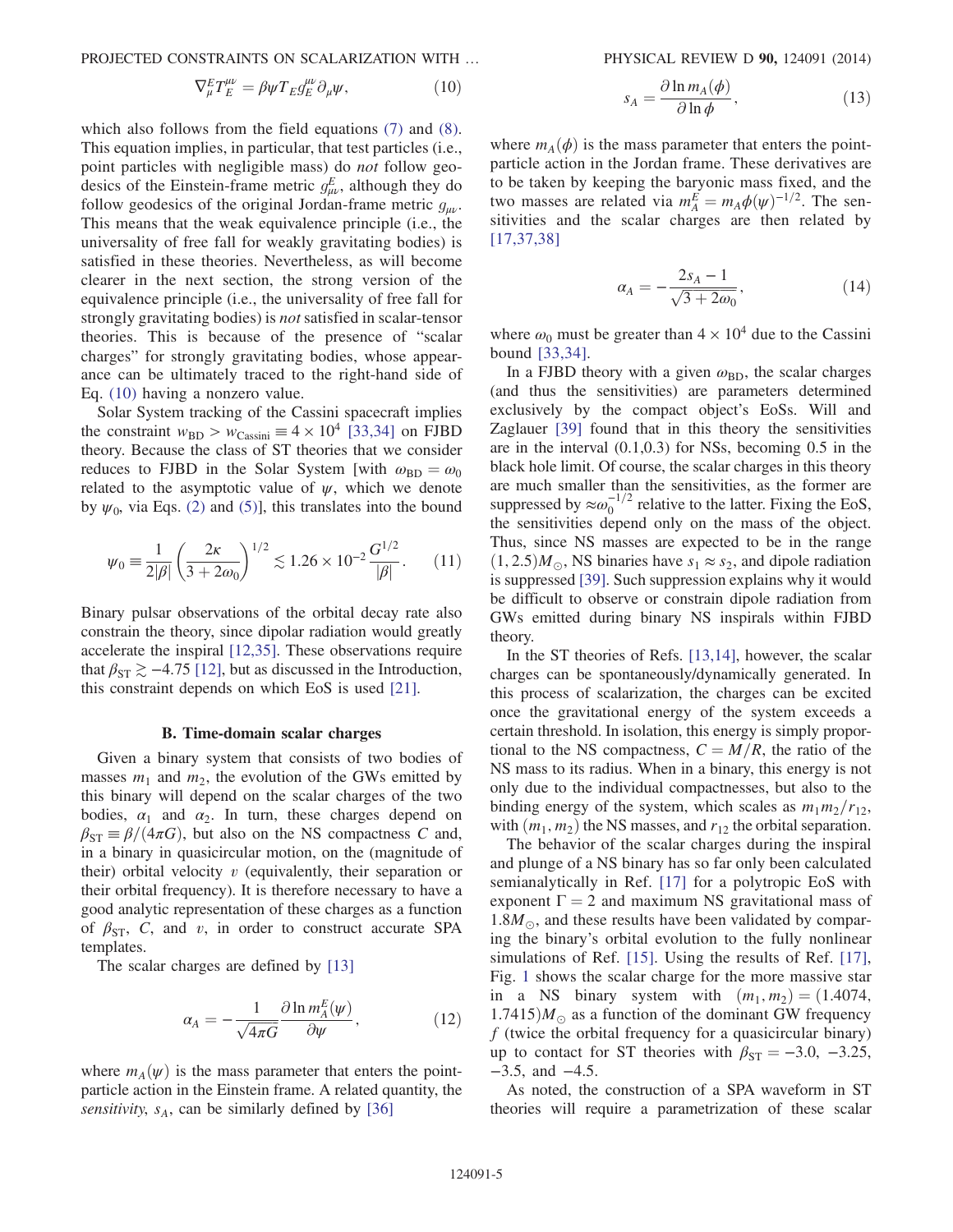

FIG. 1 (color online). The upper panel shows the scalar charges for a 1.7415 $M_{\odot}$  NS with a 1.4074 $M_{\odot}$  companion, for various values of  $\beta_{ST}$  and as a function of GW frequency. The actual data are shown with symbols, and the fits to the data by the different line styles. In the lower panel, we plot the percentage error between the data and the fits. Observe that this error never exceeds  $\approx 7\%$ .

charges as a function of  $\beta_{ST}$ ,  $m_A$ , and v. We desire an analytic expression for the scalar charges because, when calculating the Fourier transform of the GW phase in the SPA, we need to analytically compute *indefinite* integrals of functions of these charges. Thus motivated, we will use the following fitting function:

$$
\alpha_A = \sum_{i=0}^{i_{\text{max}}} a_i^{(A)} v^i,\tag{15}
$$

where  $v \equiv (\pi m f)^{1/3}$ , with f the dominant GW frequency (twice the orbital frequency), and the coefficients  $a_i^{(A)}$  are functions of  $(m_A, m, \beta_{ST})$ . We further expand these coefficients as polynomials:

$$
a_i^{(A)} = \sum_{j=0}^{j_{\text{max}}} \sum_{k=0}^{k_{\text{max}}} \sum_{\ell=1}^{\ell_{\text{max}}} (a_{ijk\ell}^{(A)}) (-\beta_{\text{ST}})^{\ell} m_A^j m^k. \tag{16}
$$

The more terms kept in the sum, of course, the more closely the function approximates the numerical data. We find empirically that the choice  $i_{\text{max}} = l_{\text{max}} = 2$  and  $j_{\text{max}} = k_{\text{max}} = 3$  suffices for our purposes, which leads to  $2 \times 3 \times 3 = 18$  fitting coefficients at each PN order.

We use the fitting function described above to fit for the scalar charges as a function of  $v$ . First, we use the data from Ref. [17] to numerically construct  $\alpha_A$  as a function of v, from a GW frequency of 10 Hz (the beginning of the aLIGO sensitivity band) up to contact, with a fine discretization, for 37 systems with different masses  $(m_1, m_2)$ and values of  $\beta_{ST}$ . Each of these data sets is slightly noisy in the low-frequency regime due to small numerical errors, so before proceeding, we smooth each of them with a moving average algorithm using the nearest ten neighbors.

When carrying out the fits, we do not use the full domain of the data (from  $f = 10$  Hz to contact), but rather restrict attention to the low velocity regime. As found in Refs. [40–42], when fitting numerical data to a PN function, the high velocity regime should not be included in the numerical data. This is because this regime would contaminate the fitting coefficients, as they attempt to capture both the low and high velocity behavior of the function. Moreover, one should not use a very high PN order fitting function, as the high PN order terms would contaminate the low PN order ones. For these reasons, we choose  $i_{\text{max}} = 2$  and fit in the region (10,800) Hz, which we found empirically to yield robust results, as we will show below.

Finally, in doing the fits, we have neglected scalar charges that undergo dynamical scalarization (i.e., charges that are close to zero when the binary enters the LIGO band at an orbital frequency of 5 Hz, and then grow very quickly later in the inspiral) for the following reason. The SPA calculation requires that we bivariately Taylor expand all quantities in both  $v \ll 1$  and in the GR deviation parameter, which in the ST case is  $\alpha_A$ . Although  $\alpha_A \ll 1$  during the inspiral,  $d\alpha_A/d \ln v > 1$  at a certain frequency, around  $f =$ 300 Hz for the cases considered in Fig. 2. Thus, during dynamical scalarization, one should not expand in derivatives of  $\alpha_A$ , which makes any analytic treatment very difficult. Third, a polynomial in velocity is ill suited for representing scalar charges that undergo dynamical



FIG. 2 (color online). Logarithmic derivative of the scalar charges with respect to velocity as a function of GW frequency for a NS binary with masses  $(m_1, m_2) = (1.4074, 1.7415)M_{\odot}$ computed with the numerical results presented in Ref. [17]. Observe that the derivative of the charge in the  $\beta_{ST} = -4.25$  case rises very rapidly around  $f = 300$  Hz, rapidly exceeding unity. On the other hand, the derivative in the  $\beta_{ST} = -4.5$  case remains smaller than unity during the entire inspiral.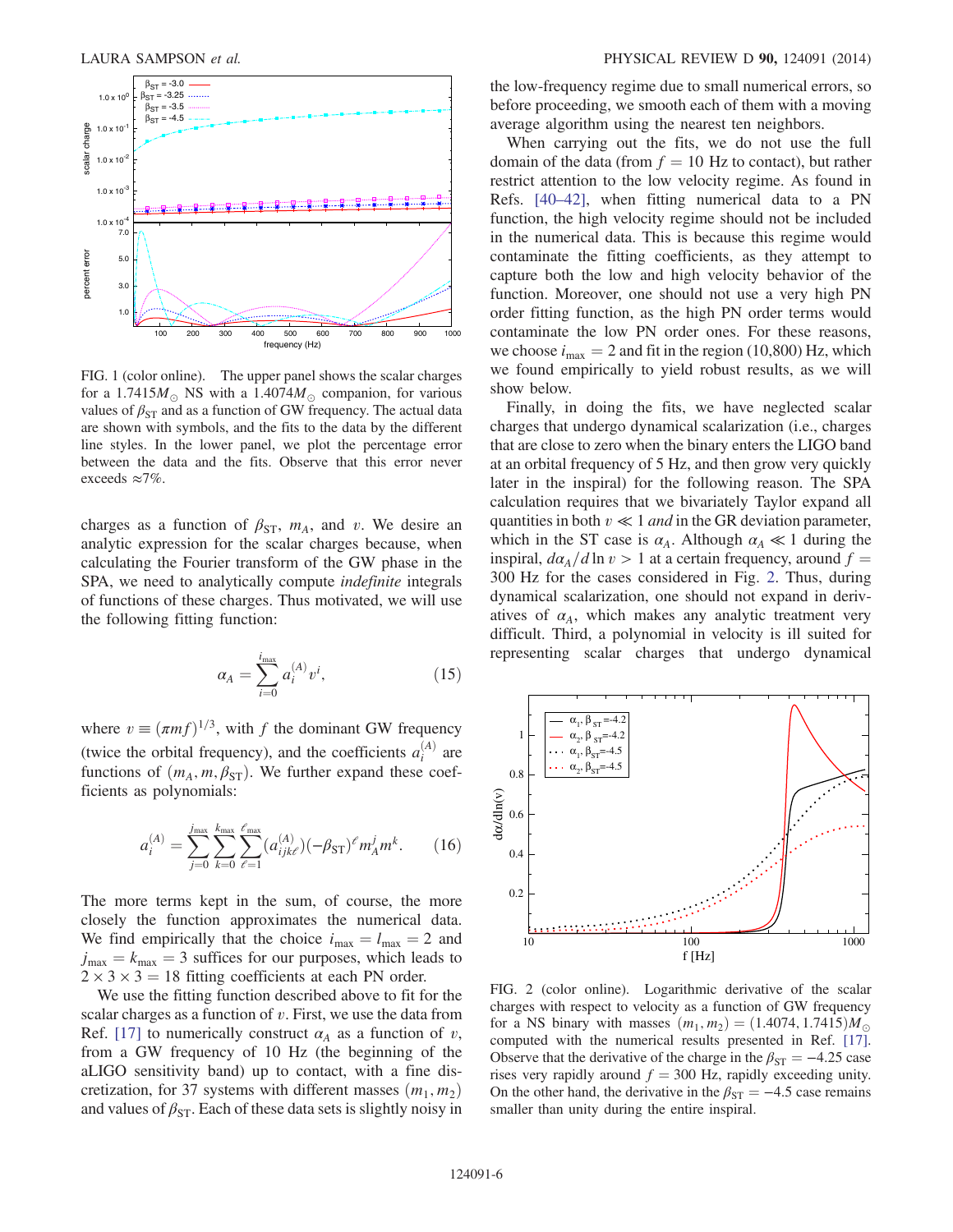scalarization. If one insisted on using such a fitting function, then the coefficients  $a_i^{(A)}$  would grow by factors of  $10<sup>3</sup>$  with increasing *i*. Such a highly divergent behavior of the fitting coefficients renders any subsequent PN expansion useless.

Given this, we fit Eq. (15) independently to each set of clean data corresponding to a *particular* value of  $\beta_{ST}$  rather than fitting all the data with the same set of coefficients at the same time. We proceed this way because the scalar charges for larger values of  $|\beta_{ST}|$  (i.e.,  $\beta_{ST} = -4.5$ ) are much larger than, for example, the charges at  $\beta_{ST} = -3.5$ . This, paired with our lack of data for values of  $|\beta_{ST}| < 3.0$ and the sparseness of the data in  $(m_1, m_2)$  space, causes our algorithm to generate poor fits for small values of  $\beta_{ST}$ . In particular, the fitting function obtained by simultaneously fitting all the data does not monotonically approach zero as  $\beta_{ST} \rightarrow 0$ . We therefore arrive at a set of  $n = 18$  coefficients at each PN order for each different value of  $\beta_{ST}$ . Figure 1 shows the fitted function and the numerical data for several values of  $\beta_{ST}$ , where we note that the error in the fit never exceeds 7% in the frequency window  $[10:10^3]$  Hz.

## III. DEVELOPING WAVEFORMS FOR SCALAR-TENSOR THEORIES

In this section, we describe how to construct the timedomain response of the aLIGO detectors to impinging GWs. We use the restricted PN approximation, following mostly the presentation in Refs. [43,44]. We then construct the frequency-domain, SPA waveforms from these timedomain functions, and discuss their regimes of validity.

#### A. Time-domain response

The response of a GW interferometer to a signal can be computed by investigating how the metric perturbation affects the geodesic deviation. Doing so, one finds [45,46]

$$
h(t) = F_{+}h_{+} + F_{\times}h_{\times} + F_{b}h_{b} + F_{L}h_{L} + F_{se}h_{se} + F_{sn}h_{sn}.
$$
\n(17)

The quantities  $(F_+, F_\times, F_\mathrm{b}, F_\mathrm{L}, F_\mathrm{se}, F_\mathrm{sn})$  are beam- or angular-pattern functions that depend on the geometry of the detector [see, e.g., Eqs.  $(2)$ – $(7)$  in Ref. [44]]. The quantities  $(h_+, h_\times, h_\text{b}, h_\text{L}, h_\text{se}, h_\text{sn})$  are the six possible GW polarizations in a generic theory of gravity: the plus mode, the cross mode, the scalar "breathing" mode, the scalar "longitudinal" mode, and the two vector modes. Recall that GR, being a massless spin-2 theory, has only two propagating degrees of freedom.

The waveform polarizations can be computed from the trace-reversed metric perturbation in the far zone (at a distance much greater than a GW wavelength from the center of mass of the binary) via

$$
h_{+} = e_{ij}^{+} \left( P_{m}^{i} P_{l}^{j} \bar{h}^{ml} - \frac{1}{2} P^{ij} P_{ml} \bar{h}^{ml} \right), \qquad (18)
$$

$$
h_{\times} = e_{ij}^{\times} \left( P_m^i P_l^j \bar{h}^{ml} - \frac{1}{2} P^{ij} P_{ml} \bar{h}^{ml} \right), \tag{19}
$$

$$
h_b = \frac{1}{2} (\hat{N}_{jk}\bar{h}^{jk} - \bar{h}^{00}),
$$
 (20)

$$
h_L = \hat{N}_{jk}\bar{h}^{jk} + \bar{h}^{00} - 2\hat{N}_j\bar{h}^{0j},\tag{21}
$$

$$
h_{\rm sn} = e_k^x [P_j^k(\hat{N}_i \bar{h}^{ij} - \bar{h}^{0j})],\tag{22}
$$

$$
h_{\rm se} = e_k^{\rm y} [P_j^k (\hat{N}_i \bar{h}^{ij} - \bar{h}^{0j})], \tag{23}
$$

where we use multi-index notation  $\hat{N}^{l_1...l_n} = \hat{N}^{l_1} \cdots \hat{N}^{l_n}$ . Here,  $\hat{N}^i$  is a unit vector pointing from the source to the detector,  $P_{ij} = \delta_{ij} - \hat{N}_{ij}$  is a projection operator orthogonal to  $\hat{N}^i$ , and  $e_i^x$  and  $e_i^y$  are basis vectors orthogonal to  $\hat{N}^i$ . If we choose a coordinate system defined by the triad  $(\hat{i}^i, \hat{j}^i, \hat{k}^i)$ , such that  $\hat{N}^i$  is given by

$$
\hat{N}^i = \sin i \hat{j}^i + \cos i \hat{k}^i, \qquad (24)
$$

then

$$
e_x^i = -\hat{i}^i,\tag{25}
$$

$$
e_y^i = \cos i \hat{j}^i - \sin i \hat{k}^i, \qquad (26)
$$

$$
e_{ij}^{+} = \frac{1}{2} (e_i^y e_j^y - e_i^x e_j^x), \qquad (27)
$$

$$
e_{ij}^{+} = \frac{1}{2} (e_i^x e_j^y + e_i^y e_j^x), \qquad (28)
$$

where *i* is the inclination angle, such that  $\hat{L}^i \hat{N}_i = \cos i$ , with  $\hat{L}^i$  the unit orbital angular momentum vector.

The ST theories of Refs. [13,14] have, in principle, three propagating GW modes: the two transverse-traceless modes ( $h_+$  and  $h_{\times}$ ) and the breathing mode ( $h_{\rm b}$ ). In the Eardley et al. classification [47], these modes correspond to the excitation of the Newman-Penrose scalars  $\Psi_4$  and  $\Phi_{22}$ . One can show [15], however, that  $\Phi_{22}$  is proportional to  $\psi_0$ (or alternatively to  $\omega_0^{-1/2}$ ) to leading order in a  $\psi_0 \ll 1$ expansion;  $\Psi_4$  is, of course, independent of  $\psi_0$  to leading order. Thus, the effect of  $h<sub>b</sub>$  in the response  $h(t)$  is subleading in  $\psi_0$  relative to the effect of  $h_{+}$  and  $h_{\times}$ [15]. In fact, this is exactly the same as in standard FJBD theory [48,49]. Even if this were not the case and the response to the breathing mode were not suppressed as  $1/\sqrt{\omega_0}$ , the detectability of this mode would require a network of detectors [44,50–53]. Given this, we will neglect the breathing mode in the response function.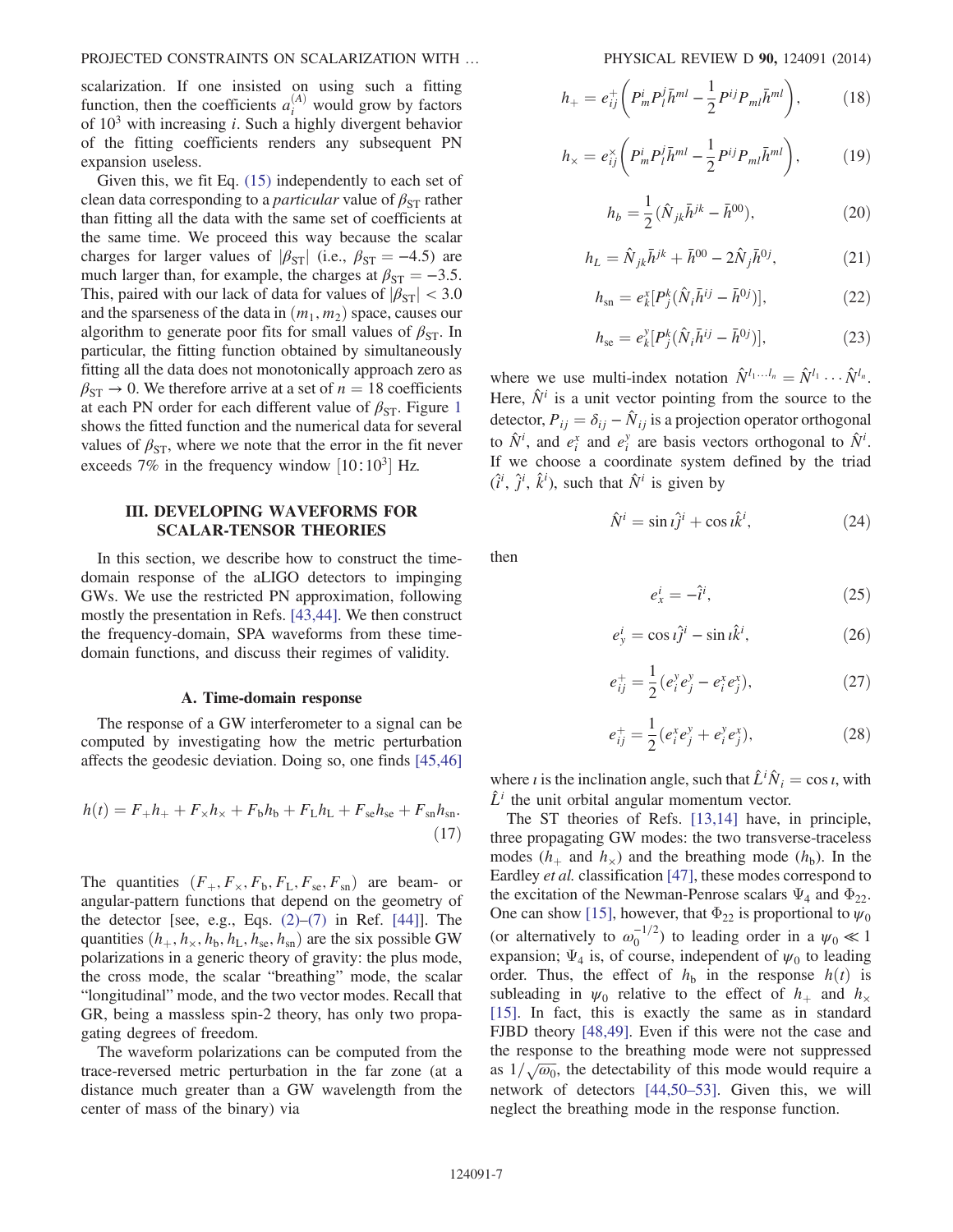## B. Time-domain waveform and the restricted PN approximation

As explained above, the interferometer response is dominated by the plus- and cross-polarized metric perturbations,  $h_{+}(t)$  and  $h_{\times}(t)$ , which must be obtained by solving the modified field equations in the PN approximation. In the far zone, these waves can be written as the following PN sum:

$$
h_{+,\times}(t) = \frac{2G\eta m}{D_L} x(t) \sum_{p=0}^{+\infty} x(t)^{p/2} H_{+,\times}^{(p/2)}(t),\tag{29}
$$

where  $D_L$  is the (luminosity) distance from the source to the detector,  $\eta = m_1 m_2 / m^2$  is the symmetric mass ratio, and recall that  $m = m_1 + m_2$  is the total mass, and  $x(t) =$  $[2\pi G_{\text{eff}} mF(t)]^{2/3}$  is the (time-dependent) PN expansion parameter of leading  $\mathcal{O}(1/c^2)$ , with  $F(t)$  the orbital frequency. Notice that x depends on  $G_{\text{eff}} \equiv G(1 + \alpha_1 \alpha_2)$ , because in these theories the Newtonian force of attraction between two bodies, and thus, Kepler's third law of orbital motion, takes on the usual Newtonian expression, but with the replacement  $G \to G_{\text{eff}}$  [13,39]. Recall that  $\alpha_1$  and  $\alpha_2$  are the scalar charges of NSs, which depend on the internal structure of the bodies and on the gravitational binding energy of the system, as discussed in Sec. II B.

The time functions  $H_{+, \times}^{(p/2)}$  can always be written in terms of an amplitude  $[A_{+,\times}^{(p/2,n)}(t)$  or  $B_{+,\times}^{(p/2,n)}(t)]$  and the binary's orbital phase  $\phi(t)$ :

$$
H_{+,\times}^{(p/2)} = \sum_{n=0}^{\infty} \left( A_{+,\times}^{(p/2,n)} \cos n\phi + B_{+,\times}^{(p/2,n)} \sin n\phi \right). \tag{30}
$$

To leading PN order (keeping only the  $p = 0$  term), the oscillating part of Eq. (29) reduces to

$$
h_{+}(t) = 2\mathcal{A}(t)(1 + \cos^{2} t)\cos 2\phi(t), \qquad (31)
$$

$$
h_{\times}(t) = -4\mathcal{A}(t)\cos\iota\sin 2\phi(t). \tag{32}
$$

Here, we have defined the time-dependent amplitude

$$
\mathcal{A}(t) = -\frac{\mathcal{M}}{D_L} [2\pi GmF(t)]^{2/3},\qquad(33)
$$

with  $\mathcal{M} = \eta^{3/5}m$  the chirp mass, and *i* is the inclination. Notice that this is functionally exactly the same result as in GR, because, as discussed in Sec. III A, ST corrections to the amplitude scale as  $\psi_0$ , and are thus subleading.

The restricted PN approximation consists of approximating the time-domain waveform by the leading PN order terms in the waveform amplitudes, without restricting the PN order in the waveform phase. That is, one keeps only the leading,  $p = 0$  term in Eq. (29), thus obtaining Eqs. (31) and (32), but as many PN terms as one wishes in the orbital phase  $\phi(t)$ . Such an approximation is reasonable in a first analysis because interferometric detectors are much more sensitive to the phase of the response than the amplitude.

The plus- and cross-polarized metric perturbations in ST theories, and thus the time-domain interferometric response, are different from those predicted by GR mainly because of the temporal evolution of the orbital phase. The phase can be obtained by integrating the expression

$$
\ddot{\phi} = 2\pi \dot{F} = 2\pi \frac{dE_b}{dt} \left(\frac{dE_b}{dF}\right)^{-1} \tag{34}
$$

twice, where  $E<sub>b</sub>$  is the gravitational binding energy. By the balance law,  $dE_b/dt$  must equal (minus) the luminosity  $\mathcal L$ of all propagating degrees of freedom in the far zone. In GR, the only energy loss is due to the emission of GWs, but in ST theories one must also account for dipolar radiation induced by the propagation of the scalar mode:

$$
\mathcal{L} = \frac{G}{3} \eta^2 (\alpha_1 - \alpha_2)^2 x^4 + \frac{32}{5} G \eta^2 x^5, \tag{35}
$$

where the first term is due to dipole radiation and the second due to quadrupolar radiation. We then see that ST theories modify the evolution of the orbital phase, which is precisely the component of the interferometric response that detectors are most sensitive to.

## C. Fourier response and the stationary phase approximation

In GW data analysis, one uses the Fourier transform of the response function (the Fourier response), instead of the time-domain response. In computing the frequency- or time-domain response, one can effectively neglect the time dependence of the beam-pattern functions. These are induced by the rotation and motion of the Earth, which occurs on a time scale much longer than the duration of the GW signal, which is typically less than 20 min for the signals that fall in the sensitivity band of second-generation, ground-based detectors, such as aLIGO, aVirgo, and KAGRA. Thus, the Fourier response can be written as

$$
\tilde{h}(f) = \int_{-\infty}^{\infty} dt e^{2\pi i f t} [F_{+}h_{+}(t) + F_{\times}h_{\times}(t)],\tag{36}
$$

where  $(F_+, F_\times)$  are effectively constant.

Using the restricted PN approximation [Eqs. (31) and (32)], we can rewrite the Fourier response of Eq. (36) as

$$
\tilde{h}(f) = \int_{-\infty}^{\infty} dt e^{2\pi i f t} \mathcal{A}(t) [Q_C \cos 2\phi(t) + Q_S \sin 2\phi(t)],
$$
\n(37)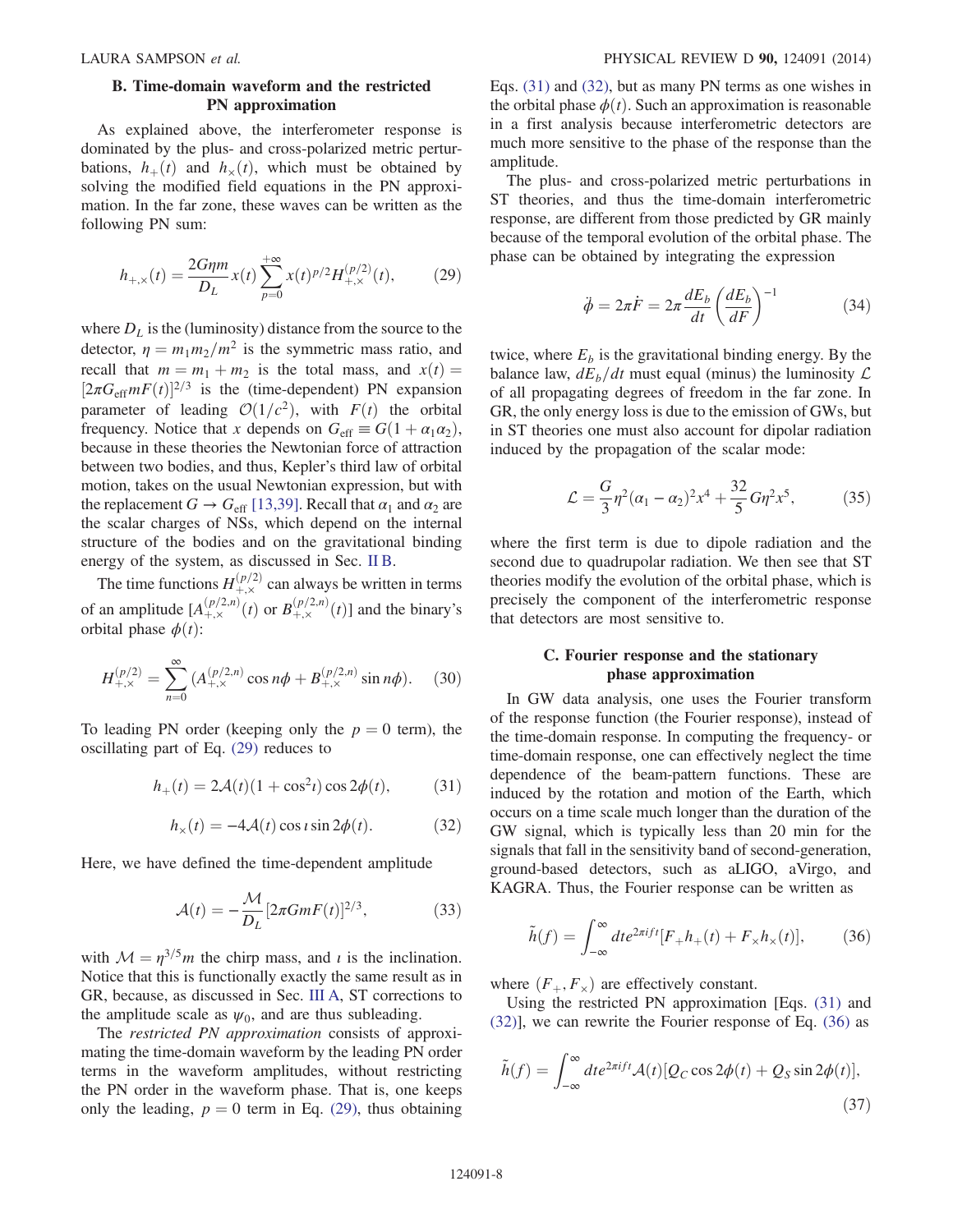where we have defined the cosine- and sine-projected beam-pattern functions

$$
Q_C = 2(1 + \cos^2 t) \cos 2\Psi F_+ - 4 \cos t \sin 2\Psi F_\times, \quad (38)
$$

$$
Q_S = 2(1 + \cos^2 t) \sin 2\Psi F_+ + 4 \cos t \cos 2\Psi F_\times, \quad (39)
$$

with  $\Psi$  the polarization angle. For binary systems that are in a quasicircular orbit and whose binary components are not spinning, the inclination angle and  $Q_{C,S}$  are all constant. The quasicircular and nonspinning approximations are sufficient for our analysis because most NS binaries are expected to have circularized and spun down by the time they enter the sensitivity band of second-generation, ground-based detectors.

The integral in Eq. (37) that defines the Fourier response falls in the class of generalized Fourier integrals. When the integrands have a stationary point, namely a time  $t_0$  at which  $\phi(t_0) = \pi f$ , the integral can be approximated via the method of steepest descent, which to leading order reduces to the SPA [43,54]. For this approximation to hold, the amplitude of the integrand must be slowly varying, while the phase must be rapidly oscillating, such that the integral is nonvanishing only in a small neighborhood around the stationary point.

Within the SPA, the integral in Eq. (37) reduces to

$$
\tilde{h}(f) = \tilde{A}f^{-7/6}e^{i\Psi(f)},\tag{40}
$$

where  $f$  is the Fourier or GW frequency (twice the orbital frequency), the Fourier amplitude is a constant given by

$$
\tilde{A} \equiv -\left(\frac{5}{384}\right)^{1/2} \pi^{-2/3} \frac{\mathcal{M}^{5/6}}{D_L} (Q_C + i Q_S),\tag{41}
$$

and the Fourier phase must be computed from [43,55]

$$
\Psi(f) = 2\pi \int^{f/2} dF' \left(2 - \frac{f}{F'}\right) \frac{F'}{\dot{F}(F')}.
$$
 (42)

This expression makes it clear that the dominant ST modifications to the Fourier response are due to modifications to the rate of change of the orbital frequency.

#### D. SPA templates in scalar-tensor theory

We now follow the analysis of the previous subsection and provide explicit formulas for the Fourier transform in the SPA of restricted PN waveforms in ST theories to 1 PN order. We first focus on the binding energy and its rate of change. The former is presented in Eq. (6.4) of Ref. [38] in terms of the individual masses and velocities of the system. One can transform the binding energy to relative coordinates, through the mapping in Eqs.  $(6.9)$ – $(6.11)$  of the same paper. The rate of change of the orbital binding energy is equal to the energy flux carried by all propagating degrees of freedom by the balance law. This quantity is presented in Eqs. (6.16) and (6.17) of Ref. [38] in relative coordinates.

The ST-theory-modified version of Kepler's third law of motion can be computed by solving  $|a^i| = r_{12}\omega^2$  in a PN expansion for  $r_{12}$ , the relative orbital separation, using also that  $|v_{12}^i| = r_{12}\omega$ , where we recall that we are considering only binaries in quasicircular orbits. The relative acceleration  $a^i$  is given in Eqs. (1.4) and (1.5) of Ref. [38], where  $\omega$  is the orbital angular velocity. We find that

$$
r_{12} = \frac{m}{x} \left\{ \left( 1 + \frac{1}{3} \alpha_1 \alpha_2 \right) + x \left[ \left( \frac{\eta}{3} - 1 \right) \right] + \frac{1}{3} \alpha_1 \alpha_2 (\eta - 1) \right\} + \mathcal{O}(x^2, \alpha_A^4) \left\},\right\}
$$
(43)

where we have set  $\psi_0 = 0$ , as this quantity is constrained to be less than 10<sup>−</sup><sup>2</sup> by current observations.

With the above modified version of Kepler's third law, one can rewrite the binding energy and its rate of change as a function of the PN expansion parameter. Using the definition of Eq. (34), the rate of change of the orbital frequency is then

$$
\dot{F} = \frac{1}{2} \frac{\eta}{\pi m^2} x^{9/2} (\alpha_1 - \alpha_2)^2
$$
  
+  $\frac{48}{5} \frac{\eta}{\pi m^2} x^{11/2} \left\{ 1 + \frac{1}{576} \left[ (-15 - 35\eta) \alpha_1^2 + \frac{1}{576} (35\eta + 63) \alpha_1 \alpha_2 + \alpha_1 \alpha_1' \left( \frac{5}{144} \nu - \frac{5}{48} \right) - \alpha_1 \alpha_2' \left( \frac{5}{144} \nu + \frac{43}{48} \right) + 1 \rightarrow 2 \right] \right\} + \mathcal{O}(x^6, \alpha_A^4), \quad (44)$ 

where  $\alpha'_A = d\alpha_A/d \ln v$ . The first term in this expression corresponds to dipolar radiation, while the second one is the usual quadrupolar radiation term of GR. Notice that both are corrected by terms proportional to the scalar charges, due to the modification to Kepler's third law.

With all of this at hand, we can now compute the Fourier phase in the SPA through Eq. (42). In Sec. II B, we fitted  $\alpha_A$  through Eq. (15), which can be rewritten as

$$
\alpha_A = c_A + d_A v + \cdots, \qquad (45)
$$

identifying  $a_0^{(A)}$  with  $c_A$  and  $a_1^{(A)}$  with  $d_A$ , which are themselves functions of  $m_A$ ,  $m$ , and  $\beta_{ST}$ . Finally, we find

$$
\Psi(f) = 2\pi f t_c - \phi_c - \frac{\pi}{4} + \frac{3}{128\eta v^5} \left[ -\frac{5}{168} (c_1 - c_2)^2 v^{-2} - \frac{8400}{109489} (c_1 - c_2)(d_1 - d_2) v^{-1} + \cdots \right].
$$
 (46)

We see that the main modification to the Fourier response in the SPA is due to the scalar charges, which induce a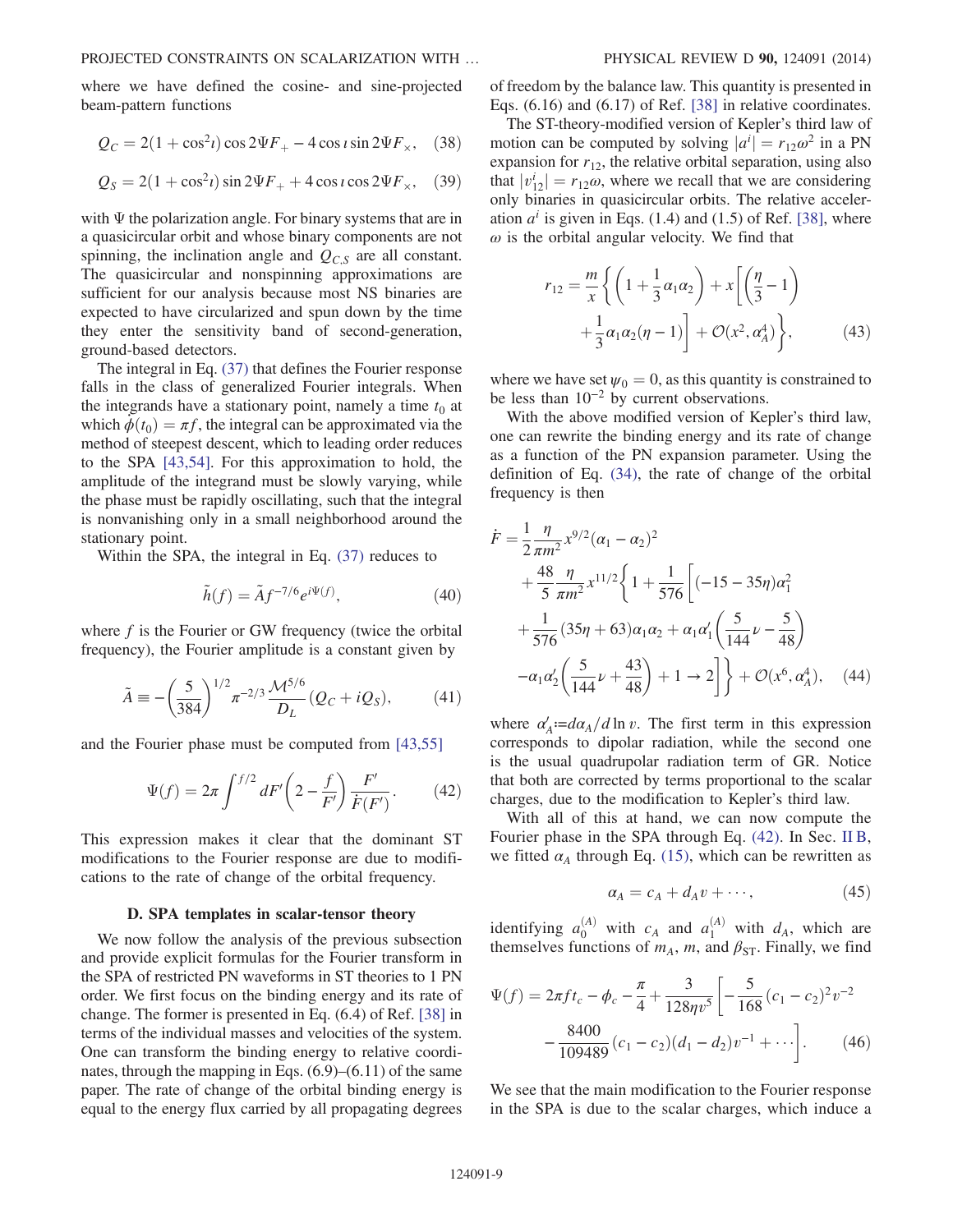dipole correction to leading order. We have checked that the dipole term is exactly what one obtains in FJBD theory, when one rewrites  $c_{1,2}$  in terms of the sensitivities  $s_{1,2}$ .

The ST-modified Fourier response described above is only valid for systems of unequal mass. In the case of equal-mass binaries, the −1 and the −0.5 PN terms in Eq. (46) vanish, because then  $s_1 = s_2$ . In such a system, the lowest PN order correction to the Fourier phase enters at 0 PN order. Henceforth, we only use the ST-modified SPA for analysis of binaries whose component masses are unequal.

#### E. Comparison of SPA phase to numerical phase

We can now validate the SPA model of the previous subsection by comparing it to the Fourier transform of the time-domain numerical solutions for the GWs presented in Ref. [17]. Before we do so, we define the measure we will use for such a validation: the dephasing  $\Delta \Psi$ . This quantity is defined as

$$
\Delta\Psi_i = \min_{t_c, \phi_c} |\Psi_{\text{GR}} - \Psi_{\text{ST}}|,\tag{47}
$$

where  $\Psi_{GR}$  is the Fourier phase in GR,  $\Psi_{ST}$  is the Fourier phase in ST theories, and the subindex  $i$  labels four different strategies we employ to evaluate  $\Psi_{GR}$  and  $\Psi_{ST}$ as described below. This measure requires minimization over time and phase of coalescence, i.e., over a constant time and phase shift. Such a minimization is required to compare different template families, e.g., a time-domain waveform to a frequency-domain one.

In order to validate the SPA model of the previous subsection, we will evaluate the dephasing of Eq. (47) in four different ways.

- (1) Numerical:  $\Psi_{GR}$  and  $\Psi_{ST}$  are given by the Fourier transforms of the time-domain GW data of Ref. [17], minimizing the difference over phase and time of coalescence.
- (2) −1 PN:  $\Psi_{ST}$  is given by Eq. (46), keeping only the leading PN term (the −1 PN term).
- (3)  $-0.5$  PN:  $\Psi_{ST}$  is given by Eq. (46), keeping the leading and first subleading PN terms (the −1 and the  $-0.5$  PN terms).
- (4) 0 PN:  $\Psi_{ST}$  is given by Eq. (46), keeping terms up to Newtonian order (the  $-1$ ,  $-0.5$ , and 0 PN terms).

In all N PN cases,  $\Psi_{GR}$  is the GR Fourier phase in the SPA, for example, given in Refs. [28,56]. By comparing the numerical dephasing to the N PN ones, we will validate the SPA templates constructed in the previous subsection.

Such a comparison is carried out in Fig. 3. The solid line is the numerical dephasing, while the dotted lines are the N PN dephasings in the SPA. Observe that the SPA dephasing at −0.5 PN order is a better approximation than keeping the dephasing to 0 or −1 PN order, relative to the numerical dephasing. We will therefore truncate the fit to the scalar



FIG. 3 (color online). Dephasing between a GR and ST signal as a function of GW frequency, calculated using both the numerical Fourier phases (solid curve) and the SPA Fourier phases (dotted curves) for a binary with masses  $(1.4074, 1.7415)M_{\odot}$  and  $\beta_{ST} = -4.5$ . The ST SPA phases were calculated to various PN orders.

charges at −0.5 PN order for the rest of this paper (i.e., we keep only two ST PN corrections) and model the ST SPA templates by Eq. (46), without ST higher-order PN terms.

#### F. ppE waveforms

Before proceeding with a detailed data analysis study, we map the SPA templates of Sec. III D to the ppE templates constructed in Ref. [28]. The ppE family is a theoryindependent set of templates, designed to capture modelindependent deviations from GR with GW observations. This family is constructed by introducing parametrized modifications to both the binding energy and the energy balance equations of GR. Both types of modifications lead to changes in the GW phase, which can be described by introducing a small number of new parameters into the GW template.

The full GW waveform for the coalescence of two compact objects is typically split into three sections: inspiral, merger, and ringdown. ppE templates have been developed for all three phases, but in this paper we are interested only in the inspiral portion. The latter can be defined as the part of the waveform that is generated before the two bodies plunge into each other. The definition of the end of inspiral is somewhat arbitrary, but we follow typical conventions and define the transition from inspiral to merger as occurring at the innermost stable circular orbit of the system in center of mass coordinates (or alternatively at contact). In any case, the merger of NS binaries occurs at the very high-frequency end of aLIGO's sensitivity band, almost outside of it altogether.

The simplest, quadrupole ppE inspiral templates have the form

$$
\tilde{h}(f) = \tilde{h}^{\text{GR}} \cdot (1 + \alpha_{\text{ppE}} u^a) e^{i\beta_{\text{ppE}} u^b}, \quad u = (\pi \mathcal{M}f)^{1/3}, \qquad (48)
$$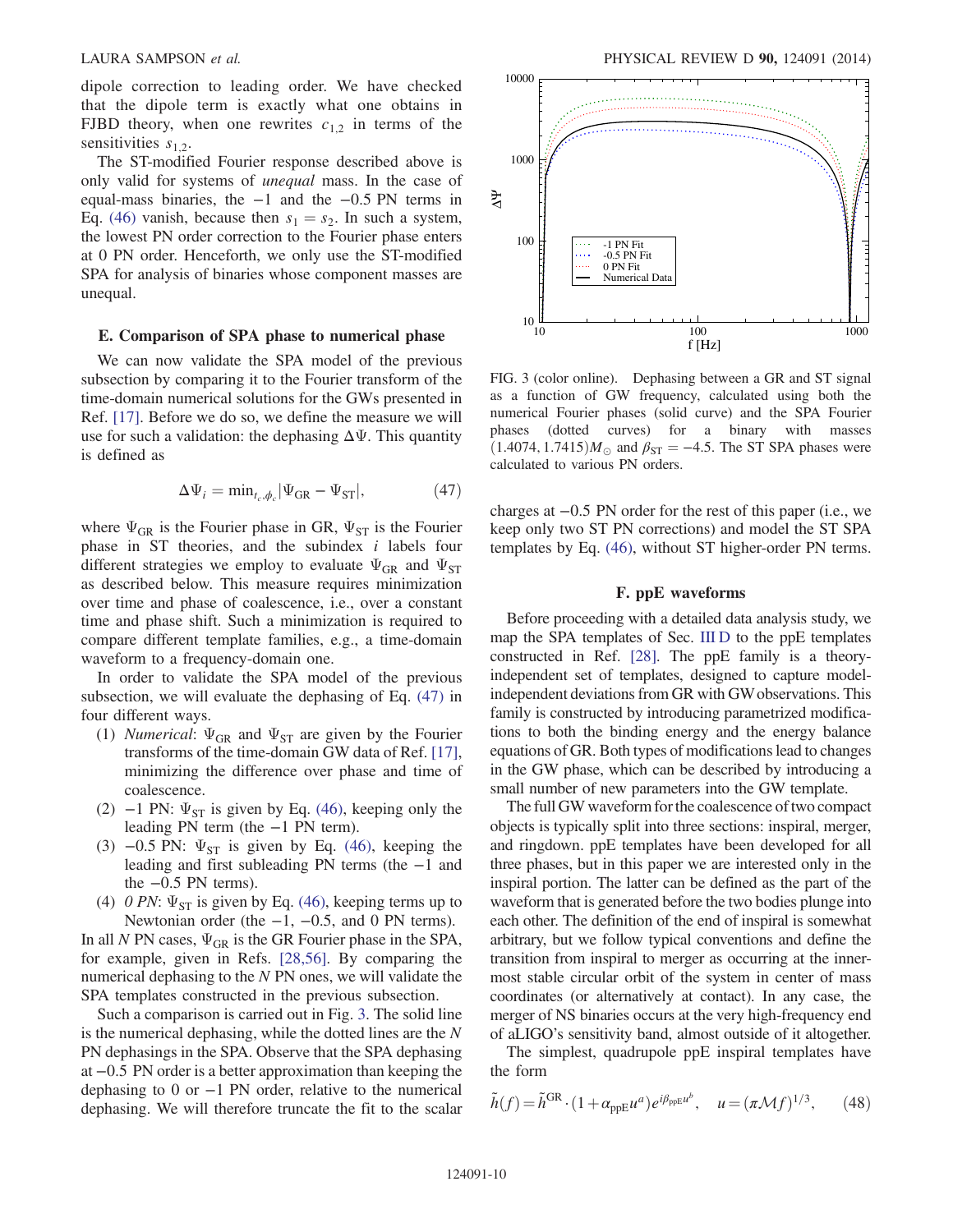where  $\tilde{h}^{GR}$  is the Fourier response in GR. These simple ppE waveforms contain an additional amplitude term,  $\alpha_{\text{ppE}}u^a$ , and an additional phase term,  $\beta_{\text{ppE}}u^b$ , relative to GR. We refer to  $\alpha_{\text{ppE}}$  and  $\beta_{\text{ppE}}$  as the *strength* parameters of the ppE deviations, and to  $a$  and  $b$  as the *exponent* parameters.

These ppE waveforms cover all known inspiral waveforms from specific alternative theories of gravity [57] that are analytic in the frequency evolution of the GWs. Some specific examples are discussed in Ref. [7]. They cannot, however, perfectly match the signals generated by the theories of interest in this paper. For the case of induced/spontaneous scalarization, Sec. III E showed that one needs two ST PN corrections to the SPA phase (i.e., a −1 and a −0.5 PN term), while the simplest ppE model includes only one. For the dynamically scalarized case, the corrections to the Fourier response are very abrupt (almost a step function), which cannot be captured with a single PN term. In spite of this, we will see that the ppE model is quite adequate at detecting a ST deviation, provided the deviation is strong enough to be detectable in the first case.

## IV. DETECTABILITY OF SCALAR-TENSOR DEVIATIONS THROUGH AN EFFECTIVE CYCLES APPROACH

In this section, we carry out the first of a two-part data analysis investigation to determine the detectability of ST deviations in GWs emitted during the late inspiral of NS binaries. We first construct a new, computationally inexpensive data analysis measure to determine when a GR deviation is sufficiently loud for detection with aLIGO-type detectors. We then use this measure on ST signals and ppE signals to estimate their detectability.

#### A. Useful and effective cycles of phase

Model hypothesis testing, i.e., the determination of whether model A or B is better supported by some data, usually requires a detailed Bayesian analysis through MCMC techniques that map the likelihood surface and the posterior distributions of template parameters in order to calculate BFs.<sup>1</sup> Such studies are computationally expensive, and it is therefore desirable to construct a simple and computationally inexpensive measure for accomplishing similar goals. The construction of this measure is the topic of this section.

We first describe a quantity that has been used in the literature as a stand-in for the importance of a particular GW phase term [24]: the *useful cycles*,  $\mathcal{N}_u$ . This quantity is defined in [24] as

$$
\mathcal{N}_u = \left( \int_{F_{\min}}^{F_{\max}} d\ln f \frac{a^2(f)}{S_n(f)} \frac{d\phi}{2\pi df} \right) \times \left( \int_{F_{\min}}^{F_{\max}} d\ln f \frac{a^2(f)}{f S_n(f)} \right)^{-1}, \tag{49}
$$

which is essentially a noise-weighted measure of the total number of cycles of phase due to any particular term in the phase evolution. In Eq. (49),  $a(f)$  is defined<br>by  $|\tilde{h}(f)|^2 = \tilde{A}^2(f) = N(f)a^2(f)/f^2$ , with  $N(f) =$ by  $|\tilde{h}(f)|^2 = \tilde{A}^2(f) = N(f)a^2(f)/f^2$ , with  $N(f) =$  $(1/2\pi)(d\phi/d\ln F) = F^2/(dF/dt)$ . The expression for  $\mathcal{N}_u$  can be reexpressed in terms of the characteristic strain  $h_c(f) = \sqrt{f}\tilde{A}(f)$  as

$$
\mathcal{N}_u = \text{SNR}^2 \bigg( \int_{F_{\text{min}}}^{F_{\text{max}}} \frac{h_c^2(f)}{S_n(f)} \frac{1}{N(f)} d\ln f \bigg)^{-1} . \tag{50}
$$

Thus, the number of useful cycles is equal to the harmonic mean of  $N(f)$ , with a weighting factor equal to the SNR squared per logarithmic frequency interval,  $\Delta$ SNR<sup>2</sup> $(f) = h_c^2(f)/S_n(f)$ .

The difference in the number of useful cycles between waveform models is sometimes used as a proxy for the detectability of the difference in the models (see, e.g., Refs. [25–27]). One must be very careful when doing this for two reasons. The first is made clear by rewriting Eq. (49) in the form of Eq. (50). This recasting of the useful cycles shows that it is not permissible to simply replace  $N(f)$  with  $\Delta N(f)$ , where  $\Delta N(f)$  is the change that is introduced by a particular modification to the phase. In order to calculate  $\mathcal{N}_u$  due to a change in the phase evolution, it is necessary to calculate both  $\mathcal{N}_u$  from the original phase and from the changed phase, and then take the difference. This is not a problem, per se—it is simply an issue that must be kept in mind when calculating  $\mathcal{N}_u$  for a particular phase term.

A larger issue with  $\mathcal{N}_u$  as a measure of detectability is the murkiness of its connection with quantities such as the BF, which are directly related to model selection. The logarithm of the BF, as derived in Ref. [57], satisfies

$$
\log \text{BF} \sim \frac{1}{2} (1 - \text{FF}^2) \text{SNR}^2 + \mathcal{O}[(1 - \text{FF}^2)^2]. \quad (51)
$$

We can use the following expression for the fitting factor, FF, given two waveforms with the same amplitude  $A(f)$ , but with phases that differ by  $\Delta \Psi(f)$ :

<sup>&</sup>lt;sup>1</sup>The BF, assuming equal priors for the two competing theories, is the odds that one theory is favored by the data over another theory. For instance, a BF of 100 in favor of GR means that there is a 100:1 "betting odds" that GR is the correct theory given the data. In this paper, we are considering only nested models. For example, GR is recovered from ppE templates when the strength parameter  $\beta_{\text{ppE}} = 0$ . In this case, the BF can be calculated from the Savage-Dickey density ratio, which compares the prior weight at  $\beta_{\text{ppE}} = 0$  to the posterior weight at that value. The BF is then calculated via BF =  $p(\beta_{\text{ppE}} = 0|d)/p(\beta_{\text{ppE}} = 0)$ . If there is more posterior weight at this point than prior weight, the model-selection process favors GR.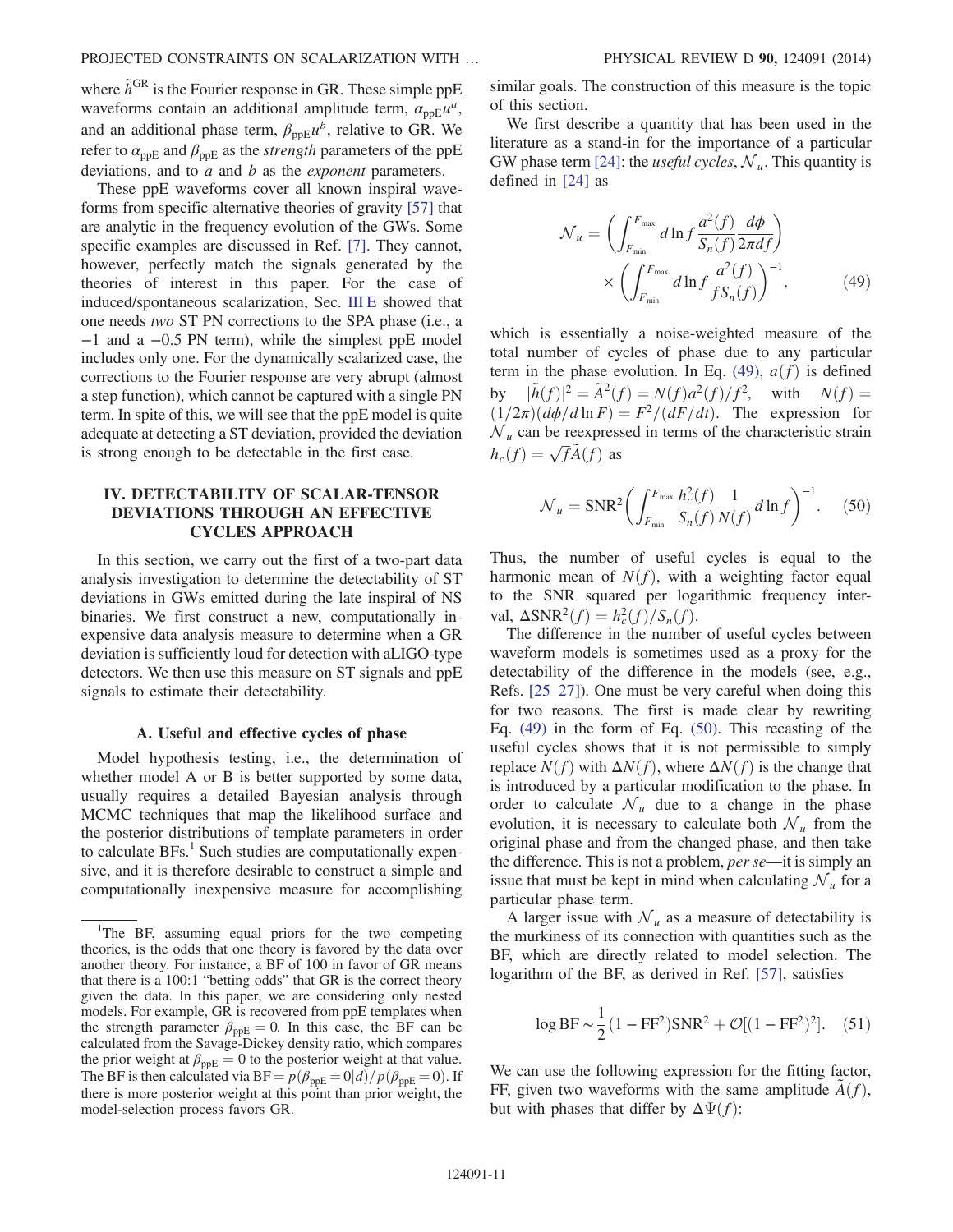$$
FF = SNR^{-2} \max_{\lambda^a} \left( \int \frac{h_c^2(f) \cos(\Delta \Psi(f))}{S_n(f)} d\ln f \right), \quad (52)
$$

where the maximization is done over all system parameters  $\lambda^a$ . In the limit FF ~ 1, i.e., for small deviations from GR, these expressions can be combined to give

$$
\log \mathrm{BF} \sim \frac{1}{2} \min_{\lambda^a} \int \frac{h_c^2(f) \Delta \Psi^2(f)}{S_n(f)} d\ln f + \mathcal{O}(\Delta \Psi^4). \tag{53}
$$

Given the above expression for the BF, a natural definition for a computationally inexpensive data analysis measure presents itself, the effective cycles of phase:

$$
\mathcal{N}_e = \min_{\Delta t, \Delta \phi} \left[ \frac{1}{2\pi \text{SNR}} \left( \int \frac{h_c^2(f) \Delta \Phi^2(f)}{S_n(f)} d\ln f \right)^{1/2} \right], \quad (54)
$$

where  $\Delta \Phi \equiv \Delta \Psi(f) + 2\pi f \Delta t - \Delta \phi$ , where  $\Delta t$  and  $\Delta \phi$  are an arbitrary time and phase shift respectively. As before, the dephasing is  $\Delta \Psi = \Psi_1(f) - \Psi_2(f)$ , where in our case  $\Psi_1$ will be the Fourier phase of a GR signal and  $\Psi_2$  the phase of a non-GR signal, e.g., for a ppE waveform,  $\Delta \Psi(f) = \beta_{\text{pDE}} u^b$ . We define  $\mathcal{N}_e$  with a  $(\Delta t, \Delta \phi)$  minimization because the non-GR terms induce a modification in the frequency and phase evolutions that renders meaningless a direct comparison between time-shift and phaseshift parameters in waveforms living in different theories. Notice, however, that we do not minimize over all parameters, as would be required to relate  $\mathcal{N}_{e}$  to the BF. A full minimization procedure is costly and it would involve a MCMC analysis in general, while the minimization with respect to only  $(\Delta t, \Delta \phi)$  is inexpensive.

We can now see that this quantity is directly related to model selection through the BF:

$$
\log \text{BF} \sim 2\pi^2 \text{SNR}^2 \underset{\lambda^a}{\text{min}} \mathcal{N}_e^2. \tag{55}
$$

The effective cycles,  $\mathcal{N}_{e}$ , as defined in Eq. (54), i.e., minimized over  $(\Delta t, \Delta \phi)$  only, give an *upper limit* to the BF. The fully minimized  $N_e$  will in general be smaller than Eq. (54) due to covariances between system parameters. This means that  $N_e$  is not a perfect proxy for detectability. That is, if  $N_e$  due to a particular term in the phase is large, this may or may not mean that the term is detectable. However, if  $N_e$  due to a particular phase term is small, this does indicate that the term will *not* be detectable.

The above is an alternative means of deriving the quantity first derived in [23], which is there referred to as the distinguishability/measurability. Up to some rearranging of various factors, this quantity and the effective cycles of phase are the same. The connection between this quantity and the Bayes factor, though, is a new result.

How are the useful and effective cycles related? From the definitions of  $\mathcal{N}_u$  and  $\mathcal{N}_e$ , it is clear that the former gives



FIG. 4 (color online). The ratio of effective cycles to useful cycles, calculated as a function of b, for two fixed values of  $\beta_{\text{ppE}}$ .

the difference in the harmonic mean of the number of cycles, while the latter gives the root-mean-square difference in the number of cycles. This is an important difference— $\mathcal{N}_e$  is directly related to the BF in the small deformation limit. For certain signals, however, the difference can be shown to be a GR-modification-dependent constant factor. To see this, consider inspiral GWs in the PN approximation both in GR and in ppE form. The orbital phase  $\phi(f) = 2\pi f t(f) - \Psi(f) - \pi/4$  is a power series in  $v = (\pi M f)^{1/3}$ , just like the Fourier phase  $\Psi(f)$  in both GR and ppE theory. The logarithmic derivative,  $d\phi/d\ln f$ , preserves the structure of such a power series, and so the PN series for  $\Psi(f)$  and for  $N(f)$  differ only by b-dependent, order unity factors in each of the coefficients. The relation between  $\mathcal{N}_e$  and  $\mathcal{N}_u$  is shown in Fig. 4 and derived in Appendix B. Of course, the useful and effective cycles defined here can be computed given any form of phase evolution, and thus, they are not restricted to phases in the PN approximation.

## B. Useful and effective cycles as a measure of detectability of general non-GR effects

Now that we have introduced the concept of effective cycles, we will use it to determine when a particular GR deviation is detectable. In particular, we will determine the number of useful and effective cycles that are needed for ppE deviations to lead to a BF that favors the ppE model.

We inject ppE signals with varying strength  $\beta_{\text{pDE}}$ parameters and exponent  $b$  parameters and then

- (i) calculate  $\mathcal{N}_u$  and  $\mathcal{N}_e$  due to the ppE terms relative to a GR signal ( $\beta_{\text{ppE}} = 0$ ) and
- (ii) run a MCMC analysis to calculate the BF between a ppE model and the GR model.

The second item requires the choice of a prior range for each ppE strength parameter, which we choose to be  $|\beta_{\text{ppE}}| \leq 5 \times 10^{-5}$  for  $b = -7$ ,  $|\beta_{\text{ppE}}| \leq 5 \times 10^{-4}$  for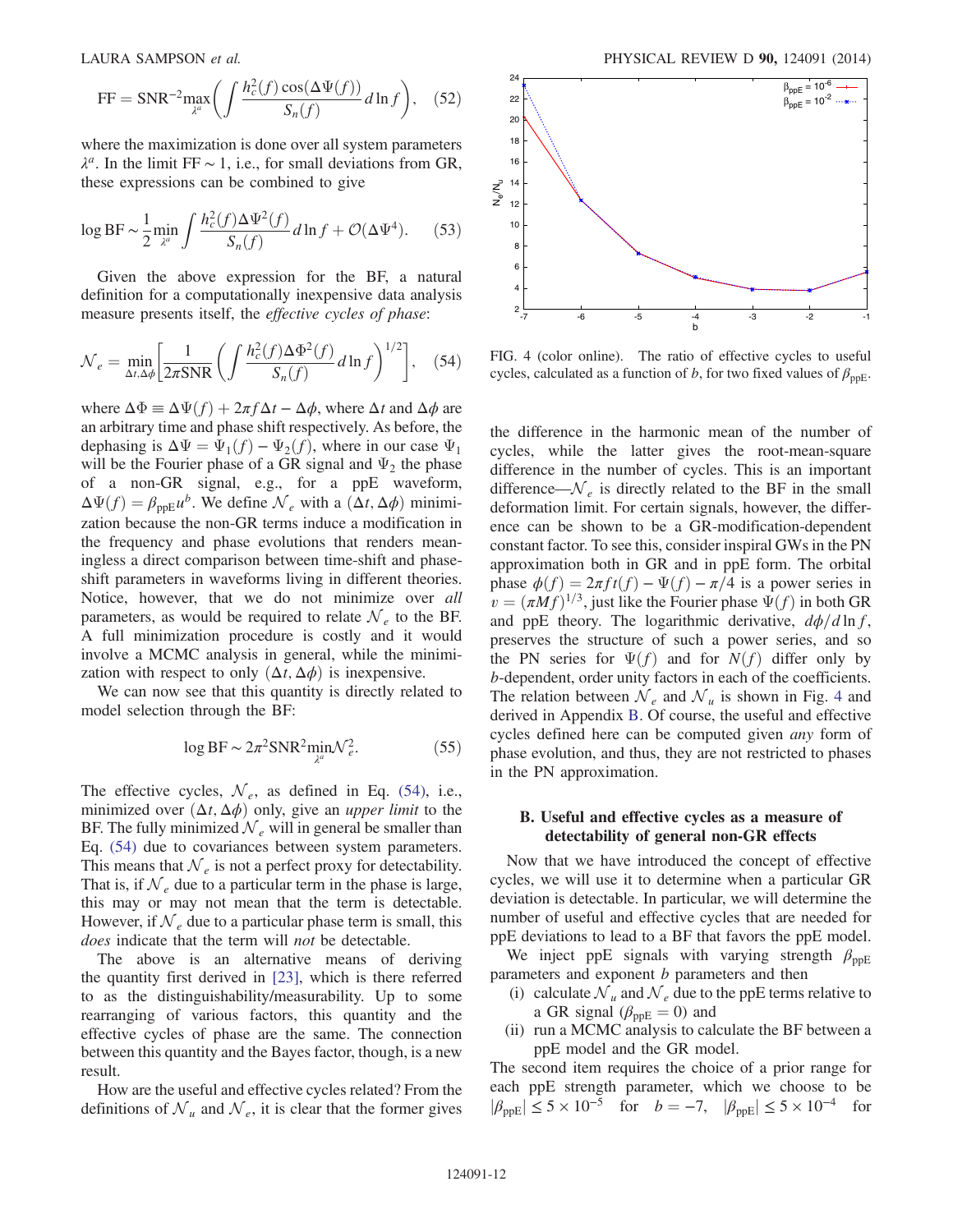

FIG. 5 (color online). BF in favor of a modification to GR versus the number of effective cycles (left) and useful (right) cycles induced by that modification for different types of ppE corrections. For the  $b = -4$  cases, the line labeled (–) corresponds to a negative value for  $\beta_{\text{ppE}}$ , and the line labeled (+) corresponds to a positive value; all other injections had positive values for  $\beta_{\text{ppE}}$ . Observe that the b dependence of the relationship between BF and  $\mathcal{N}_u$  is the opposite of what one would expect.

 $b = -6$ , and  $\vert \beta_{\rm pDE} \vert \leq 5$  for  $b = -5$  and  $b = -4$ . These prior ranges were derived by examining the results in Ref. [57] and requiring that the deviations be detectable given a GW signal with SNR  $\approx$  10.

Every injection in this study consists of a  $(1.4074, 1.7415)M_{\odot}$ , NS/NS, nonspinning binary, with zero inclination angle, and with  $SNR \approx 15$ , which corresponds to a luminosity distance  $D<sub>L</sub> \approx 50$  Mpc. We choose the zero-detuned, high-power spectral noise density projected for aLIGO [58], stopping all integrations at 1000 Hz. This frequency is lower than the GW frequency at which the NSs touch each other, which is approximately between 1250 and 2000 Hz, depending on the NS EoS.

Figure 5 shows the BF on a logarithmic scale versus the absolute value of the number of effective (left panel) and useful (right panel) cycles introduced by signals with different ppE exponent parameters, starting at  $b = -7$ (a −1 PN term) and going up to  $b = -4$  (a 0.5 PN term). Recall that ST theories lead to modifications at −1 PN order and higher and that a BF larger than 1 indicates the data support the non-GR model. Observe that detectability occurs when  $\mathcal{N}_u$  is between 0.1 and 1 and when  $\mathcal{N}_e$  is between 2 and 4 cycles of phase for most of the ppE injections. This is not true, however, for the  $b = -5$  case, because of the almost perfect correlation between chirp mass M and  $\beta_{\text{ppE}}$  when  $b = -5$ : a straight line in the twodimensional  $\mathcal{\hat{M}}_c$ - $\beta_{\text{ppE}}$  plan similar to Fig. 6 in [29]. Because of this, a deviation from GR at the 0 PN (Newtonian) level would have to be very large to be detectable, as previously noted in Ref. [57].

Observe also in Fig. 5 the difference in detectability for phase terms that accumulate either positive or negative cycles of phase. As stated, Fig. 5 shows the absolute value of the useful or the effective cycles of phase introduced by each ppE term. For injections made with a positive  $\beta_{\text{ppE}}$ , the actual sign of the cycles of phase is negative. We used this type of injection for most of the lines in this figure, but for the  $b = -4$  case, we injected both positive and negative values of  $\beta_{\text{ppE}}$ . We find that the positive values are detected more easily than the negative values.

This effect can be understood by examining the posterior distribution of  $\beta_{\text{ppE}}$  at  $b = -4$ , shown in Fig. 6 together with the posterior of  $\beta_{\text{ppE}}$  at  $b = -7$ . Observe that the posteriors are not symmetric about  $\beta_{\text{ppE}} = 0$ . In the case of  $b = -4$ , injecting a positive value of  $\beta_{\text{ppE}}$  results in no posterior weight at  $\beta_{\text{ppE}} = 0$  for much smaller values of  $|\beta_{\text{pDE}}|$  than injecting a negative value. The asymmetry in the posterior distributions can again be understood by noting that  $\beta_{\text{ppE}}$  is correlated with the mass parameters, which are, of course, forced to be positive.

Figure 5 also shows that the threshold in  $\mathcal{N}_e$  for detectability (e.g., the value of  $\mathcal{N}_{e}$  at which the BF equals 10) is lower for terms that are of very high PN order. Comparing the left and right panels of this figure, we observe that the  $\mathcal{N}_u$  threshold exhibits the opposite behavior. The  $N_e$  threshold behavior is what one would expect because high PN order terms have small covariances with the ppE strength parameters and the system parameters. It is therefore very difficult for a GR waveform to match the phasing of these types of injections, while the opposite is true for low PN order ppE effects. This fact illustrates the advantage of using  $\mathcal{N}_e$  instead of  $\mathcal{N}_u$  as a measure of detectability: the log(BF) as a function of  $\mathcal{N}_e$ exhibits the expected behavior as b changes, but  $log(BF)$  as a function of  $\mathcal{N}_u$  shows the opposite behavior.

So far, the discussion has assumed a fixed SNR of 15, but clearly the detectability of a GR deviation depends on the SNR of the signal. To understand this, we performed the same analysis as above but with  $b = -3$  fixed and signals of differing SNRs. The results are plotted in Fig. 7, where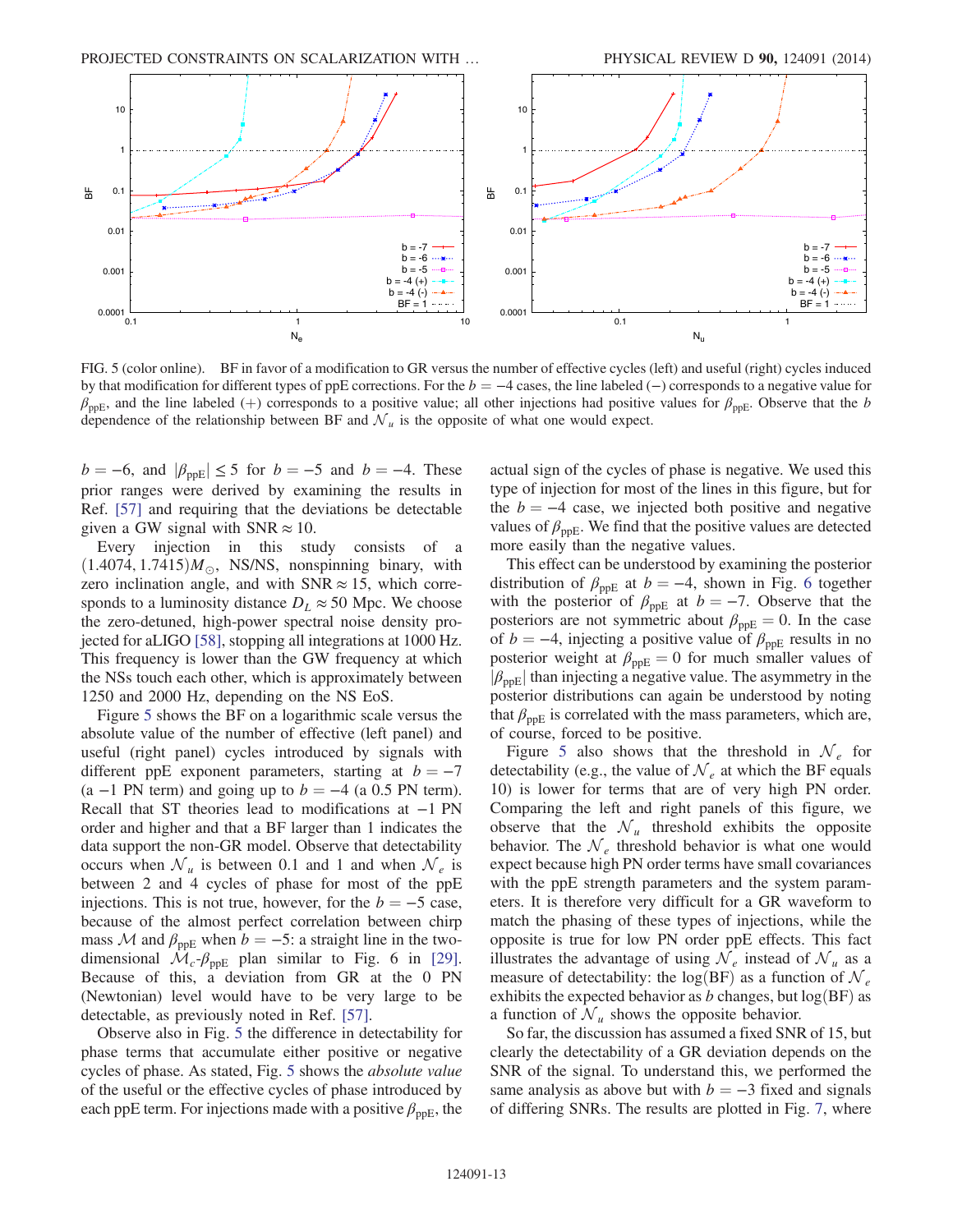

FIG. 6 (color online). Posterior distributions for  $\beta_{\text{ppE}}$  for a ppE search template with  $b = -4$  (left) and  $b = -7$  (right), given a GR injection. Observe that these distributions are not symmetric about zero, which explains why changes to the GW phase of different signs are detectable at different levels.



FIG. 7 (color online). The BF in favor of a deviation from GR as a function of effective cycles of phase scaled by their SNR for ppE injections with  $b = -3$ . Observe the almost linear relation between  $log(BF)$  and  $\mathcal{N}_e^2 SNR^2$ , as predicted in Eq. (55).

we observe that the number of effective cycles necessary for a detection of a modification to GR scales approximately as the SNR squared, as expected from Eq. (55). That equation was derived assuming small deviations from GR, but here we see that regardless of the value of the ppE exponent, Eq. (55) is still approximately satisfied.

## C. Useful and effective cycles as a measure of detectability of ST effects

We now apply what we have learned about effective cycles to ST theories. First, we must discuss exactly which signals we will analyze in detail. We employ data from Ref. [17], which consist of 80 GW signals from NS binaries with constituent masses ranging from approximately 1.4 $M_{\odot}$  to 1.7 $M_{\odot}$ , and with  $\beta_{ST}$  ranging from -4.5 to −3.0. Within this set, and for the polytropic EoS used in Refs. [15,17], some systems undergo spontaneous/induced scalarization, while others dynamically scalarize. As already mentioned, we refer to signals from systems whose components undergo spontaneous/induced scalarization as "spontaneously scalarized signals." We do so because a necessary condition for induced scalarization to happen is the presence of at least one spontaneously scalarized star. The term "dynamically scalarized signals" will denote those from dynamically scalarized binaries. The strength and type of scalarization that occurs depend sensitively on the constituent masses and the value of  $\beta_{ST}$ .

We now wish to calculate the effective cycles  $\mathcal{N}_e$ induced by the ST corrections to investigate their detectability. For the spontaneously scalarized cases, we can compute  $N_e$  with the SPA waveforms, using for  $\Delta \Psi(f)$  the terms in square brackets of Eq. (46). The integrated SPA dephasing is then minimized over  $(\Delta t, \Delta \phi)$ , as explained in Eq. (54). For the dynamically scalarized cases, we compute  $\mathcal{N}_{e}$  with the Fourier transform of the numerical timedomain data of Ref. [17], using for  $\Delta \Psi(f)$  the difference in the Fourier phases of a GR and a ST numerical signal. We then again introduce parameters  $(\Delta t, \Delta \phi)$  and minimize the integrated dephasing with respect to them to define  $N_e$ , as explained in Eq. (54).

The left panel of Fig. 8 shows the effective cycles as a function of  $\beta_{ST}$  for both spontaneously and dynamically scalarized cases, with the latter labeled with an upsidedown triangle. Different line styles correspond to systems with different masses. The shaded region corresponds to the region where one would expect BFs of between 1 and 10, given the results of Fig. 5. Modifications that lead to effective cycles above this shaded region may then be detectable with an aLIGO instrument.

Several features of this figure are worth discussing in more detail. First, observe that almost all of the detectable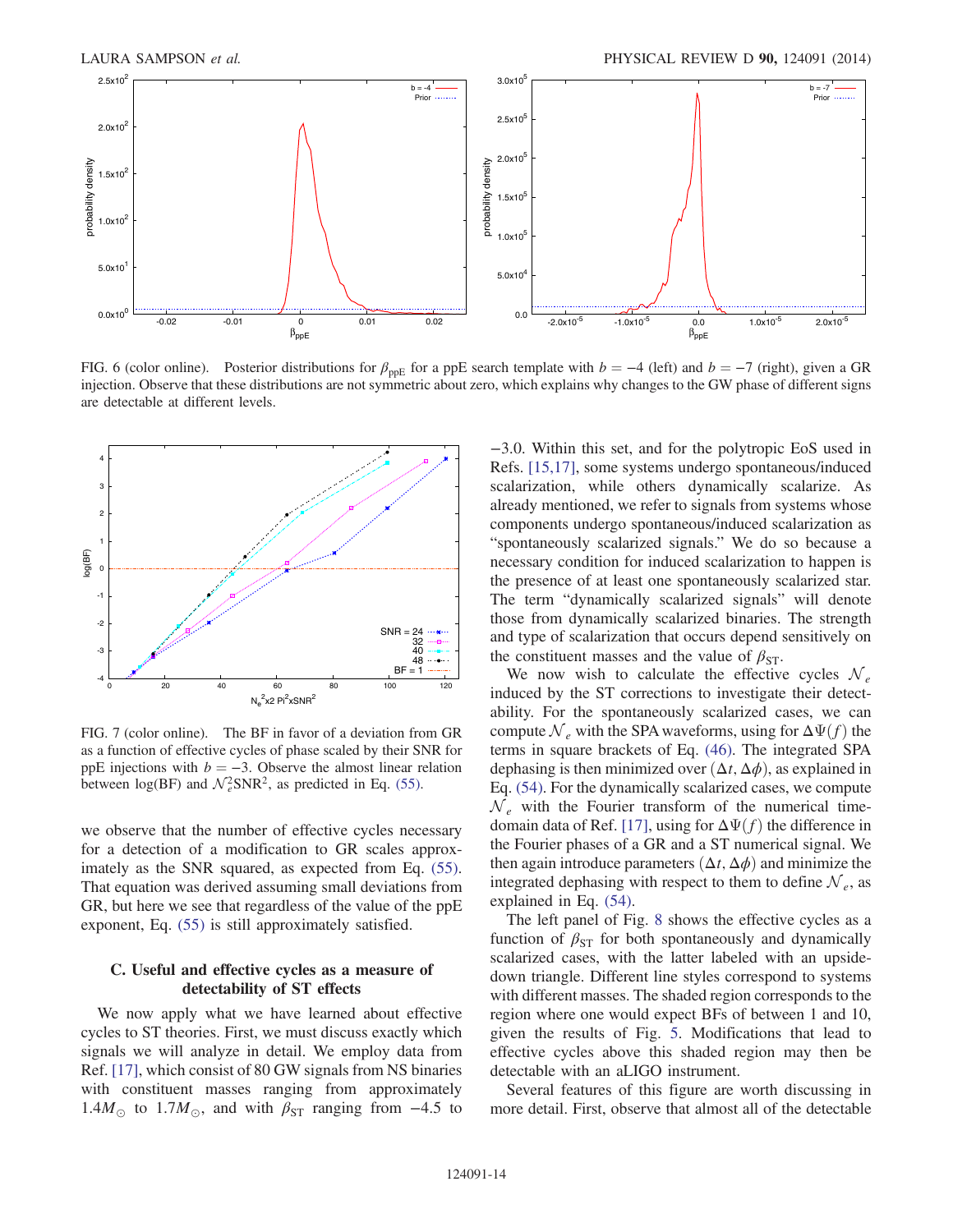

FIG. 8 (color online). Effective number of cycles generated by a ST modification to GW signals as a function of  $\beta_{ST}$  for all ST cases (left) and as a function of GW frequency of scalarization in the dynamical scalarization cases (right). Different curves correspond to systems with different masses, and the different points in the right panel correspond to different values of  $\beta_{ST}$  increasing to the right. We model the GW phase through the SPA in the spontaneously scalarized cases, while we use the Fourier transform of numerical data in the dynamically scalarized cases. The shaded region corresponds roughly to the number of effective cycles necessary for BFs between 1 and 10, as estimated from Fig. 5. Observe that the number of effective cycles is below the detectability region for all but the  $\beta_{ST} \lesssim -4.5$ cases. Note also that the only dynamically scalarized cases that are detectable are those in which the scalar field activates at small frequencies. For the equal-mass binaries that undergo spontaneous scalarization, the SPA is not applicable for calculating  $\mathcal{N}_e$ . We therefore used masses that were nearly, but not identically, equal for an approximate calculation.

cases correspond to spontaneously scalarized systems. For these systems, dipole radiation is the dominant GR modification, a −1 PN order effect that is proportional to the difference of scalar charges of the two bodies [see, e.g., Eq. (46)]. For equal-mass binaries, this dipolar effect vanishes identically, and the dominant modification enters at Newtonian, 0 PN order. Such a GR modification, however, is strongly degenerate with the chirp mass, as shown in Fig. 5, and thus, it is difficult to detect. For this reason, spontaneously scalarized systems with larger mass differences lead to larger values of  $\mathcal{N}_e$  and are easier to detect.

Another interesting feature of Fig. 8 is that, within the cases analyzed, only a handful of dynamically scalarized systems seem detectable: the  $(m_1, m_2) = (1.6, 1.6)M_{\odot}$ with  $\beta_{ST} = -4.5$  system, the  $(m_1, m_2) = (1.7, 1.7)M_{\odot}$ with  $\beta_{ST} = -4.25$  system, and the  $(m_1, m_2) =$  $(1.5, 1.6)M_{\odot}$  with  $\beta_{ST} = -4.5$  systems. One of the key differences between these cases and all others is that they scalarize at relatively low GW frequency. Figure 9 shows the approximate GW frequency at which the scalar field activates in a dynamically scalarized binary, as a function of  $\beta_{ST}$ . Observe that as  $|\beta_{ST}|$  becomes smaller, or as the total mass of the binary decreases, dynamical scalarization occurs at higher and higher frequencies. For these three cases the scalar field activates at roughly 80, 120, and 180 Hz respectively, while in all other cases dynamical scalarization occurs at higher GW frequency.

The reason, then, that the three dynamically scalarized cases discussed above appear detectable is that detectability of a sudden non-GR effect, i.e., one that turns on rapidly, correlates strongly with the GW frequency at which this turn-on occurs. The right panel of Fig. 8 shows this correlation through  $N_e$  as a function of the GW frequency of dynamical scalarization. Notice that the lower the GW frequency of activation, the larger the number of effective cycles, and thus, the easier it would be to detect such a GR modification.

Reference [22] first observed this phenomenon by studying ppE-type GR modifications that turn on suddenly.



FIG. 9 (color online). Approximate GW frequency in Hz at which the scalar field activates in a dynamically scalarized binary. Observe that the higher  $\beta_{ST}$  and the lower the total mass of the system, the higher the frequency of activation.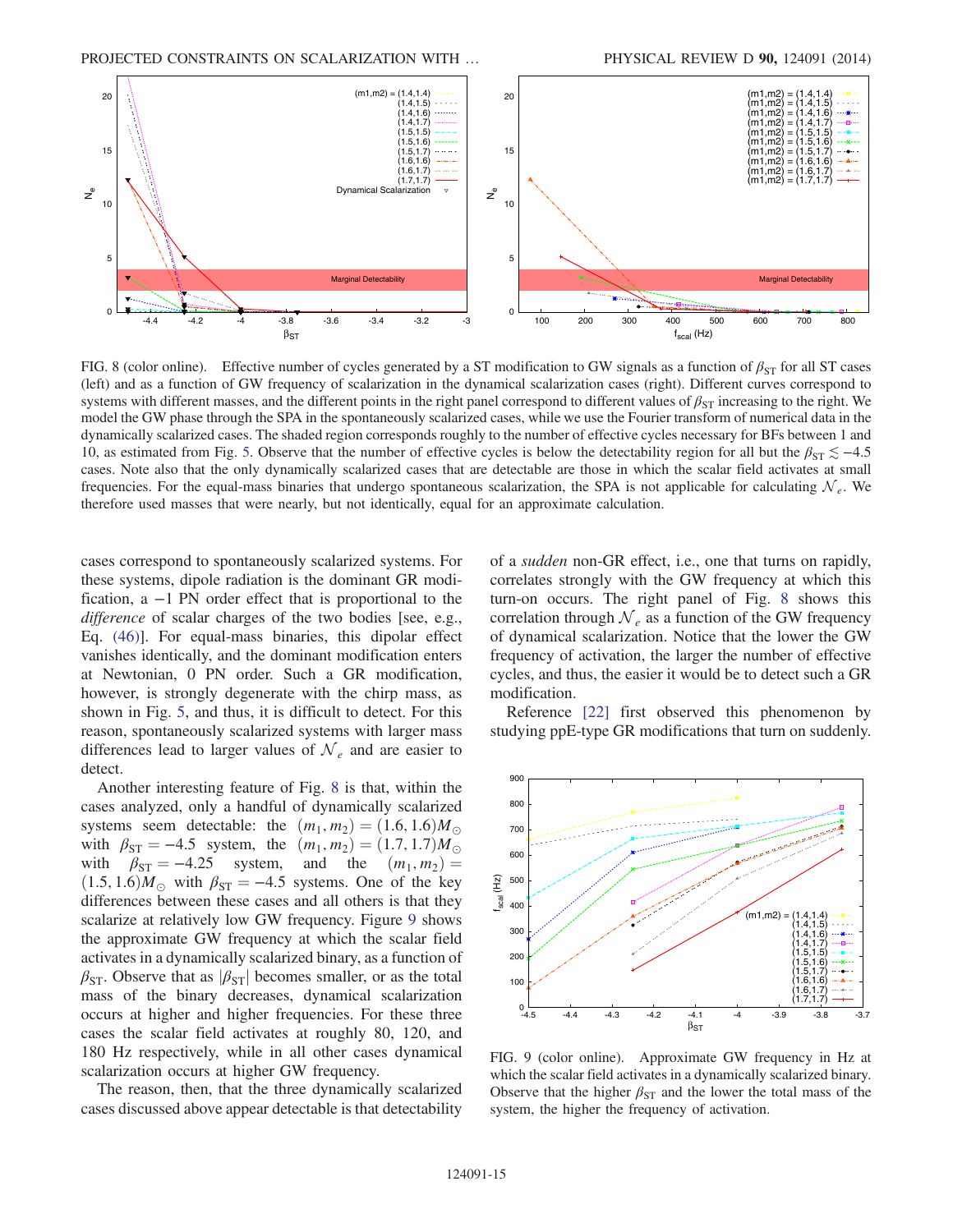Their conclusion was that for aLIGO to detect such non-GR effects at SNRs of 12, the modification had to turn on at a GW frequency lower than roughly 100 Hz (see Fig. 4 in [22]). The ST modifications we study here are of a different PN order and at higher SNR than the non-GR ppE signals considered in Ref. [22], but we still see similar behavior: dynamical scalarization is only detectable when it activates below  $\approx$  200 Hz at SNR 15.

Summing up, if one detected a GW signal that is consistent with GR (i.e., lacking any dynamical, induced, or spontaneous scalarization effects), one should be able to constrain  $\beta_{ST} \lesssim -4.25$ , given the data that we studied in this paper. This statement, of course, is EoS dependent, and thus, strictly applicable only to NSs with the polytropic EoS used here. In principle, NS binaries with a different EoS could scalarize at a different GW frequency. With some variability depending on the EoS, though, it remains true that one must have  $\beta_{ST} \leq -4.25$  in order for scalarization (either spontaneous/induced or dynamical) to occur at all.

## V. DETECTABILITY OF SCALAR-TENSOR DEVIATIONS: BAYESIAN MODEL SELECTION

In this section, we carry out the second part of our data analysis investigation to determine the detectability of ST deviations in GWs emitted during the inspiral of NS binaries. We perform a full Bayesian analysis study, separating the spontaneously scalarized cases from the dynamically scalarized ones. Such a study will allow us to confirm the expectations derived using effective cycles in the previous section.

To test these expectations, we inject ST GW signals at a SNR  $\approx$  15 produced by

- (a) spontaneously scalarized NS binaries, with spontaneous/induced scalarization occurring before GWs enter the detector's sensitivity band and
- (b) dynamically scalarized NS binaries, with dynamical scalarization occurring *during* the inspiral, at GW frequencies in the detector's sensitivity band.

As a case study for spontaneously scalarized injections, we consider a  $(1.4074, 1.7415)M_{\odot}$  binary with  $\beta_{ST} \ge -4.25$ . We expect these signals to lead to the largest spontaneous scalarization effects, as one can see in the left panel of Fig. 8 at  $\beta_{ST} = -4.5$ . However, for  $\beta_{ST} > -4.25$ , we do not expect these effects to be detectable, since they lead to a very small number of effective cycles. Note that for  $\beta_{ST} \rightarrow -4.25$ , this system is a case that exhibits dynamical scalarization.

For dynamically scalarized injections, we consider several different systems. First, we study a  $(1.4074, 1.7415)M_{\odot}$  binary at  $\beta_{ST} = -4.25$ , since this is the limiting case of the spontaneously scalarized sequence discussed in the previous paragraph. We then study a  $(1.6441, 1.6441)M_{\odot}$  binary at  $\beta_{ST} = -4.5$ , a  $(1.7415, 1.7415)M_{\odot}$  binary at  $\beta_{ST} = -4.25$ , and a  $(1.5145, 1.6441)M_{\odot}$  binary at  $\beta_{ST} = -4.5$ , as these are the dynamically scalarized signals that look the most detectable, given the left panel of Fig. 8.

Spontaneously and dynamically scalarized injections are modeled differently. For the former, we use the SPA scheme of Eq. (46). For the latter, we first compute the discrete Fourier transform of the numerical data of Ref. [17]. We then take the difference of the Fourier phase between a numerical ST signal and a GR signal, and finally add this phase difference to a GR SPA signal.

We recover these injections with four different types of template families:

- (i) simple ppE templates, constructed with a single  $\beta_{\text{pDE}}$ parameter and ppE exponent  $b = -7$ ,
- (ii) ST SPA templates, constructed from the results presented in Sec. III D,
- (iii) 2-*parameter ppE templates*, an augmented ppE template family that uses two ppE terms, one with exponent  $b = -7$  and one with  $b = -6$  [29], and
- (iv)  $ppE_\theta$  templates, another augmented ppE template family with a single ppE exponent  $b = -7$  but with  $\beta_{ST} \rightarrow \Theta(f - f^*) \beta_{\text{ppE}}$ , where  $\Theta(\cdot)$  is a step function and the threshold frequency,  $f^*$ , is a new ppE parameter [29].

The simple ppE template family fixes the ppE exponent to  $b = -7$ , as this corresponds to the leading-order ST correction to the SPA phase for unequal-mass systems where dipolar radiation is present. The ST SPA templates, of course, are the same templates as the model used for the spontaneously scalarized injections, and thus, by construction, we expect these to be the best templates for extracting ST modifications of this type. The 2-parameter ppE template family is also able to achieve a perfect match with spontaneously scalarized injected signals, but it includes two free parameters, rather than one. The  $ppE_{\theta}$ template family allows the non-GR terms in the phase to "turn on" at a particular threshold frequency, which is well suited to dynamically scalarized injections.

A salient feature of the semianalytical results of Ref. [17] (and of the full general-relativistic simulations of Ref. [15]) is the binary's early plunge due to the activation of dynamical scalarization. Such a feature is present in the dynamically scalarized injections we consider, but given the limited number of data sets, we cannot study its detectability in sufficient detail. In order to study whether such rapid termination of the inspiral is detectable, we will consider an additional type of injection and template:

(v) heaviside signal of the form  $\tilde{h}_{GR}(f)\Theta(f^*-f)$ , where we will vary  $f^*$  within  $(40, 10^3)$  Hz. Given such injections and templates, we then study the range of  $f^*$  that leads to early terminations that can be detected as a non-GR effect. We will explain in Sec. V B why we choose to work with such a toy model.

All the template models considered above are nested. This means that for a certain choice of non-GR parameters,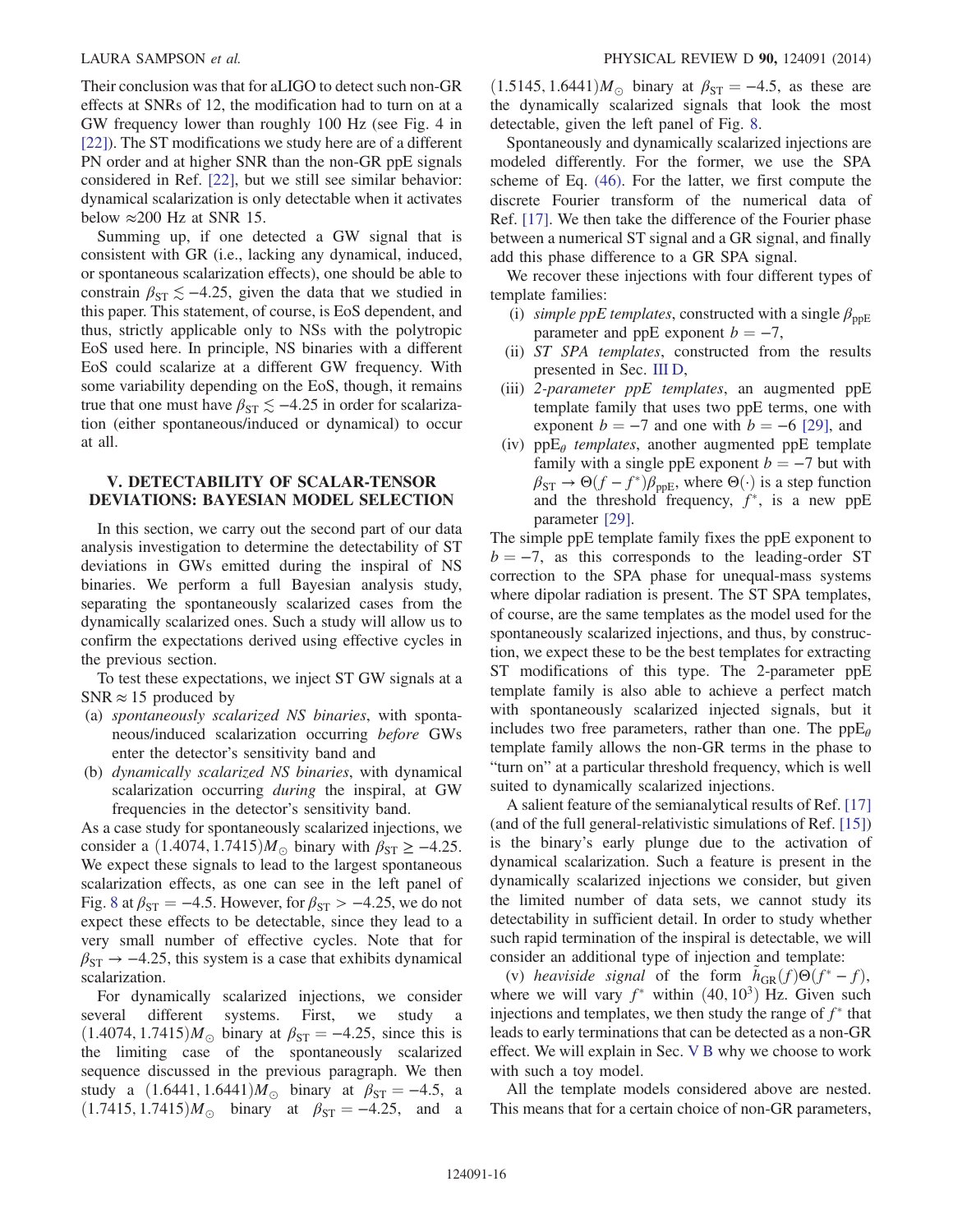

FIG. 10 (color online). The BF in favor of a non-GR signal, calculated by injecting ST signals with SNR of 15, and recovering using both simple ppE templates, and 2-parameter ppE templates. A BF above 1 indicates the data prefer the non-GR model. As expected, neither template is able to detect the non-GR deviations.

the templates reduce exactly to GR. For example, when  $\beta_{ST} = 0$ , the ST SPA templates reduce exactly to the GR SPA templates. When this is the case, one can use the Savage-Dickey density ratio to calculate the BF [59]. Finding this ratio requires the calculation of the posterior at the nested value of the non-GR parameter. The posterior is calculated with MCMC techniques well developed in previous studies [22,29,57,60]. We again use the zerodetuned, high-power aLIGO noise curve, assuming a single detector and truncating all integrals at  $f = 1000$  Hz.

#### A. Spontaneously scalarized signals

We first consider spontaneously scalarized signals and compute the BFs between GR and the first two types of templates described above [(i) and (ii)]. Figure 10 shows the BFs as a function of the injected  $\beta_{ST}$ , keeping  $(m_1, m_2) = (1.4074, 1.7415)M_{\odot}$  fixed and varying  $\beta_{ST}$ with the constraint  $\beta_{ST} \ge -4.25$ , so as to consider only spontaneously scalarized signals. Because there are no BFs larger than one, this figure shows that spontaneously scalarized ST deviations from GR are not detectable for any of the cases shown. This is consistent with our expectations from the previous subsection. The BFs for the 2-parameter ppE templates are lower than those shown in Fig. 10 for the simple ppE templates because of the Occam penalty for more complicated models, which we will discuss later on in this subsection.

The BF for the spontaneously scalarized,  $\beta_{ST} = -4.5$ case is not included in Fig. 10 because there is so little posterior weight at  $\beta_{\text{ppE}} = 0$  that a calculation of the BF using the Savage-Dickey density ratio is poorly defined. That is, the Savage-Dickey density essentially diverges due to poor exploration of the  $\beta_{\text{ppE}} = 0$  region. Figure 11 shows the posterior distribution for  $\beta_{\text{pDE}}$ , which illustrates this point and, as expected, indicates that the spontaneously scalarized binary with  $\beta_{ST} = -4.5$  is easily detectable, for the polytropic EoS models considered here.

One may worry that our inability to detect spontaneously scalarized binaries when  $\beta \ge -4.25$  is somehow a consequence of using ppE templates. To prove that this is not the case, we next explore the extraction of such spontaneously scalarized signals using both  $ppE_\theta$  and custom-made, SPA templates. The  $ppE_\theta$  templates should have more freedom to fit these signals, and the SPA templates can fit them perfectly. Because of the nature of these waveforms and the weakness of the GR deviation in the injections, the non-GR parameters in both cases are essentially unconstrained within their prior ranges. For the SPA templates, the non-GR parameter is  $\beta_{ST}$ , and its prior range is  $|\beta_{ST}|$  < 5. This means that the BF is approximately equal



FIG. 11 (color online). Red (solid) lines: the posterior distributions for  $\beta_{\text{ppE}}$  (left panel) and  $\beta_{\text{ST}}$  (right panel). Blue (dashed) lines: the prior density for each of these parameters. There is essentially zero posterior weight at  $\beta_{ST/ppE} = 0$ , indicating a large preference for the non-GR model from both template families.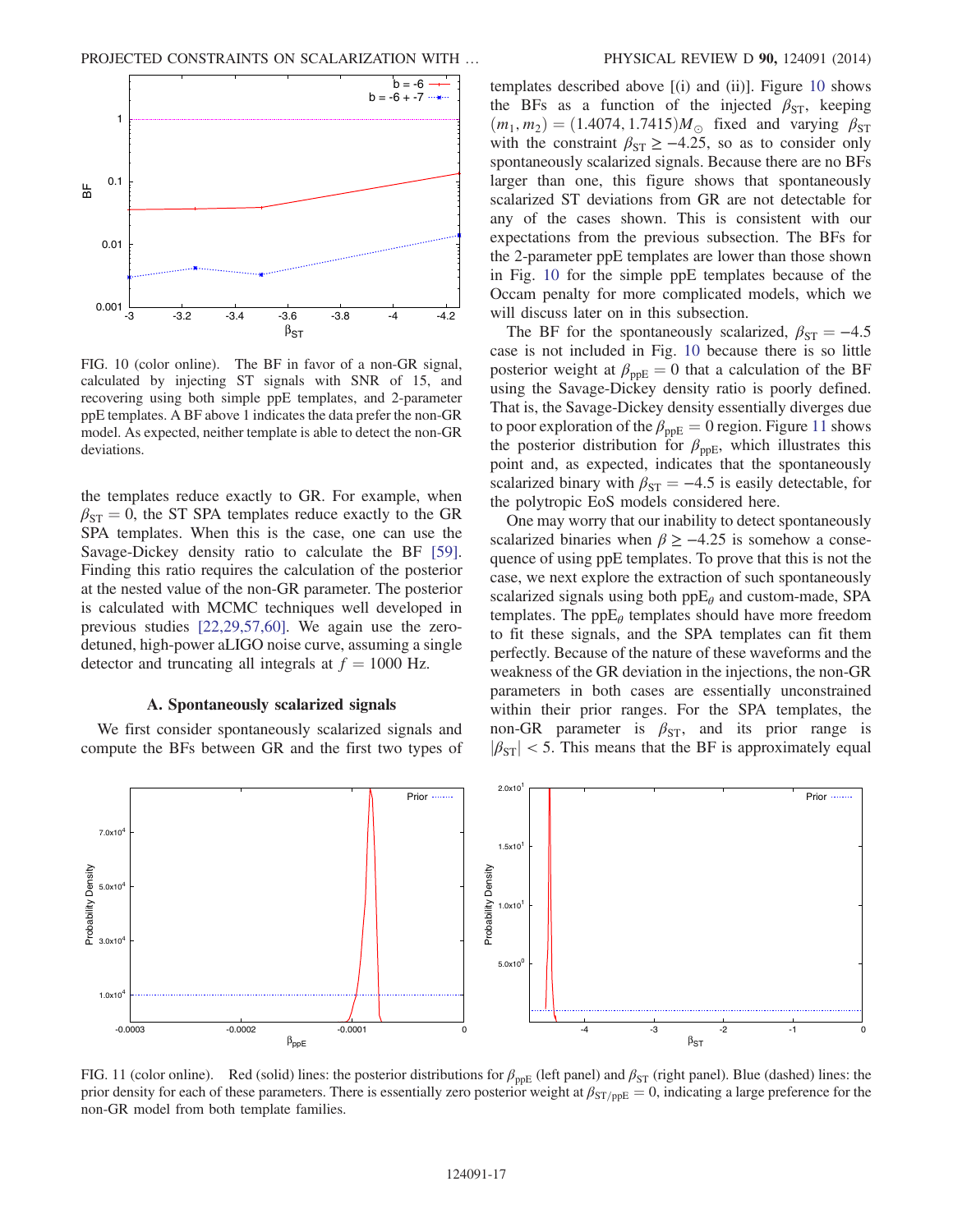

FIG. 12 (color online). Posterior distributions for  $\beta_{ST}$  (right) and for  $\beta_{pDE}$  (left), recovered from a SNR 15 injection with  $\beta_{ST} = -3.5$ . Also plotted in blue (dashed) lines is the prior density for both parameters. The parameters are essentially unconstrained within their prior range, leading to a  $BF \approx 1$  for both models, indicating no preference between this model and GR.

to one in both cases, independent of the injected parameters. Figure 12 shows the prior and posterior distributions generated using the  $ppE_\theta$  and the SPA templates, for a spontaneously scalarized binary with  $\beta_{ST} = -3.5$ . These distributions are identical for other injected values of  $\beta_{ST}$ , barring  $\beta_{ST} \leq -4.5$ , which is again easily extractable as a non-GR signal with either type of template.

We expect, though, that custom-made templates should perform better than ppE templates at extracting non-GR modifications when the custom-made templates match the signal. The extent to which this is true depends on the strength of the non-GR modification and on the loudness of the signal. Let us first consider very strong ST modifications, which we have already shown to be detectable with simple ppE templates, i.e., a  $\beta_{ST} = -4.5$ , spontaneously scalarized ST signal, with masses of  $(1.4074, 1.7415)M_{\odot}$ and SNRs of 12, 10, 8, and 6. When the SNR is 12, 10, or 8, there is no difference in the ability of simple ppE or SPA templates to discern the presence of a ST effect. When the SNR drops below 8, the signal is not detectable in the first place, using either type of template. Thus, custom-made templates and model-independent templates are equally good at detecting this type of GR deviations.

But what about GR deviations that are weaker, and thus, more difficult to detect? Surely, in this case one expects custom-made templates to be more effective at discerning such deviations. To explore this question, we inject a  $\beta_{ST} = -3.5$ , spontaneously scalarized ST signal, with masses  $(1.4074, 1.7415)M_{\odot}$  and very high SNRs (so that the non-GR modifications are detectable). We then recover these signals using both the SPA templates and the simple ppE templates. For the former, we again use the prior range on  $\beta_{ST}$  of  $|\beta_{ST}| \leq 5$ , while for the latter the prior range on  $\beta_{\text{ppE}}$  is a bit tricker. We could use the same prior range on  $\beta_{\text{pDE}}$  as in the previous subsection, but this was motivated from a study of signals at SNR  $\approx$  20. The bounds on  $\beta_{\text{ppE}}$ 

for the extremely high SNR signals we are studying in this subsection should be much stronger. We estimate the latter by relating the −1 PN coefficient from our SPA waveform to the ppE strength parameter when  $b = -7$ . This leads to a prior range on  $\beta_{\text{ppE}}$  of  $|\beta_{\text{ppE}}| \leq 1.035 \times 10^{-10}$ . We then calculate the BF for the simple ppE model using both the full and the more restricted prior range on  $\beta_{\text{ppE}}$ .

Figure 13 shows the BF as a function of the SNR between GR and either the SPA or the simple ppE templates, using both prior ranges for the ppE templates. Notice that the SPA templates detect the modifications at a much lower SNR than the ppE templates using the full prior, and at an SNR approximately half the value necessary for the ppE templates with the restricted prior. Low SNR,



FIG. 13 (color online). BFs in favor of modified gravity as a function of SNR, calculated by injecting a signal with  $\beta_{ST} = -3.5$ . A BF over 1 indicates a preference for a non-GR theory of gravity. The red (solid) line shows the BFs calculated using SPA templates, and the blue (dashed) line shows those calculated from ppE templates.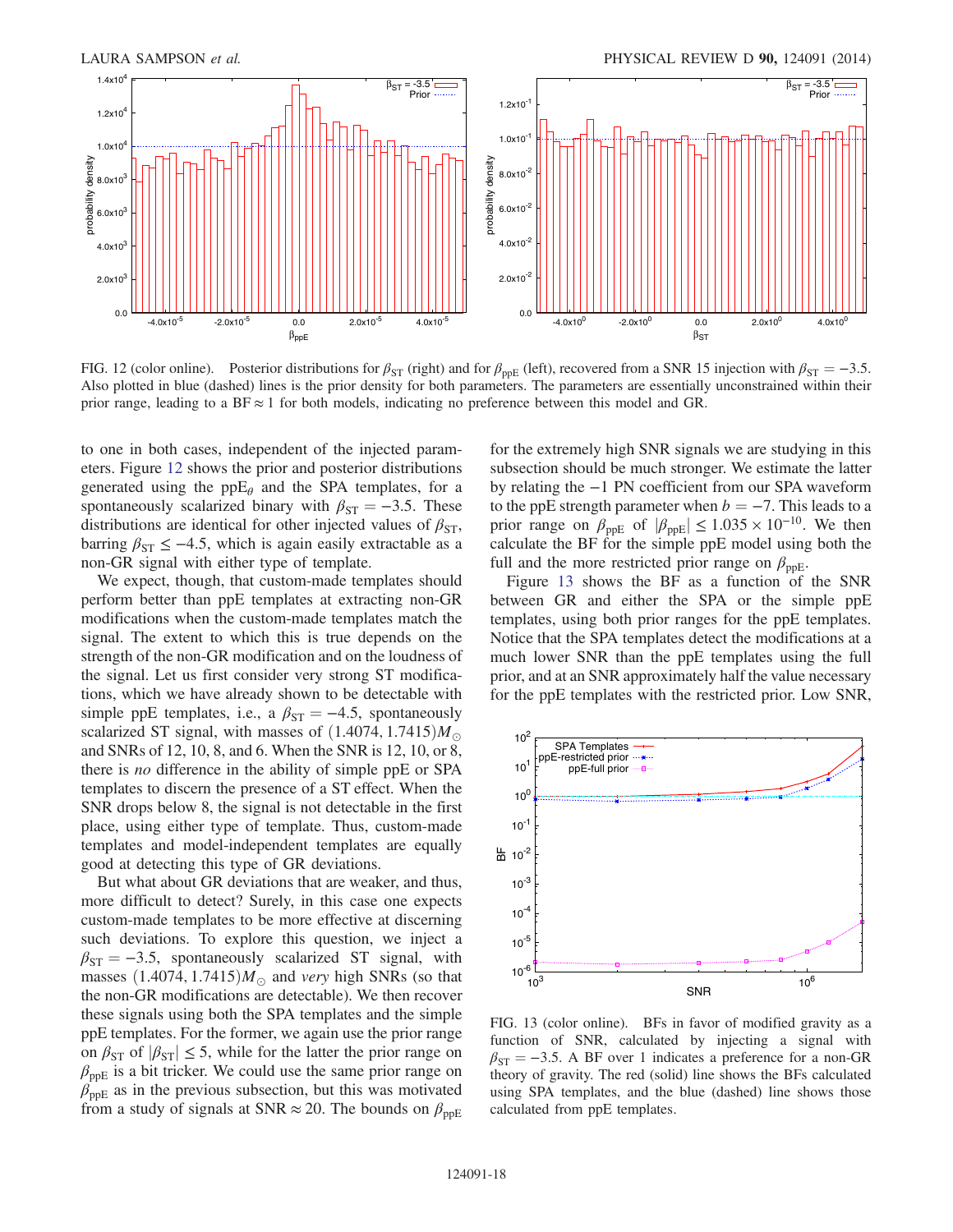however, is a relative term. The SPA templates detect the GR modifications at SNRs  $\approx 6 \times 10^5$ , which corresponds to a ridiculous luminosity distance of  $\approx 10^3$  pc (essentially inside the Milky Way).

Although we expected that the custom-made SPA templates would be more effective than the generic, ppE templates at extracting signals (at sufficiently high SNR), it is still worth studying the reason behind this expected result. To do so, we examine the prior and posterior distributions of the two non-GR parameters,  $\beta_{ST}$  and  $\beta_{\text{pDE}}$ , and the *Occam penalty* that arises from each parameter. The Occam penalty is a built-in feature of Bayesian analysis, which causes simple models to be favored over more complicated ones. That is, models with fewer parameters are preferred to models with extra parameters, all else being fixed.<sup>2</sup>

This brings us to an explanation of the results in Fig. 13. Figure 14 shows the posterior distributions for  $\beta_{ST}$  and  $\beta_{\text{pp}}$ , using both the full and the restricted priors, for a signal with SNR of  $6 \times 10^5$ , plotted over the entire prior range. The prior distribution is plotted in all three cases, although it is only visible for  $\beta_{ST}$  and for  $\beta_{\text{ppE}}$  with the restricted prior range. Notice that, where the posteriors for  $\beta_{\text{ST}}$  and  $\beta_{\text{ppE}}$  in the restricted case have some weight over most of their entire prior ranges,  $\beta_{\text{ppE}}$  for the full prior range is hugely constrained—so constrained that its posterior distribution looks like a delta function. This means that there is a very large Occam penalty disfavoring this model, and it will take a signal of extremely high SNR to overcome this penalty. As seen from the results in this section, a tighter prior range leads to a smaller Occam penalty, and thus a larger BF in favor of the GR deviation.

#### B. Dynamically scalarized signals

Section IV C hinted that dynamical scalarization is much more difficult to detect than spontaneous scalarization. In fact, Fig. 8 shows that the number of effective cycles accrued in dynamically scalarized signals is rather low in general. An example of this is the dynamically scalarized,  $\beta_{ST} = -4.25$  case for a binary with masses  $(1.4074, 1.7415)M_{\odot}$ . Indeed, a Bayesian analysis of this signal shows that such a ST effect is not detectable with simple ppE or 2-parameter ppE templates.

One way to understand this is by considering the amount of SNR that is accrued in the signal after scalarization has set in. Table I lists the percentage of the total  $SNR<sup>2</sup>$ contained in the signal before at least one of the NSs



FIG. 14 (color online). Posterior distributions for  $\beta_{ST}$  (top panel) and  $\beta_{\text{ppE}}$  with the full prior (middle panel) and restricted prior (bottom panel), generated by recovering a SNR 600000 signal with  $\beta_{\text{ppE}} = -3.5$ . Also plotted are the prior densities, although this is not visible in the middle panel. The posterior for  $\beta_{\text{ppE}}$  is so highly constrained compared to the full prior that it is nearly impossible to use this model for the detection of a ST modification to gravity.

has become scalarized, for signals with  $\beta_{ST} = -4.25$ . The frequency at which either NS becomes scalarized can be easily extracted by looking at the behavior of the scalar charges as a function of orbital frequency (see Fig. 9). From this table, it is clear that there is very little SNR accumulated over the portion of the signal in which scalarization effects are important. Moreover, this SNR accumulation

TABLE I. The percentage SNR squared accrued before dynamical scalarization has begun, for signals with  $\beta_{ST}$  =  $-4.25$  and SNR  $\approx 15$ . The first column gives the mass of the system, the second the approximate frequency at which dynamical scalarization begins, and the third the percentage of the SNR<sup>2</sup> accumulated prior to scalarization. Note that for all cases most of the  $SNR<sup>2</sup>$  of the signal is amassed before scalarization becomes significant.

| <b>Mass</b>                 | Frequency [Hz] | %SNR <sup>2</sup> |  |
|-----------------------------|----------------|-------------------|--|
| $(1.4074, 1.7415)M_{\odot}$ | 314            | 98.1              |  |
| $(1.5145, 1.7415)M_{\odot}$ | 301            | 94.25             |  |
| $(1.6441, 1.7415)M_{\odot}$ | 286            | 89.6              |  |

<sup>&</sup>lt;sup>2</sup> Consider two nested models:  $\mathcal{M}_1$  which is parametrized by a single parameter,  $\theta$ , and  $\mathcal{M}_0$  which is unparametrized, i.e., has  $\theta = \theta_0$  where  $\theta_0$  is a constant. If the likelihood function for  $\mathcal{M}_1$  is a Gaussian, then BF<sub>1,0</sub>  $\propto (\delta \theta)/\Delta \theta$ , where  $\delta \theta$  is the characteristic width of the posterior in  $\theta$ , and  $\Delta\theta$  is the prior range of  $\theta$  [60]. Thus, if the value of  $\theta$  is entirely unconstrained by the data, there is no penalty for an extra parameter. On the other hand, if  $\theta$  is very tightly constrained, there is a large penalty.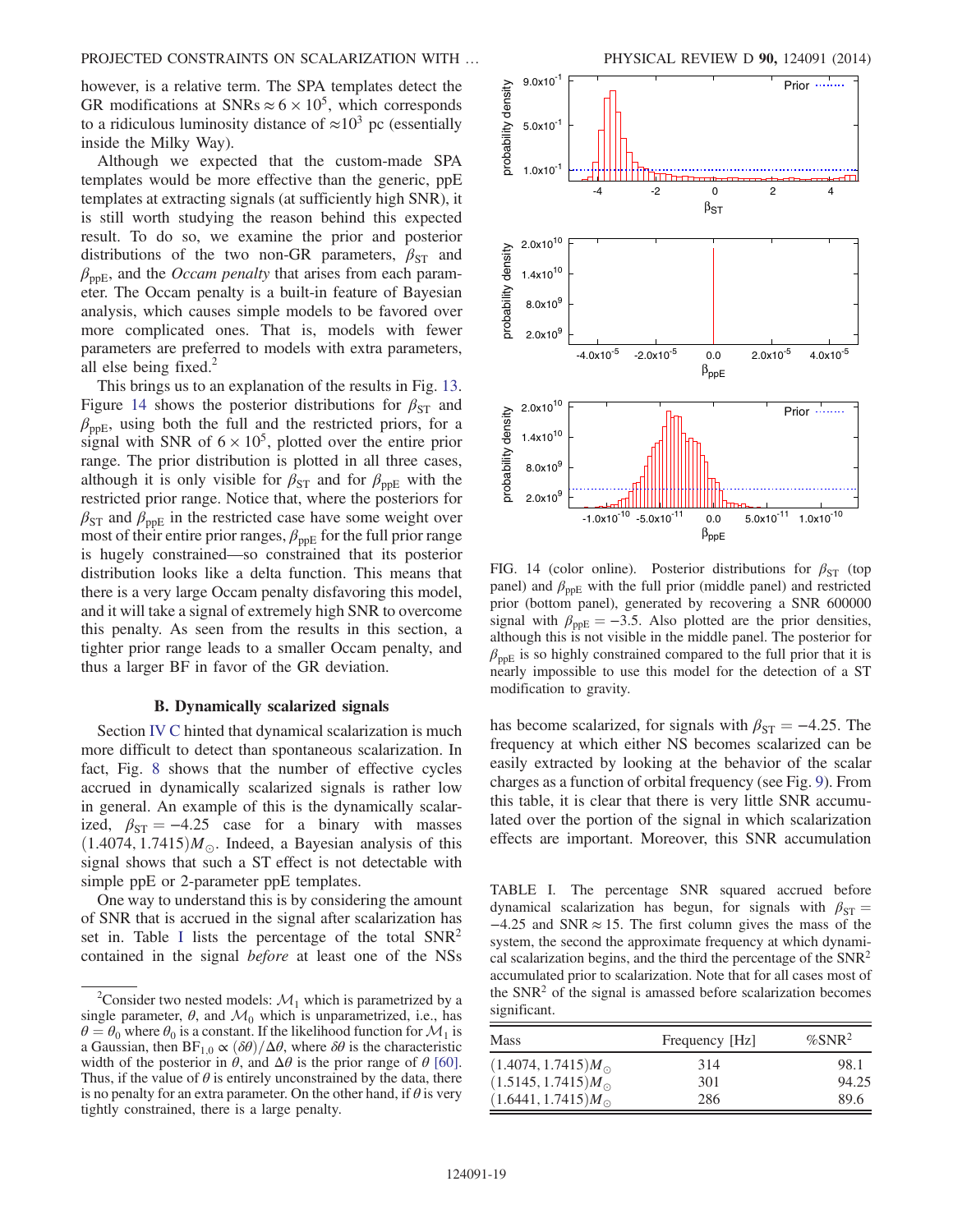TABLE II. Luminosity distance to the source such that the SNR recovered (up to a threshold frequency  $f_{\text{inj}}^*$ ) is equal to 8. The third row shows the total SNR that would be recovered at the given luminosity distances if  $f_{\text{inj}}^* = 1000$  Hz. Note how rapidly the distance to the source has to be decreased as the threshold frequency is decreased.

| $f_{\text{inj}}^*$ [Hz] | 100 | 65 | 51 | 44 | 39             |
|-------------------------|-----|----|----|----|----------------|
| $D_L$ [Mpc]             | 60  | 30 | 18 |    | 9              |
| <b>SNR</b>              | 15  | 30 | 50 | 75 | 0 <sup>0</sup> |

does not occur in the frequency region in which the instrument is most sensitive.

The reason why the  $\beta_{ST} = -4.25$ , dynamically scalarized case cannot be easily detected is precisely that the frequency at which ST modifications become noticeable is rather large. But this frequency is, of course, a function of the masses of the binary and the EoS used. Recall that dynamical scalarization sets in when the energy of the system, roughly speaking the linear combination of the NS compactnesses and the (absolute value of the) gravitational binding energy, exceeds a certain threshold. Therefore, one can imagine a NS binary whose masses and radii are such that the NS compactnesses are very close to exceeding the energy threshold, and thus, dynamical scalarization can set in at very low frequencies, as shown in Fig. 9.

From the effective cycle study illustrated in Fig. 8, it appears that the dynamically scalarized binaries that are most easy to detect are those described at the beginning of Sec. V: a  $(1.6441, 1.6441)M_{\odot}$  binary at  $\beta_{ST} = -4.5$ , a  $(1.7415, 1.7415)M_{\odot}$  binary at  $\beta_{ST} = -4.25$ , and a  $(1.5145, 1.6441)M_{\odot}$  binary at  $\beta_{ST} = -4.5$ . Let us first consider a signal described by the first of these sets of parameters and extract it with a simple ppE template. Such a signal dynamically scalarizes at the lowest frequency of all systems considered (at roughly 80 Hz). This system is indeed detectable, leading to a very large BF and a  $\beta_{\text{pDE}}$ posterior that is similar to that shown in the left panel of Fig. 11 for a spontaneously scalarized,  $\beta_{ST} = -4.5$  binary with masses  $(1.4074, 1.7415)M_{\odot}$ . The width of the  $\beta_{\text{pDE}}$ posterior, however, is roughly one order of magnitude larger than in the spontaneously scalarized case, with a variance of  $\sigma_{1.6,1.6} = 3.7 \times 10^{-5}$  for the former and  $\sigma_{1,4,1.7} = 5 \times 10^{-6}$  for the latter, indicating that the BF in this case is smaller, as expected.

We can now repeat this analysis for the other two binaries that we expect may be detectable given Fig. 8. For both cases, we find that BF  $\approx$  3, obtained from the Savage-Dickey ratio. This is again in accordance with expectations from Fig. 8. For the  $\beta_{ST} = -4.25$  system, the number of effective cycles indicates a marginal detection, which is precisely what we find in this Bayesian analysis. For the  $\beta_{ST} = -4.5$  system, the number of effective cycles plotted in Fig. 8 suggests the possibility of detection; however, recall that the numbers shown in this figure are upper limits. In this case, our Bayesian analysis indicates that this upper limit is higher (by a factor of  $\approx$ 2) than the actual number of effective cycles induced by dynamical scalarization of the binary components.

As already mentioned, our analysis thus far has not focused on one important feature of dynamically scalarized signals: the early plunge of the NS binary. That is, once the GW frequency has exceeded the threshold for dynamical scalarization to set in, the NS binary inspirals for a few more cycles, but then plunges and merges soon after. This occurs much earlier than in GR (see, e.g., Figs. 10 and 15 in [17]). Of course, after the NSs have merged, either a hypermassive NS forms, with a rotating bar that emits GWs at kHz frequencies, or a BH forms, thus cutting out GW emission exponentially through ringdown. The precise form of the waveform during this merger and ringdown phase will depend strongly on the NS equation of state.

We study in an *approximate* fashion whether an early plunge can be detected in a generic modified gravity theory by considering a set of Heaviside signal injections, i.e., GR waveforms for which the Fourier amplitude is multiplied by a Heaviside function with argument  $f_{\text{inj}}^* - f$ , as we vary the injection cutoff frequency  $f_{\text{inj}}^* \in (40, 10^3)$  Hz. In dynamically scalarized systems, however, the transition from inspiral to early plunge and then merger is smooth, while Heaviside templates are clearly not. Therefore, it is obvious that the latter are inappropriate templates to extract realistic dynamical scalarization signals. However, they are good and simple toy models to study whether an early plunge (and thus an early termination) of the signal could be detected as a non-GR effect in data analysis. Since a smooth transition will be less noticeable than a sharp Heaviside transition, the use of Heaviside templates could be thought of as conservative; i.e., if a GR deviation cannot be observed with such an abrupt termination, it certainly will not be detectable if the transition is smooth.

We carry out such a study in the following way. We place all such systems at  $D_L = 30.75$  Mpc such that the recovered SNR is approximately 15 when  $f_{\text{inj}}^* = 100$  Hz and 30 when  $f_{\text{inj}}^* = 1000$  Hz. For that value of  $f_{\text{inj}}^*$ , the Heaviside signal is thus similar to those we have been analyzing throughout this paper and also those studied in Ref. [29]. We then extract such injections with templates that exactly match the signal, but with  $f^*$  included as a template parameter to search over, as well as with simple ppE templates with  $b = -4$ . This value of the exponent parameter is chosen because of its strong correlation with the total mass, which is the parameter that determines the cutoff frequency in GR. As explored in Ref. [22], the specific value of *b* that is chosen has little impact on the analysis.

One may worry that approximating the early plunge in this abrupt way may mask the detectability of non-GR effects, as the cycles that are effectively thrown out by this sort of study would contain these effects. Because there is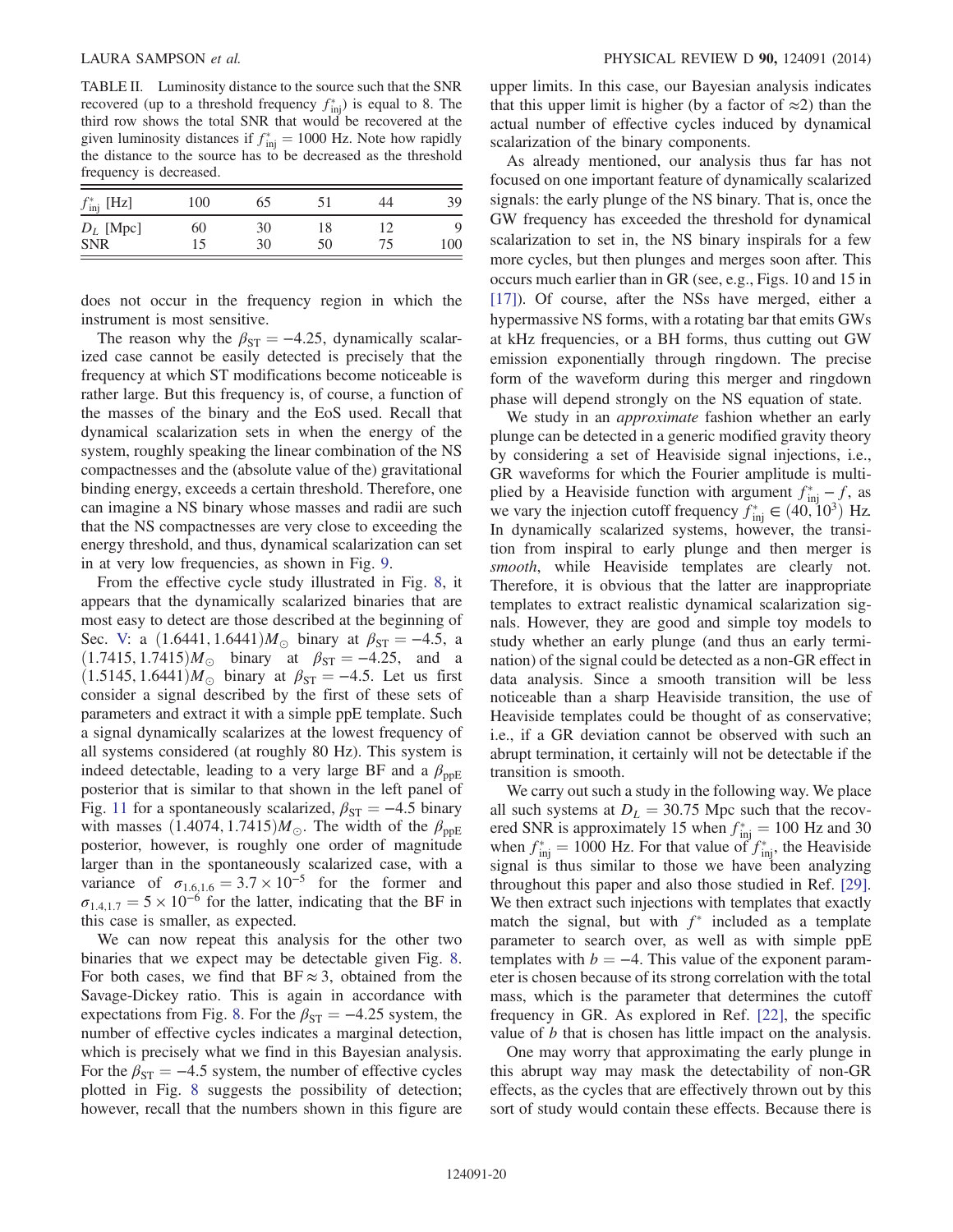TABLE III. Luminosity distance to the source such that the SNR recovered (up to a threshold frequency  $f_{\text{inj}}^*$ ) is equal to 8. The third row shows the total SNR that would be recovered at the given luminosity distances if  $f_{\text{inj}}^* = 1000$  Hz. Note how rapidly the distance to the source has to be decreased as the threshold frequency is decreased.

| $f_{\text{inj}}^*$ [Hz] | 100 | 65 | 51 | 44 | 39  |
|-------------------------|-----|----|----|----|-----|
| $D_L$ [Mpc]             | 60  | 30 | 18 |    | 9   |
| <b>SNR</b>              | 15  | 30 | 50 | 75 | 100 |

so little SNR contained in those final few cycles of inspiral, however, this should not be an issue. For the systems studied in this paper, there are thousands of orbital cycles before scalarization is activated, and only tens of orbital cycles afterwards. Additionally, for all but a few cases, the orbital cycles that are affected by scalarization occur at a frequency in which the detectors are not very sensitive. These two effects combined mean that there is very little information being discarded by abruptly terminating the waveforms once scalarization has occurred.

Clearly, the earlier the binary plunges (or, in our case, the lower the injection cutoff frequency,  $f_{\text{inj}}^*$ ), the fewer GW cycles the signal will contain in the sensitivity band of the detector. This then translates to a smaller recovered SNR. Thus, in order to detect such a signal at all, we must either be fortunate enough to detect systems that are sufficiently nearby, or fortunate enough to detect enough events such that their stacked SNR is large. Table II shows the luminosity distance required such that the SNR recovered equals 8 for different termination frequencies  $f_{\text{inj}}^*$ . This table also shows what the SNR would have been at such luminosity distances, if the signal did not terminate at  $f_{\text{inj}}^*$ , but rather continued to 1000 Hz.

Figure 15 shows the posterior distributions for the recovered values of  $f^*$  using Heaviside templates, and the posteriors for the recovered values of  $\beta_{\text{ppE}}$  using simple ppE templates. All injections focus on a  $(1.6, 1.6)M_{\odot}$  NS binary, with the same polarization angle and sky position as all other injections in this paper, and  $D_L = 30.75$  Mpc. The prior range on the search parameter  $f^*$  is uniform between 0 to 1000 Hz for the Heaviside templates, and



FIG. 15 (color online). Left panels: posterior distributions for  $\beta_{\text{ppE}}$ , recovered by extracting a Heaviside template injection with injected cutoff frequency  $f_{\text{inj}}^*$ , using simple ppE templates. The only case that shows a strong preference for the non-GR model is for  $f_{\text{inj}}^* = 100$  Hz. Right panels: posterior distributions for the recovered  $f^*$ , generated by extracting a Heaviside injection with templates of the same family and different injected cutoff frequencies  $f_{\text{inj}}^*$ . Here, the cases with  $f_{\text{inj}}^* = 100$  Hz and  $f_{\text{inj}}^* = 75$  Hz are distinguishable from GR.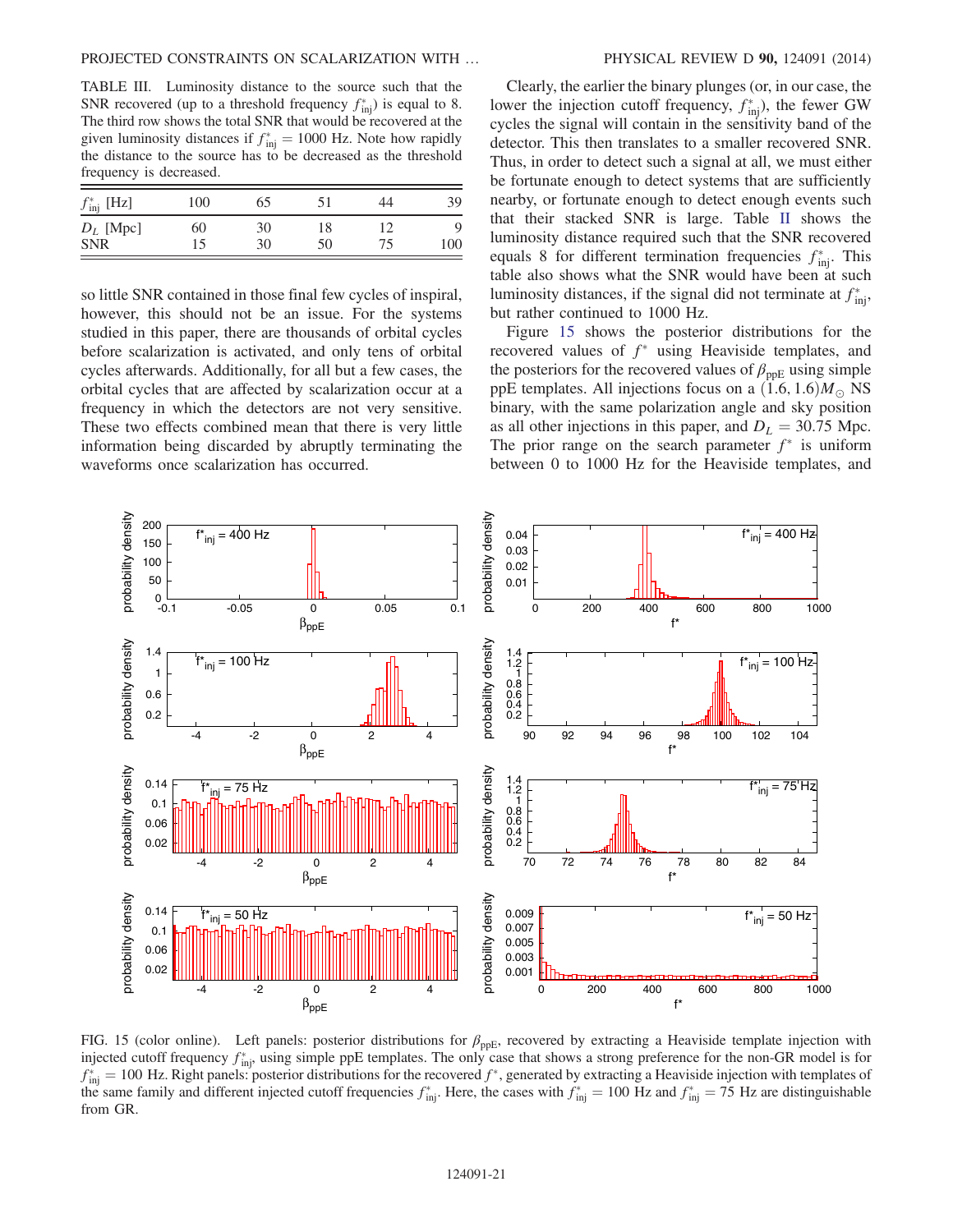thus, the prior density is  $1/1000 = 0.001$ . Recall that the prior range on the search parameter  $\beta_{\text{ppE}}$  is also uniform with range −5 to 5 for the simple ppE templates, and thus, the prior density is  $1/10 = 0.1$  in this case.

The interpretation of the posterior distributions for the recovered values of  $f^*$  as tests of GR is somewhat subtle, because it is not entirely clear what the "GR value" for  $f^*$  should be. In principle, the inspiral should end when the NSs begin to plunge, and certainly by the time the stars have come into contact. The GW frequency of the latter,  $f_{\text{cont}}$ , depends both on the component masses and the EoS; for a  $(1.6, 1.6)M_{\odot}$  binary it is between 1250 and 2050 Hz, depending on the NS radius. As a simple and practical measure of the plunge, one could choose the GW frequency at the innermost stable circular orbit (ISCO) of a test particle in a Schwarzschild spacetime:  $f_{\text{ISCO}} = 6^{-3/2} / (\pi M);$  for a  $(1.6, 1.6) M_{\odot}$  NS binary,  $f_{\text{ISCO}} = 1354$  Hz. This is a suitable measure for the beginning frequency of plunge in GR, provided the NS is compact enough such that its contact frequency is above  $f_{\text{ISCO}}$ . For the systems we study here,  $f_{\text{cont}} > f_{\text{ISCO}} > 1000$  Hz, where we recall that the latter is the highest frequency of integration in all cross-correlations. We can therefore take the GR value of  $f^*$  to be 1000 Hz, and calculate the BF by comparing posterior and prior densities at this point.

The right panels of Fig. 15 show that the Heaviside templates are able to distinguish a deviation from GR provided the injected cutoff frequency  $f_{\text{inj}}^*$  is above  $\approx$  50 Hz and below ≈400 Hz. These panels present the posterior distributions for the parameter  $f^*$ , recovered using Heaviside templates on injections with various values of  $f_{\text{inj}}^*$ . The ability of Heaviside templates to distinguish GR deviations can be established by computing the BFs for each of these panels through the Savage-Dickey density ratio (recall that the BF is the ratio of the posterior to the prior density at the GR value of the search parameter,  $f^* =$ 1000 Hz in the Heaviside template case). For instance, the  $BF \approx 1$  when  $f_{\text{inj}}^* = 50$  Hz, while the BF  $\approx 5$  when  $f_{\text{inj}}^* = 400$  Hz, a marginal detection of a GR deviation.

The left panels of Fig. 15 show that the ppE templates can also distinguish Heaviside-type deviations from GR, but this time provided  $f_{\text{inj}}^*$  is above  $\approx 75$  Hz and below ≈400 Hz. These panels present the posterior distributions for  $\beta_{\text{ppE}}$ , recovered using a simple ppE template with  $b =$  $-4$  on Heaviside injections with various values of  $f_{\text{inj}}^*$ . The BF can still be computed through the Savage-Dickey density ratio, except that now GR is recovered when the value of  $\beta_{\text{ppE}}$  is zero, and we recall that the prior density is 0.1. For instance, the BF  $\approx$  1 when  $f_{\text{inj}}^* = 75$  Hz, while the BF is clearly much larger than unity when  $f_{\text{inj}}^* = 100$  Hz.

Why is detectability of a GR deviation difficult for very low or very large  $f_{\text{inj}}^*$ ? For very low injected cutoff frequencies (e.g., below 50 Hz for the Heaviside templates and 75 Hz for the ppE templates), the analysis fails to detect a signal altogether—a reasonable result, considering that these very low injected cutoff frequencies drop the total recovered SNR of the signal below 8. For very high injected cutoff frequencies (e.g., above 400 Hz), the deviation from GR occurs too far outside of the detector's most sensitive band to be noticeable. Put another way, not enough SNR is accrued while the GR deviation is active.

Although the choice of a signal at  $D_L = 30.75$  Mpc leads to a recovered SNR  $\approx 30$  when  $f_{\text{inj}}^* = 1000$  Hz, a reasonable choice for comparison to other results in this paper, systems at such a close distance are not very likely. A more reasonable expectation is a system at twice that luminosity distance,  $D_L \approx 61.5$  Mpc, such that the signal that *would* have total SNR of ~15 if  $f_{\text{inj}}^* = 1000$  Hz, but which, if subject to the early plunges analyzed here, is in fact a signal with lower recovered SNR. When we inject Heaviside signals at such a  $D<sub>L</sub>$ , so that the SNR ~15 if  $f_{\text{inj}}^* = 1000 \text{ Hz}$ , we find results qualitatively similar to those described in the previous paragraph, but with a narrower detectable injected cutoff frequency range. The high injected cutoff frequency for detectability drops to  $\approx$ 300 Hz, and the low cutoff frequency rises to  $\approx$ 90 Hz. This result is in accordance with expectations.

The ability to detect the early plunge of a binary system may have an important implication in terms of the detectability of dynamical scalarization. As we have seen in Fig. 9, higher-mass NS binaries can dynamically scalarize at frequencies below 400 Hz for  $\beta_{ST} \approx -4$ . This then suggests that the inclusion of an early plunge, the merger, and the postmerger phase in a data analysis study may allow for constraints on ST theories at such values of  $\beta_{ST}$ . Notice, in particular, that such constraints are stronger than those obtained when including only the inspiral phase.

One must be very careful, however, when extrapolating results and promptly concluding that the inclusion of the plunge and merger portions of these signals will increase their distinguishability. First, there are very few cycles in the postplunge phase, and thus very little SNR accumulated after the plunge. Second, and perhaps more importantly, the postplunge phase will be strongly affected by the NS equation of state. Degeneracies between equation-of-state effects and non-GR effects imply that the postplunge phase of NSs may not be as useful as a means to test GR. Of course, a more detailed analysis is required to derive solid conclusions.

#### VI. CONCLUSIONS

In this paper, we sought to answer one overarching question: can deviations from GR in GW signals that are caused by a certain class of ST theories be detected with aLIGO-type instruments? We find that this is the case, irrespective of whether the deviation arises from spontaneous/induced or dynamically scalarized NSs. These projected constraints will be complementary and at least comparable to current binary pulsar ones.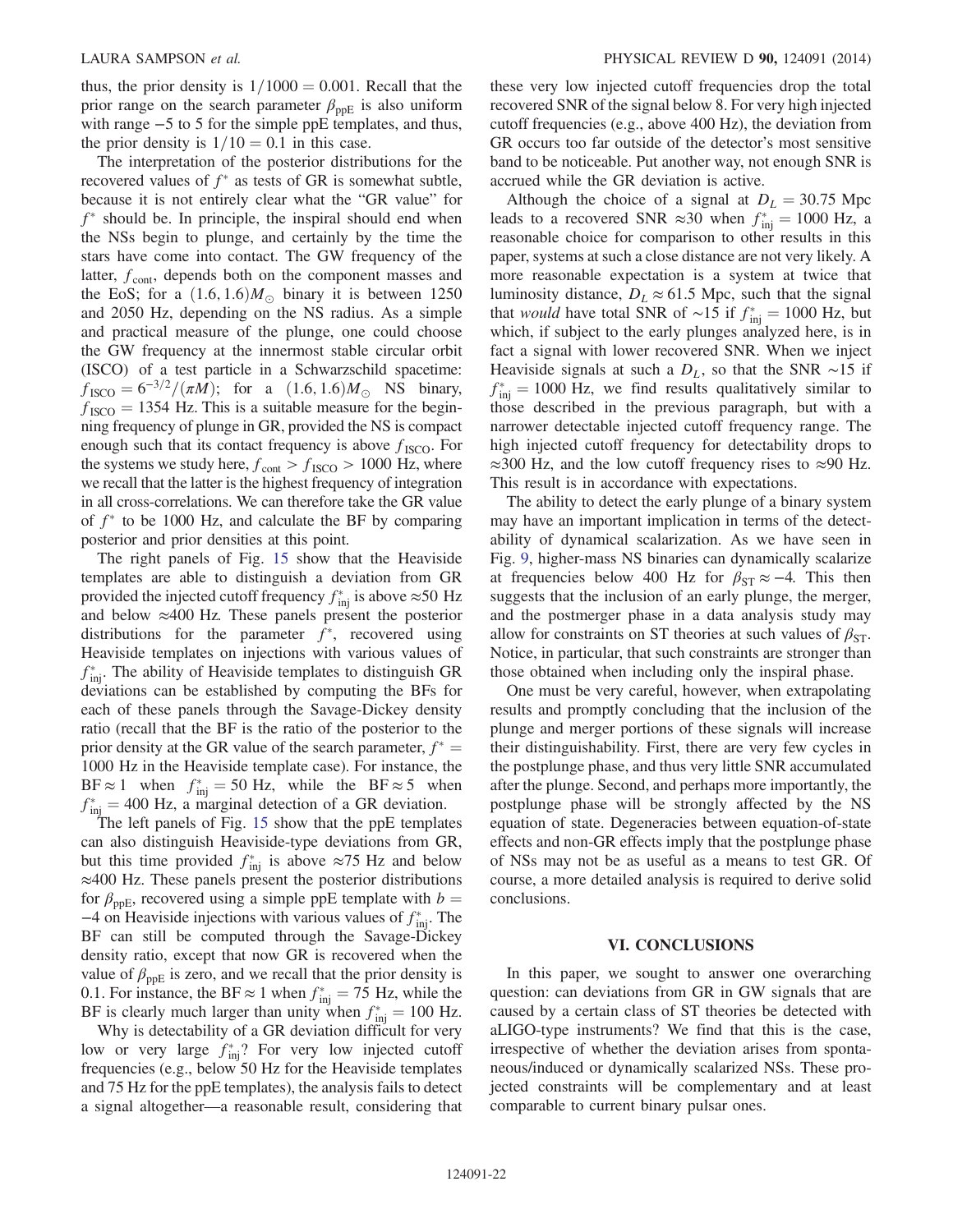Not all spontaneous/induced and dynamical scalarization effects, however, are easily detectable. For a spontaneous/ induced scalarization to be detectable, the scalar field anchored on each NS must be large enough, and the masses sufficiently dissimilar, that dipole radiation becomes important. This occurs, for example, for values of  $\beta_{ST} \approx -4.5$  and a NS binary with masses  $(1.4, 1.7)M_{\odot}$ , for the simple polytropic EoS that we consider in this paper (with a different EoS potentially changing these values). For a dynamically scalarized effect to be detectable in aLIGO, such scalarization must occur at a sufficiently small GW frequency so that enough GW cycles are affected in a frequency region that detectors are sufficiently sensitive to. This occurs, for example, for values of  $\beta_{ST} \approx -4.5$  and a NS binary with masses  $(1.6, 1.6)M_{\odot}$ , which scalarizes at a GW frequency of roughly 80 Hz (again with some variability of these values depending on the EoS).

We additionally investigated the detectability of another effect associated with dynamical scalarization: the early plunge that would be induced in binaries that undergo such scalarization. We found that the sudden cutoff of a GW signal at frequencies below those expected in signals described by GR is detectable using both simple ppE templates and GR templates with a Heaviside function, for certain ranges of cutoff frequencies. Such a plunge, for example, could occur for values of  $\beta_{ST} = -4$  and a NS binary with masses  $(1.7, 1.7)M_{\odot}$ . Of course, an early plunge cannot be accurately modeled through a Heaviside function, and so a more careful data analysis study that includes inspiral-merger-postmerger signals is needed.

In the process of reaching these answers, we explored a measure that can help estimate whether different types of phase effects are detectable with GWs: the effective cycles of phase. We found that for a wide variety of different non-GR signals, the modification to the GR phase needs to lead to roughly 4 cycles of effective phase to be detectable with an aLIGO detector at SNR 15. We further found that such detectability is independent of whether one uses custommade ST templates or model-independent templates to search for deviations at the expected SNRs of aLIGO-type detectors.

A final question that we considered was whether custommade, theory-specific templates are more useful at detecting deviations from GR than the model-independent ppE template family. We answered this question by looking at both extremely high SNR signals with ST signatures that were undetectable at low SNR, and by looking at low SNR signals with ST signatures that were easily detectable at reasonable SNR. In both cases, we found that ppE templates perform almost as well as custom-made, SPA templates at distinguishing non-GR signals from GR ones.

Future work could concentrate on extensions of the analysis presented here. One interesting extension would be to repeat this work for NSs with realistic EoSs. The work in Refs. [15,17], which we used in this paper exclusively, used a polytropic EoS, but this is easily generalizable to more realistic EoSs (cf. Ref. [21]). One may find EoSs and masses that do not lead to spontaneous/induced scalarization for binary pulsars, yet lead to spontaneous/induced scalarization for systems that can be detected with GWs. Such systems would thus evade binary pulsar constraints and yet potentially lead to detectable deviations with aLIGO. Again, it is important to emphasize that stiffer/ softer EoSs will lead to qualitatively (and quantitatively) different behavior. A very stiff EoS could perhaps support more compact stars that spontaneously scalarize at lower frequencies. A systematic study of these effects is left for future consideration.

Another interesting analysis would be to study whether one can find EoSs or masses for which dynamical scalarization sets in at very low frequency, e.g., close to 10 Hz. Reference [22] estimated that for an abrupt GR modification to be detectable with an aLIGO-like detector at SNR 10, such a modification would have to start at a GW frequency below 100 Hz. Most cases of dynamical scalarization that we explored occur at ∼200 Hz or higher, but there are some instances in which scalarization occurs at a lower frequency, and it is possible that different mass/EoS combinations would produce more of these scenarios.

Other extensions may include adding more complexity to the signals and the templates, through the inclusion of the merger and postmerger phases, as well as the inclusion of spin [61–64] and eccentricity [43] effects. Recall that with respect to second-generation, ground-based detectors it is common to regard the NS merger and postmerger phases as unimportant for testing GR as they occur at kHz frequencies where such detectors are least sensitive. Dynamically scalarized NSs, however, could plunge at much lower frequencies, and such effects may be detectable. References [63,64] showed that the inclusion of spin in NS binaries can have a large effect on parameter estimation. Similar conclusions were arrived at when including more complexity in GW signals to test GR (see, e.g., [65–67]). Also, Ref. [17] showed that eccentric NS binaries in ST theories can give rise to scalarization/descalarization phenomena that may affect the binary's orbital evolution (effectively decreasing the eccentricity faster than in GR) at sufficiently low frequencies to be detected.

Another interesting avenue for future work would be to repeat the analysis of this paper but with a non-templatebased search algorithm that may be more sensitive to the postmerger phase. In our analysis, we used a templatebased search of inspiral signals, neglecting the postmerger phase that occurs at high GW frequencies where aLIGO's sensitivity will be weaker. Recently, however, Ref. [68] used a template-free burst algorithm to show that the merger phase may be sufficiently detectable by aLIGO to discern between a prompt collapse scenario and the formation of a hypermassive NS, if the event occurs at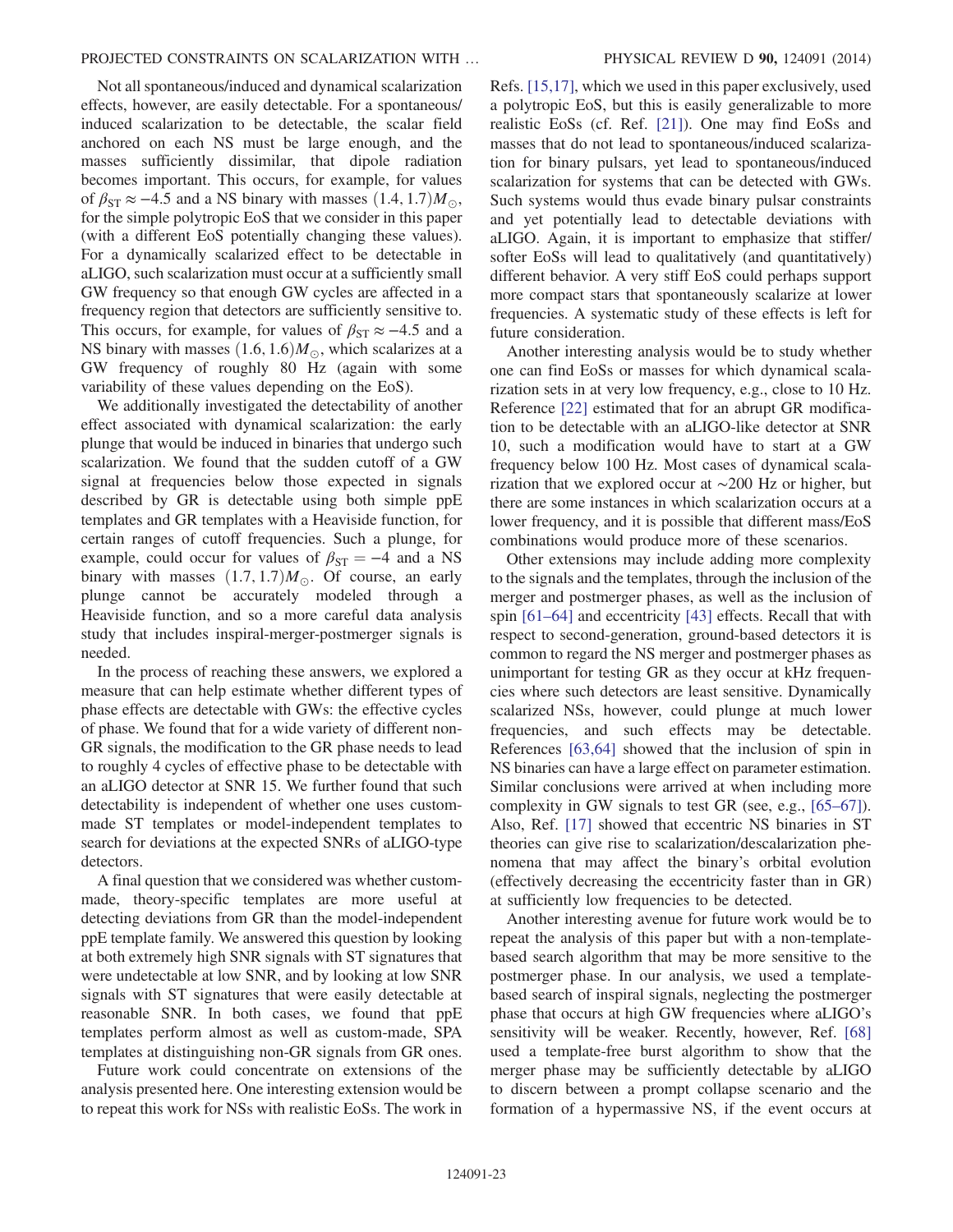$\approx$ 10 Mpc. Dynamical scalarization will modify the postmerger phase, also leading to either prompt collapse or hypermassive NS formation, depending on the masses of the binaries. Such effects, however, will probably be somewhat degenerate with the EoS, and thus, it is unclear whether merger modifications will be strong enough to detect a GR deviation.

One final way to study the robustness of our conclusions would be to consider GW detection with a network of GW detectors, with second-generation detectors and noise tuning, with a large number of second-generation detections and stacking [69,70], or with future GW detectors, such as the Einstein Telescope [71]. All of these could lead to much lower noise at GW frequencies around 100 Hz, which would then have multiple effects. First, better sensitivity at 100 Hz should push the threshold frequency at which GR deviations can be detected to higher frequencies. Second, better sensitivity overall should lead to individual detections with higher SNR and to a higher number of detections per year. Combining all of this, and perhaps through the use of stacking, one may be able to detect dynamical scalarization for lower values of  $|\beta_{ST}|$ . One should keep in mind, however, that the direct detection of the additional breathing mode will be extremely hard, even when detecting GWs with multiple instruments, since in ST theories that pass Solar System tests, the interaction of such modes with a detector is suppressed by  $\psi_0$  [15], which is constrained to  $\leq 10^{-2}$  because of the Cassini bound.

Finally, let us address the relationship between our work and that reported in Ref. [72], which appeared after the submission of this paper. One may be led to believe that the conclusion arrived at in this paper and those of Ref. [72] are not in agreement, with respect to the detectability of scalarization effects with aLIGO. Reference [72] first calculates the total number of cycles of phase that are accumulated in a GW signal due to the presence of scalarization effects. They then note that this number is larger than or comparable to the total number of cycles of phase that will be accumulated due to EoS effects within GR. Since the latter may be detectable with next generation detectors [70,73,74], they then argue that scalarization effects may also be detectable. This conclusion is in fact in agreement with our findings because EoS effects can be measured only provided the SNR is sufficiently high (roughly above 30). Our analysis used SNRs in the tens, as expected from the first few years of detection; for such signals, non-GR effects are not detectable. Reference [72] also finds that scalarization can be detected when it occurs at GW frequencies larger than roughly 130 Hz, which is in perfect agreement with our findings (once one converts orbital to GW frequency).

Although Ref. [72] does not claim that the total cycles of phase due to a particular effect can directly tell us about detectability, it is possible to misread the conclusions of this

paper to indicate that they can. We therefore emphasize again here that the total cycles of phase have no analytic connection to the Bayes factor and, in fact, fail to account for parameter covariances. This affects detectability in two main ways. One is obvious—a non-GR phase term that has large correlations with other system parameters will be easy to fit using GR templates. This will make the effect very difficult to discern, as illustrated in Fig. 5. The other, less obvious consequence is that although effects that enter at high PN order accumulate more slowly, they may be detectable when they lead to smaller numbers of phase cycles than those that enter at low PN order. This is again directly due to parameter covariances. In the case of spontaneous or dynamical scalarization, non-GR effects that enter at low PN order will have high covariances with system parameters, such as the chirp mass. Higher PN order effects will have weaker covariances, but they lead to much weaker effects, with most of the total dephasing accumulating from the low PN order terms that have large covariances. Thus, the use of total cycles of phase to claim detectability of non-GR effects is not appropriate and one should really either use the effective cycles discussed in this paper or a full Bayesian analysis.

Also, Ref. [72] (at least in its first arXiv version) states that the simulations of Ref. [15] "misread" the output of the LORENE code used to determine the simulation initial data, and claims that the gravitational masses given in Ref. [15] are incorrect. This is certainly not the case and the gravitational masses we give in Ref. [15] are exactly those of the LORENE output. As it is well known, there is no unambiguous way of defining individual gravitational masses for a tight binary system within general relativity. We provided the readers of Ref. [15] with the exact LORENE-given gravitational masses in order to clearly identify our initial data and ensure our results will be reproducible by others. An alternative, which is the one followed in Ref. [72], would have been to give the gravitational masses of the stars in isolation, but this may have caused unnecessary confusion, as the gravitation masses are never used in Ref. [15] except for identifying the initial data.

Reference [72] also raises question on the dynamics of the most massive case presented in Ref. [15] and used here. Their concern is related to our choice of initial data for such an already scalarized case, and is about whether this could cause an earlier plunge. Such a concern was already addressed in Ref. [17], where we (i) show the results of simulations with large initial separations (e.g., Figs. 4 and 5, where no plunge is present at large separations) and (ii) validate our simulations with an enhanced PN model. Moreover, we stress here that the initial data used in Ref. [15] for the low-mass case with dynamical scalarization are exact (because in the absence of spontaneous scalarization, the ST initial data are the same as in GR).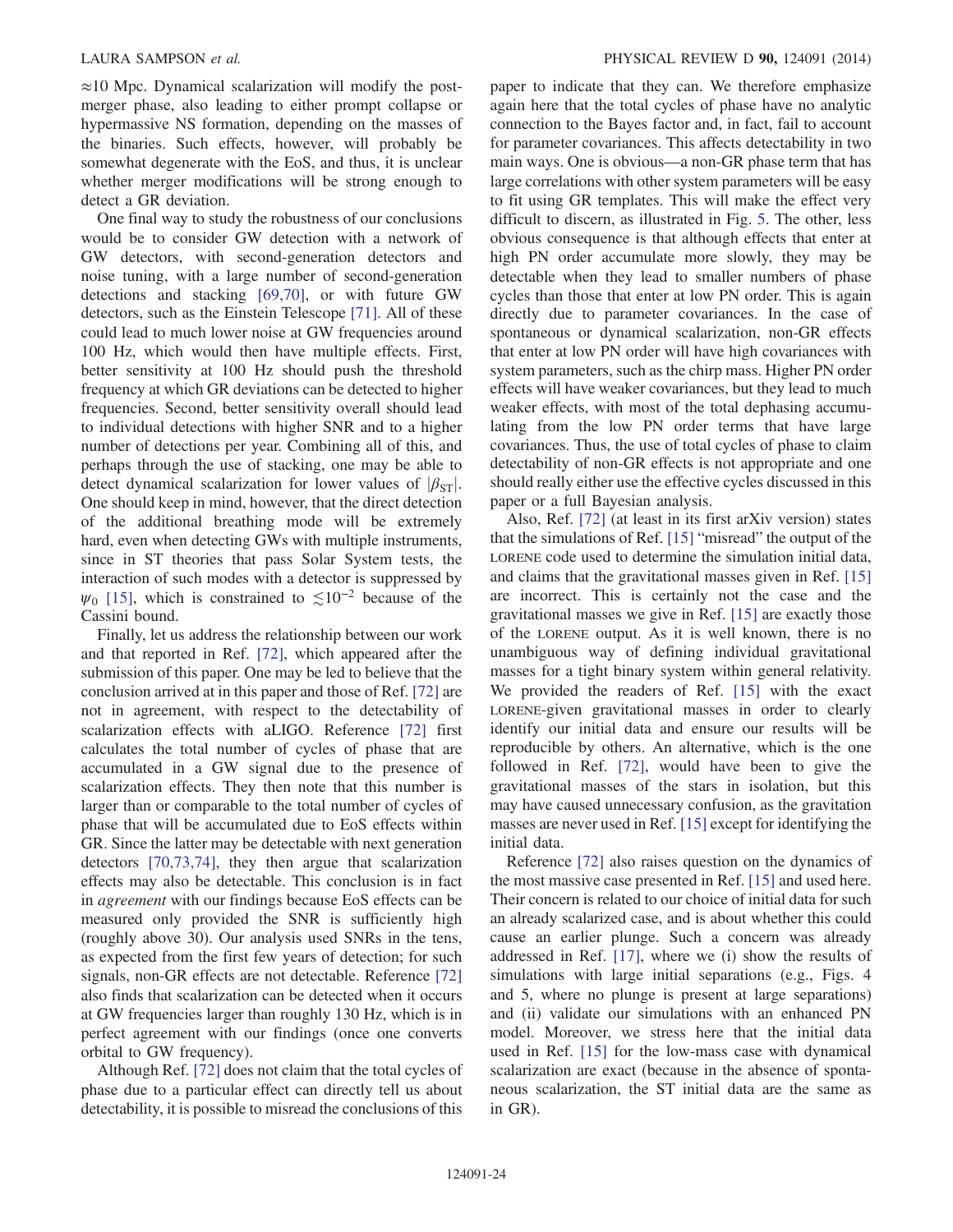### ACKNOWLEDGMENTS

We thank Gilles Esposito-Farese and Gabriela Gonzalez for insightful conversations. N. Y. acknowledges support from NSF Grant No. PHY-1114374 and the NSF CAREER Award No. PHY-1250636, as well as support provided by the National Aeronautics and Space Administration from Grant No. NNX11AI49G, under Sub-award No. 00001944. L. S. and N. J. C. acknowledge support from NSF Grant No. PHY-1306702. E. B. acknowledges support from the European Union's Seventh Framework Programme (FP7/ PEOPLE-2011-CIG) through the Marie Curie Career Integration Grant GALFORMBHS PCIG11-GA-2012- 321608. A. K. is supported by NSF CAREER Grant No. PHY-1055103. L.L. acknowledges support by NSERC through a Discovery Grant and CIFAR. L. L. thanks the Institut d'Astrophysique de Paris and the ILP LABEX (ANR-10-LABX-63), for hospitality during a visit supported through the Investissements d'Avenir Programme under Reference No. ANR-11-IDEX-0004- 02. Research at Perimeter Institute is supported through Industry Canada and by the Province of Ontario through the Ministry of Research and Innovation.

## APPENDIX A: SCALAR-TENSOR THEORIES WITH  $\beta_{ST} < 0$

In this Appendix, we discuss how ST theories with  $\beta_{ST}$  < 0 repel cosmological solutions away from their GR counterparts. This will be done by essentially repeating the analysis in Refs. [18,19] (see also Ref. [20]), but flipping the sign of  $\beta_{ST}$ .

First, we review the work of Refs. [18,19]. Assuming a ST theory of the type discussed in this paper, the Friedmann-Robertson-Walker evolution of the scalar field is described by [18,19]

$$
\frac{2}{3 - \varphi'^2} \varphi'' + (1 - w)\varphi' = -(1 - 3w)\bar{\alpha}(\varphi).
$$
 (A1)

Here,  $\varphi \equiv \psi \sqrt{4\pi G}$ , primes indicate dimensionless derivatives with respect to a time variable  $\tau$  such that  $d\tau = H_{\rm E}(t_{\rm E})dt_{\rm E}$ , or simply  $\tau = \ln a_{\rm E}(t_{\rm E}) + \text{const}$ , where  $a_{\rm E}$ ,  $H_{\rm E}$ , and  $t_{\rm E}$  are the expansion parameter, the Hubble expansion rate, and the cosmological time in the Einstein frame respectively. Also,  $\bar{\alpha}(\varphi) = \partial \ln(1/\phi(\varphi))/\partial \varphi \equiv$  $\frac{\partial a(\varphi)}{\partial \varphi}$ , but in the theories of interest to us,  $\bar{\alpha}(\varphi) = \beta_{ST}\varphi$ . Finally, in this equation,  $w = p/\rho$  is the usual cosmological EoS parameter, where  $p$  and  $\rho$  are the pressure and density of the cosmic fluid respectively, i.e.,  $w = -1$ , 1/3, or 0 during the inflationary, radiation, and matter eras respectively. Clearly, Eq. (A1) can intuitively be understood as a particle with (velocity-dependent) mass  $m = 2/(3 - \varphi^2)$  moving in a potential,  $a(\varphi)$ , with a "friction" term  $(1 - w)\varphi'$ .

During the inflationary era ( $w = -1$ ), Eq. (A1) admits a but the minimum of  $w = 1$ ,  $\Delta q$ ,  $\Delta r$  and  $\Delta a$ <br>solution  $\varphi = \varphi_0 + \sqrt{3}\tau$ , as can be checked explicitly<sup>3</sup> by replacing it into Eq. (A1) multiplied by  $3 - \varphi'^2$ . We now show that, during inflation, this solution is indeed an attractor at linear order. To this purpose, let us write  $\varphi =$ attractor at linear order. To this purpose, let us write  $\varphi = \sqrt{3}\tau + \delta\varphi$  (where we have absorbed  $\varphi_0$  in  $\delta\varphi$ ). At linear order in  $\delta\varphi$ , Eq. (A1) yields

$$
\delta \varphi'' - 6(1 + 2\beta_{\rm ST}\tau)\delta \varphi' = 0, \tag{A2}
$$

which in turn gives

$$
\delta\varphi(\tau) = \varphi_1 + \frac{\sqrt{\frac{\pi}{2}}e^{-\frac{3}{2\beta_{\text{ST}}}}(\sqrt{3}\varphi_2 - 3)}{6\sqrt{-\beta_{\text{ST}}}}\times \left[ -\text{Erf}\left(\sqrt{\frac{3}{-2\beta_{\text{ST}}}}(2\beta_{\text{ST}}\tau + 1)\right) + \text{Erf}\left(\sqrt{\frac{3}{-2\beta_{\text{ST}}}}\right) \right]
$$
\n(A3)

where  $\text{Erf}[\cdot]$  is the error function and we have chosen the initial conditions  $\varphi_1 = \varphi(0)$  and  $\varphi_2 = \varphi'(0)$ , so as to match respectively the value of  $\varphi = \sqrt{3\tau + \delta\varphi}$  and that of its first time derivative at  $\tau = 0$ . Because Erf $(x) \rightarrow 1$  as  $x \rightarrow \infty$ , it is clear that  $\delta\varphi$  goes asymptotically to a constant; hence the asymptotic solution becomes  $\varphi = \sqrt{3}\tau + \delta\varphi \approx \varphi_0 + \sqrt{3}\tau$ .

During the radiation era,  $w = 1/3$  and the general solution to Eq.  $(A1)$  is  $[18,19]$ 

$$
\varphi = \varphi_{\infty} - \sqrt{3} \ln \left[ K e^{-\tau} + (1 + K^2 e^{-2\tau})^{1/2} \right] \tag{A4}
$$

where  $\varphi_{\infty}$  and K are integration constants. This shows that a nonzero initial value of  $\varphi$  is damped away in the radiation era. This can also be seen by solving Eq. (A1) under the approximation  $\varphi' \approx 0$ , which yields  $\varphi'' + \varphi' = 0$  and thus  $\varphi \approx \varphi_{\infty} - Ke^{-\tau}$ .

Finally, in the matter cla  $w = 0$ , the solution  $\psi = \psi_0 + \sqrt{3}\tau$  to Eq. (A1) is still an attractor. To prove that this is so, Finally, in the matter era  $w = 0$ , the solution  $\varphi = \varphi_0 + \varphi_0$ we write  $\varphi = \sqrt{3}\tau + \delta\varphi$  (where again we have absorbed  $\varphi_0$ in  $\delta\varphi$ ), which together with Eq. (A1) yields

$$
\delta \varphi'' - 3(1 + \beta_{\rm ST} \tau) \delta \varphi' = 0 \tag{A5}
$$

at linear order in  $\delta \varphi$ . Solving this equation, one obtains

$$
\delta\varphi(\tau) = \varphi_1 + \frac{\sqrt{\frac{\pi}{2}}e^{-\frac{3}{2\beta_{\text{ST}}}}(\sqrt{3}\varphi_2 - 3)}{3\sqrt{-\beta_{\text{ST}}}}\times \left[ -\text{Erf}\left(\sqrt{\frac{3}{-2\beta_{\text{ST}}}}(\beta_{\text{ST}}\tau + 1)\right) + \text{Erf}\left(\sqrt{\frac{3}{-2\beta_{\text{ST}}}}\right) \right],\tag{A6}
$$

where  $\varphi_1 = \varphi(0)$  and  $\varphi_2 = \varphi'(0)$  are the two constants of integration, chosen to match respectively the value of

 $3$ In fact, this is a solution for any w.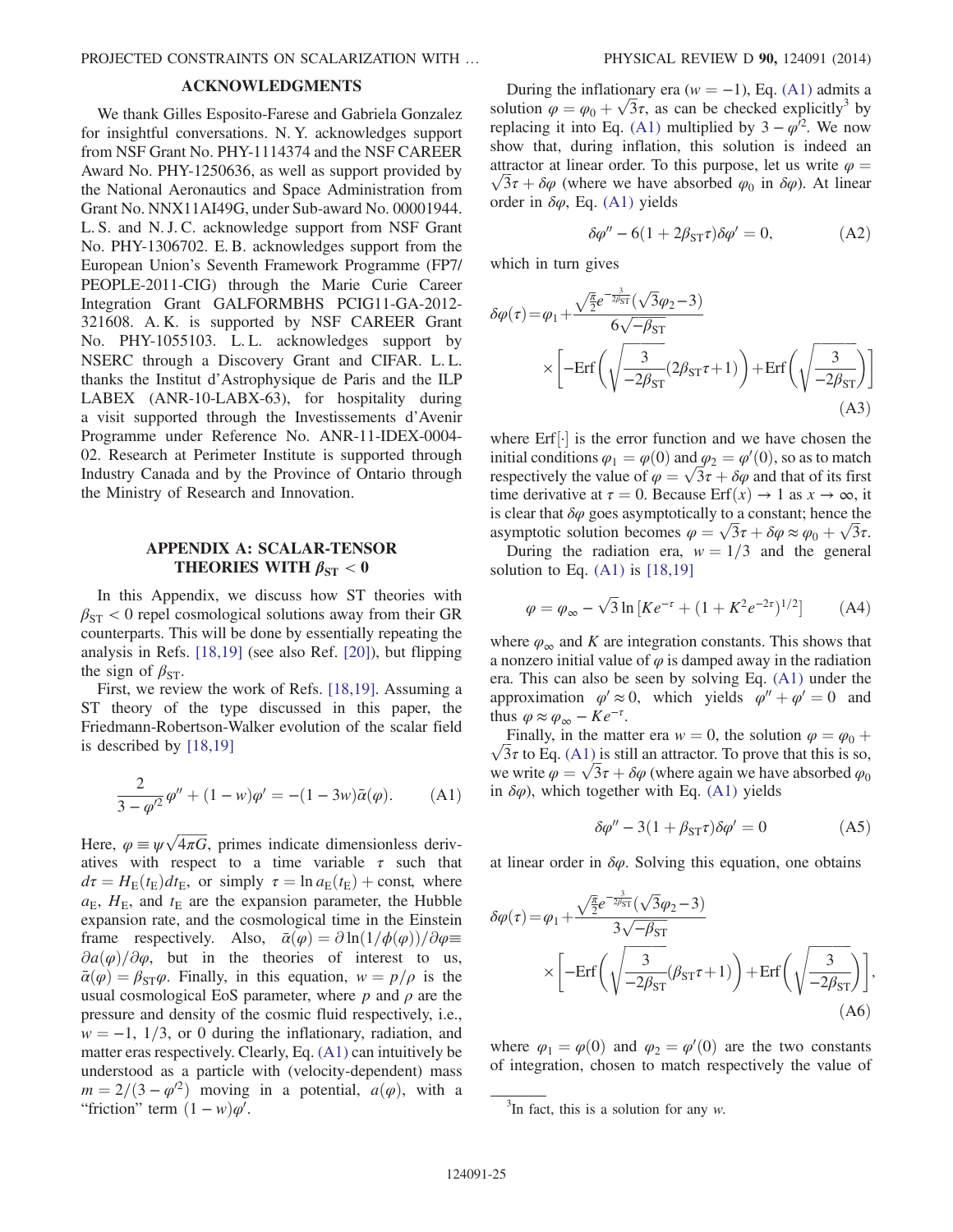$\varphi = \sqrt{3}\tau + \delta\varphi$  and that of its first time derivative at  $\tau = 0$ . Again, this shows that  $\varphi = \varphi_0 + \sqrt{3}\tau$  is a linear attractor for Eq. (A1). Because in the radiation era preceding the matter era  $\varphi$  is exponentially small, we can assume  $\varphi_1 =$  $\varphi(0) \approx 0$  and  $\varphi_2 = \varphi'(0) \approx 0$  (setting  $\tau = 0$  at the end of the radiation era). Inserting these conditions into Eq. (A6), we obtain  $\varphi(\tau_{\text{now}}) = \sqrt{3}\tau_{\text{now}} + \delta\varphi(\tau_{\text{now}}) \approx 16$  at the present time  $\tau_{\text{now}} \approx 10$  [18,19] for  $\beta_{\text{ST}} = -4.5$ .

With the present value of the scalar field at hand, we can now study what effect this has on Solar System tests. First, we relate the ppN parameter,  $\gamma_{\text{ppN}}$ , to  $\bar{\alpha}$  via [19]

$$
1 - \gamma_{\rm ppN} = \frac{2\bar{\alpha}^2}{1 + \bar{\alpha}^2} = \frac{2\beta_{\rm ST}^2 \varphi^2}{1 + \beta_{\rm ST}^2 \varphi^2}.
$$
 (A7)

In GR,  $1 - \gamma_{\text{DDN}} = 0$  and Solar System observations have placed stringent bounds on this quantity:  $|1 - \gamma_{\text{ppN}}| < 2 \times$ 10<sup>-3</sup> [19]. Evaluating 1 –  $\gamma_{\rm ppN}$  at the present time for  $\beta_{\rm ST}$  = −4.5 (i.e.,  $\varphi = \varphi_{\text{now}} \approx 16$ ), we obtain  $1 - \gamma_{\text{ppN}} \approx 2$ , which is clearly in violation of Solar System experiments. In fact, since  $\varphi$  will continue to linearly grow ever larger,  $\gamma_{\text{ppN}}$  will continue to approach 2 as

$$
1 - \gamma_{\rm ppN} \approx 2 \left[ 1 - \frac{1}{3\beta^2 \tau^2} + \mathcal{O}\left(\frac{1}{\tau^4}\right) \right].
$$
 (A8)

Note, however, that a different functional form for  $\bar{\alpha}(\varphi)$ and/or the presence of a suitable potential for the scalar field may lead to different behavior, but such issues have not yet been fully explored (but see Ref. [20] for some work in this direction).

## APPENDIX B: RELATIONSHIP BETWEEN  $\mathcal{N}_u$  AND  $\mathcal{N}_e$

The useful cycles of phase,  $\mathcal{N}_u$ , and the effective cycles of phase,  $\mathcal{N}_{e}$ , can be related (in the limit of small dephasings) by a simple calculation. Via this calculation, in this Appendix we show that the relationship between these two quantities is dependent only on the PN order of the difference in phase, focusing only on the inspiral phase with the PN approximation.

Consider two GW signals whose phases differ only by a ppE term of the form  $\beta u^b$ . That is,  $\Phi_1 = \Phi_{GR}$  and  $\Phi_2 = \Phi_{GR} + \beta u^b$ . We can then write  $\mathcal{N}_u$  as

$$
\mathcal{N}_u = \frac{\text{SNR}^2}{\int \frac{h_c^2}{\text{Sn}(f)} \frac{1}{N(f)} d\ln f} - \frac{\text{SNR}^2}{\int \frac{h_c^2}{\text{Sn}(f)} \frac{1}{N(f)+\delta} d\ln f}, \quad \text{(B1)}
$$

where  $\delta = \Phi_1 - \Phi_2 = \beta u^b$  in this case. In the limit that  $\delta$  is small, we can expand this expression to get

$$
\mathcal{N}_u = -\text{SNR}^2 \frac{\int \frac{h_c^2}{S n(f)} \frac{\delta}{N_{\text{GR}}^2} d\ln f}{\left(\int \frac{h_c^2}{S n(f)} \frac{1}{N_{\text{GR}}} d\ln f\right)^2}.
$$
 (B2)

Given the form of  $\delta$ , it is clear that  $\mathcal{N}_u$  can be written as

$$
\mathcal{N}_u = \beta g(b),\tag{B3}
$$

where  $g(b)$  is the function defined by performing the integrations in Eq. (B2).

Similarly, we can write the effective cycles of phase

$$
\mathcal{N}_e = \frac{\left(\int \frac{h_c^2}{S n(f)} \delta^2 d \ln f\right)^{1/2}}{2\pi \text{SNR}} = \beta h(b),\tag{B4}
$$

where  $h(b)$  encapsulates the b dependence of the integral in the above equation.

Taking the ratio of these two expressions, it is also clear that all  $\beta$  dependence cancels exactly, and the two are related by some complicated function in  $b$ , the exponent parameter.

- [1] LIGO, <http://www.ligo.caltech.edu>.
- [2] A. Abramovici, W. E. Althouse, R. W. Drever, Y. Gursel, S. Kawamura et al., Science 256[, 325 \(1992\)](http://dx.doi.org/10.1126/science.256.5055.325).
- [3] B. Abbott et al. (LIGO Scientific Collaboration), [Rep. Prog.](http://dx.doi.org/10.1088/0034-4885/72/7/076901) Phys. 72[, 076901 \(2009\)](http://dx.doi.org/10.1088/0034-4885/72/7/076901).
- [4] VIRGO, [http://www.virgo.infn.it.](http://www.virgo.infn.it)
- [5] A. Giazotto, [Nucl. Instrum. Methods Phys. Res., Sect. A](http://dx.doi.org/10.1016/0168-9002(90)91525-G) 289[, 518 \(1990\)](http://dx.doi.org/10.1016/0168-9002(90)91525-G).
- [6] K. Kuroda (LCGT Collaboration), [Classical Quantum](http://dx.doi.org/10.1088/0264-9381/27/8/084004) Gravity 27[, 084004 \(2010\).](http://dx.doi.org/10.1088/0264-9381/27/8/084004)
- [7] N. Yunes and X. Siemens, [Living Rev. Relativity](http://dx.doi.org/10.12942/lrr-2013-9) 16, 9 [\(2013\).](http://dx.doi.org/10.12942/lrr-2013-9)
- [8] D. Psaltis, [arXiv:astro-ph/0501234.](http://arXiv.org/abs/astro-ph/0501234)
- [9] I. H. Stairs, [Living Rev. Relativity](http://dx.doi.org/10.12942/lrr-2003-5) 6, 5 (2003).
- [10] T. Damour and J. H. Taylor, [Phys. Rev. D](http://dx.doi.org/10.1103/PhysRevD.45.1840) 45, 1840 [\(1992\).](http://dx.doi.org/10.1103/PhysRevD.45.1840)
- [11] M. Kramer and N. Wex, [Classical Quantum Gravity](http://dx.doi.org/10.1088/0264-9381/26/7/073001) 26, [073001 \(2009\).](http://dx.doi.org/10.1088/0264-9381/26/7/073001)
- [12] P. C. Freire, N. Wex, G. Esposito-Farese, J. P. Verbiest, M. Bailes, B. A. Jacoby, M. Kramer, I. H. Stairs, J. Antoniadis, and G. H. Janssen, [Mon. Not. R. Astron. Soc.](http://dx.doi.org/10.1111/j.1365-2966.2012.21253.x) 423, 3328 [\(2012\).](http://dx.doi.org/10.1111/j.1365-2966.2012.21253.x)
- [13] T. Damour and G. Esposito-Farese, [Classical Quantum](http://dx.doi.org/10.1088/0264-9381/9/9/015) Gravity 9[, 2093 \(1992\).](http://dx.doi.org/10.1088/0264-9381/9/9/015)
- [14] T. Damour and G. Esposito-Farese, [Phys. Rev. Lett.](http://dx.doi.org/10.1103/PhysRevLett.70.2220) 70, [2220 \(1993\)](http://dx.doi.org/10.1103/PhysRevLett.70.2220).